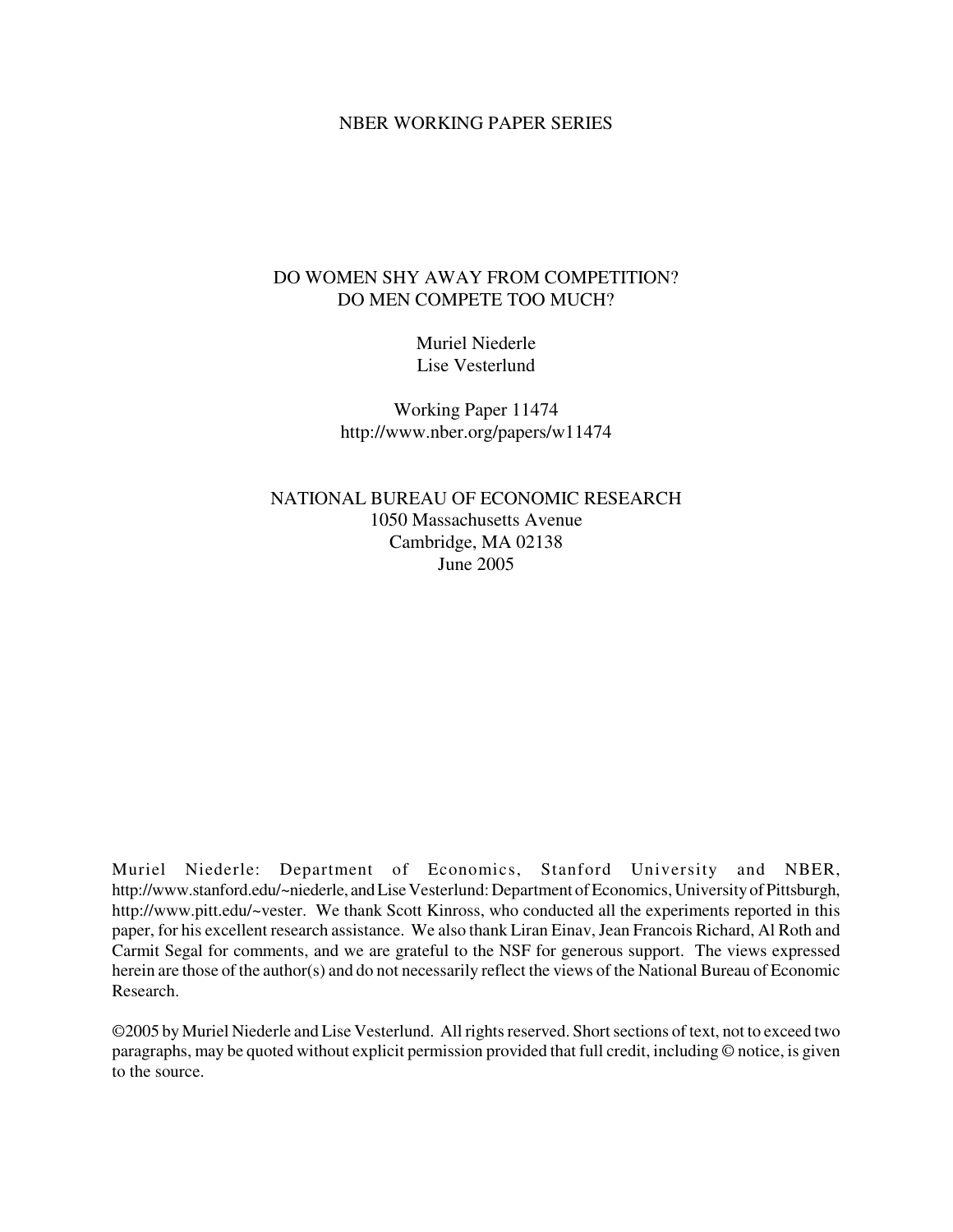Do Women Shy Away From Competition? Do Men Compete Too Much? Muriel Niederle and Lise Vesterlund NBER Working Paper No. 11474 July 2005 JEL No. L0, C9

### **ABSTRACT**

Competitive high ranking positions are largely occupied by men, and women remain scarce in engineering and sciences. Explanations for these occupational differences focus on discrimination and preferences for work hours and fields of study. We examine if absent these factors gender differences in occupations may still occur. Specifically we explore whether women and men, on a leveled playing field, differ in their selection into competitive environments. Men and women in a laboratory experiment perform a real task under a non-competitive piece rate and a competitive tournament scheme. Although there are no gender differences in performance under either compensation, there is a substantial gender difference when participants subsequently choose the scheme they want to apply to their next performance. Twice as many men as women choose the tournament overthe piece rate. This gender gap in tournament entry is not explained by performance either before or after the entry decision. Furthermore, while men are more optimistic about their relative performance, differences in beliefs only explain a small share of the gap in tournament entry. In a final task we assess the impact of non-tournament-specific factors, such as risk and feedback aversion, on the gender difference in compensation choice. We conclude that even controlling for these general factors, there is a large residual gender gap in tournament entry.

Muriel Niederle Department of Economics Stanford University Stanford, CA 94305-6072 and NBER niederle@stanford.edu

Lise Vesterlund University of Pittsburgh Department of Economics 4925 WW Posvar. Hall Pittsburgh, PA 15260 vester@pitt.edu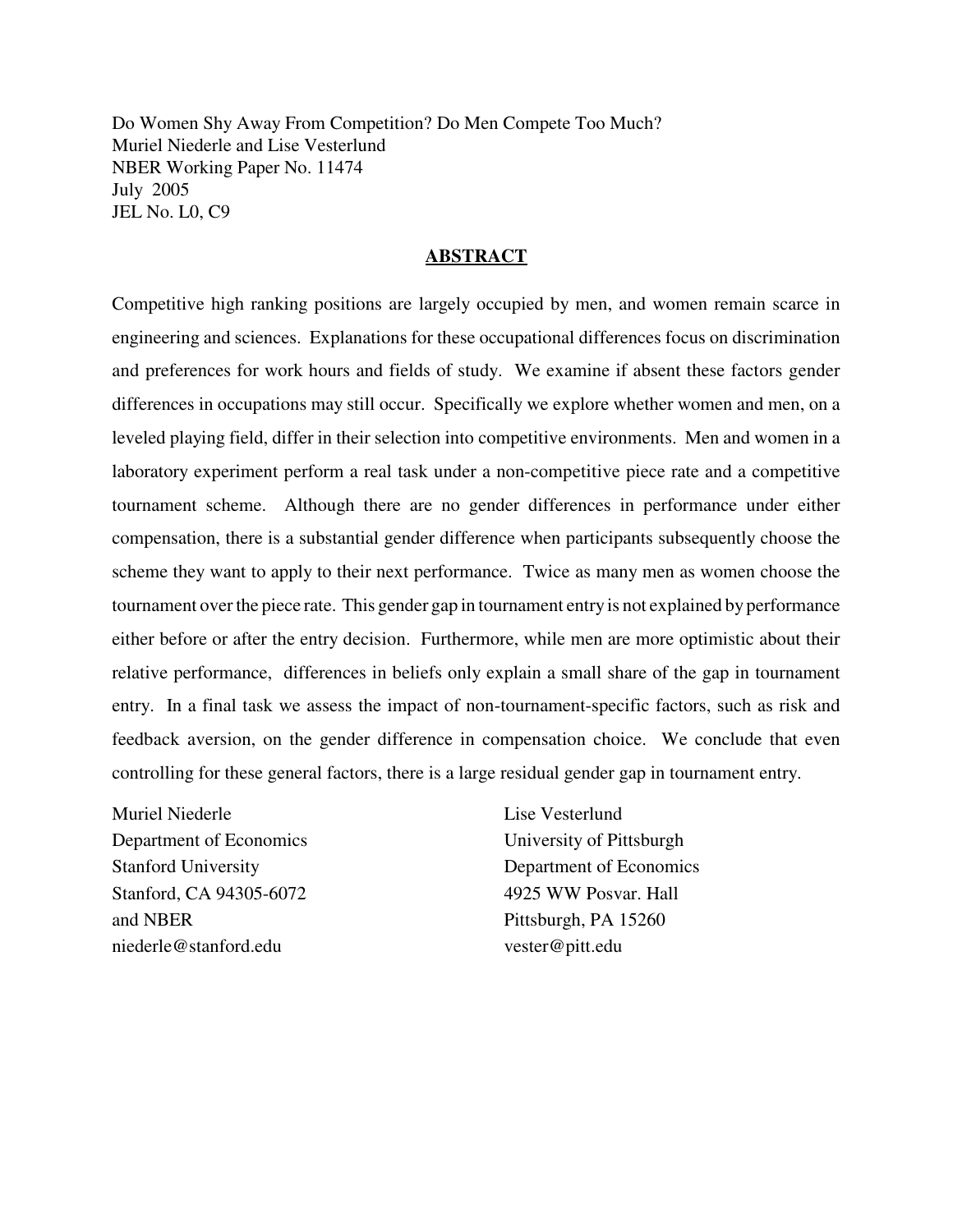# **1. Introduction**

Gender differences in the representation among high profile jobs are substantial. For example, Bertrand and Hallock (2001) find that only 2.5 percent of the five highest paid executives in a large data set of U.S. firms are women.<sup>1</sup> In academia, women are not well represented in math, science and engineering, and the difference increases with increases in academic rank. There also appears to be a leakage of women at the career ladder in economics.<sup>2</sup> These gender differences and their causes continue to be the subject of sometimes very heated debates.

 Standard economic explanations for such occupational differences include preferences, ability and discrimination. Women may not select into competitive high profile jobs or more technical fields because they do not enjoy the responsibilities associated with a managerial position, or because they dislike working in math, science or engineering. They may also avoid these jobs because they tend to have long work hours. Due to intrinsic preferences or intrahousehold bargaining women may choose to spend more time raising children. Secondly it has been suggested that the absence of women in some professions and among higher ranking positions may be due to them having lower abilities or being less represented in the right tail of the ability distribution.<sup>3</sup> Finally, a common explanation is discrimination or anticipated discrimination. Differential treatment of women and men with equal abilities may cause women to end up in occupations that differ from those of men.<sup>4</sup>

This paper examines whether absent these factors women and men will hold the same jobs. That is will occupational differences prevail on a leveled playing field where there is no discrimination or differences in work loads and ability. We explore the possibility that differences will arise because women and men differ in their preference for competitive environments. If women shy away from competition and men compete too much, this not only reduces the number of women who enter tournaments, but also those who win tournaments. Hence it decreases the chances of women succeeding in competition for promotions and more lucrative jobs. This explanation for occupational separation resembles explanations that rely on

<sup>&</sup>lt;sup>1</sup> For a recent review on the gender differences in wages in the 1990's see Blau and Kahn (2004).

 $2$  See e.g., National Science Foundation (2004) and Ginther (2004). The absence of women in more technical fields extends far beyond academia, e.g., Hewitt and Seymour (1991) find that women only hold 10% of all jobs in physical sciences, engineering and math.

<sup>&</sup>lt;sup>3</sup> While ability differences may account for the lack of women in certain professions and ranks, there is no consensus on the extent to which such differences translate into an occupational gender gap. For a discussion on self-selection see Polachek (1981) and Rosen (1986).

<sup>&</sup>lt;sup>4</sup> See Black and Strahan (2001), Goldin and Rouse (2000), Altonji and Blank (1999) and references therein.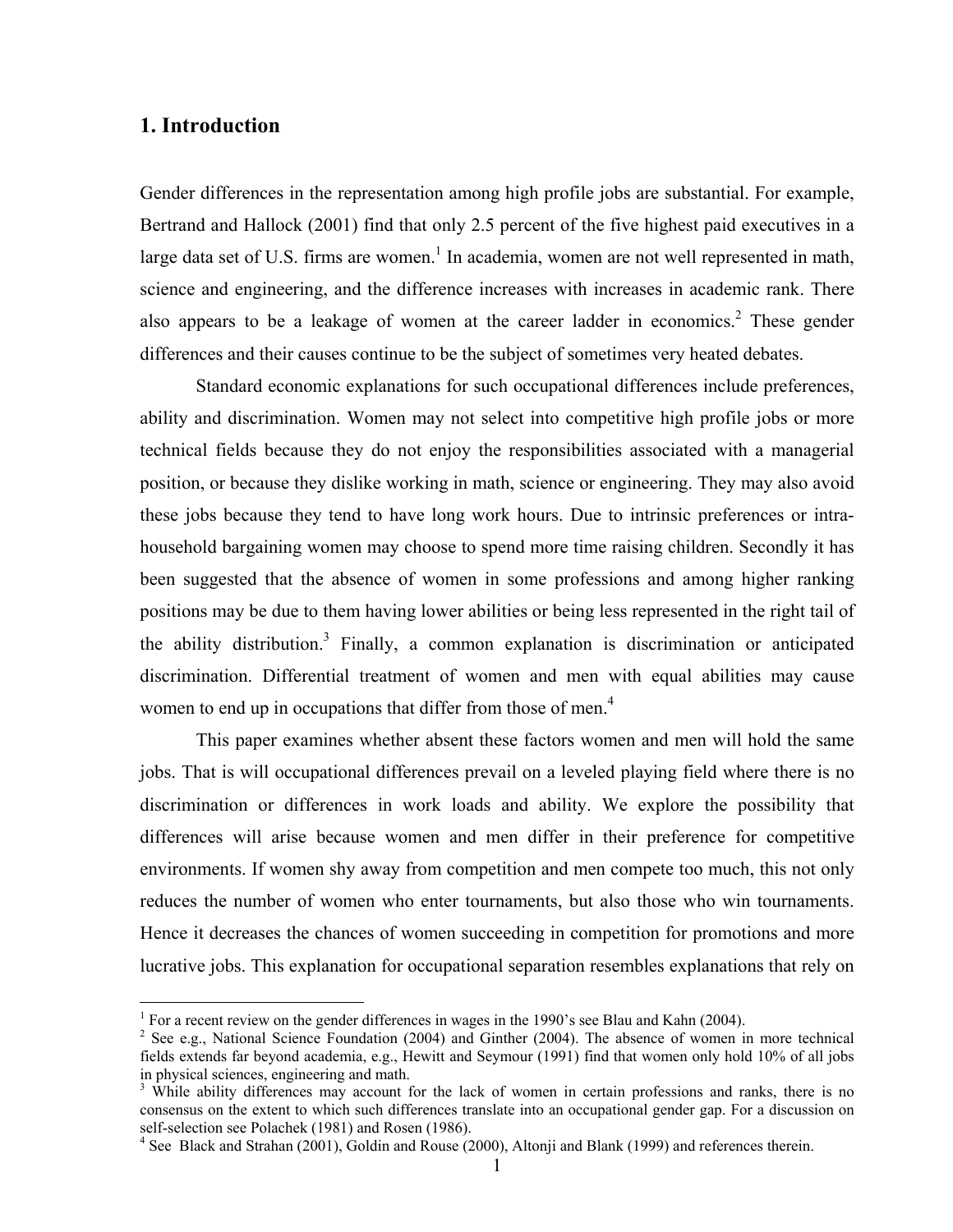pure preference differences between men and women. However it differs in that "perceived" preferences for competitive environments may be malleable, as they may depend on biased beliefs on ability, confidence, or feelings of competence.<sup>5</sup> The psychology literature suggests that a lack of perceived competence and a fear of receiving negative signals about one's ability and performance may be an issue especially in areas where there exists a stereotype that questions one's ability in that domain.<sup>6</sup> This would be the case for women who enter maledominated domains, such as managerial positions and fields such as math, science and engineering.

To examine whether men and women differ in their preferences for competitive vs. noncompetitive compensations we study their choices between the two in an environment where *all* the former possibilities for gender differences are eliminated. We use controlled experiments to create such an environment. These enable us to exclude any discrimination or expectation of discrimination on the part of participants, and to measure performance and account for any ability differences. Furthermore time commitments are the same under both the competitive and non-competitive environment. Thus we can determine if gender separation across occupations is likely to occur when the playing field is leveled as much as possible.

We have groups of 2 women and 2 men perform a real task, namely adding up sets of five two-digit numbers for five minutes. To determine the cause of possible gender differences in compensation choice (between a competitive and a non-competitive payment scheme) we opt for a task where we expect no gender differences in performance under either of the two schemes.<sup>7</sup> Participants first perform the task under piece-rate compensation and then under a tournament. While participants are informed of their absolute performance after each task, they do not receive any feedback on their relative performance. Having experienced both compensation forms, participants then choose which of the two they want to apply to their performance of the next task, either a piece rate or a tournament. The tournament is designed in a way that reduces the participant's problem to an individual decision problem. Specifically the tournament-entry decision does not affect the payoffs of others, nor does it depend on the compensation choices others are expected to make.

 $<sup>5</sup>$  Thus our research aligns well with the objective stated by the presidents of MIT, Princeton, and Stanford: "The</sup> question we must ask as a society is not 'Can women excel in math, science, and engineering?' -- Marie Curie exploded that myth a century ago -- but 'How can we encourage more women with exceptional abilities to pursue careers in these fields?""

 $6$  For the literature on stereotype threat theory and its implications see Steele (1997).

 $<sup>7</sup>$  Gneezy, Niederle and Rustichini (2003) show that this may not be straightforward. We will tie our results to the</sup> past literature in the conclusion.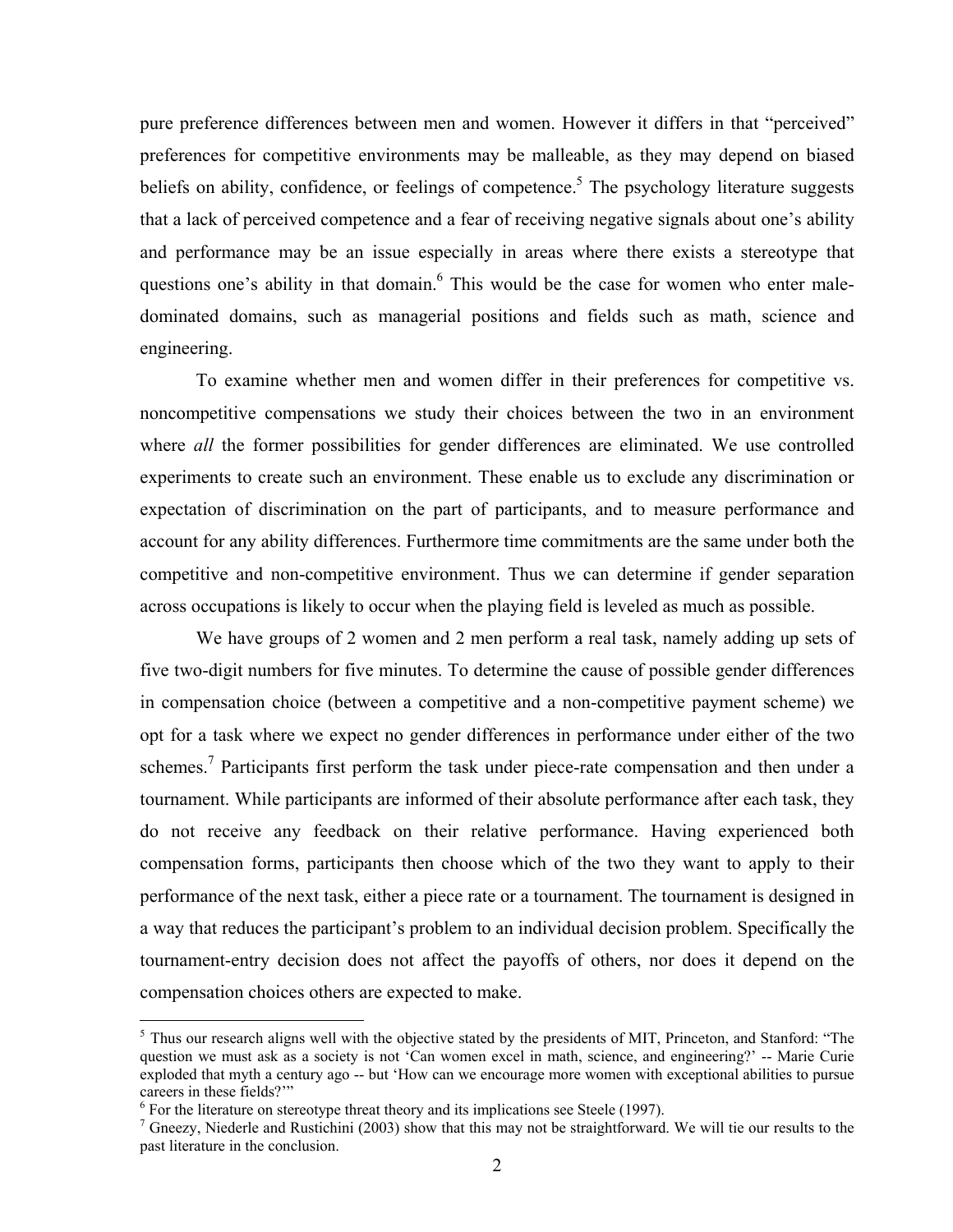Despite there being no gender difference in performance under either compensation we find that twice as many men as women select the tournament. Past performance cannot explain this gender difference and is generally a poor predictor of the participant's entry decision. The same holds for the participant's performance after the entry decision, performance is only weakly correlated with the entry decision and fails to account for the gender gap in tournament entry. We also investigate if entry decisions may be driven by the participants' beliefs about their relative performance. We find that men are significantly more overconfident about their relative ranking. Although beliefs on relative rank help predict entry decisions, differences in believed ranking only account for a small share of the gender gap in tournament entry.

In addition to performance and beliefs about relative performance, there are several potential explanations for the different compensation choices by women and men. While some are specific to tournaments and performing under this compensation, others are not. Examples of non-tournament-specific explanations include that women may be more risk averse than men; in general may be more averse to receiving feedback on relative performance; consistently may hold less optimistic beliefs than men; or that they may be less confident in the point predictions of their beliefs. We present the participants with one last task to determine whether these explanations by themselves generate a gender gap in entry decisions, or if tournament-specific explanations and future performance under this compensation are needed. We also use this task to assess how much of the gender gap in tournament entry can be accounted for by explanations that are not specific to tournaments, and how much is due to tournament-specific factors, i.e., to what extent is it the pressure of subsequently performing in a competitive environment that drives women away. Tournament-specific explanations include, for example, that women may have psychic costs of participating in a tournament (or of course, men could receive psychic benefits), or that women and men differ in their preference for or aversion to receiving feedback on performances that occurred in a tournament setting. It could also be that women are especially underconfident and uncertain in their tournament performance, or that women are more likely to feel that a good past performance is a poor predictor for a good future performance (see e.g., Beyer (1990) and Felder et al. (1994)).

In this last task, participants are compensated once again for their *past* non-competitive piece-rate performance, but now they select the compensation scheme they want applied to their performance. Participants can either be paid according to the piece rate, or they can submit the *past* piece-rate performance to a tournament (i.e., a performance that can no longer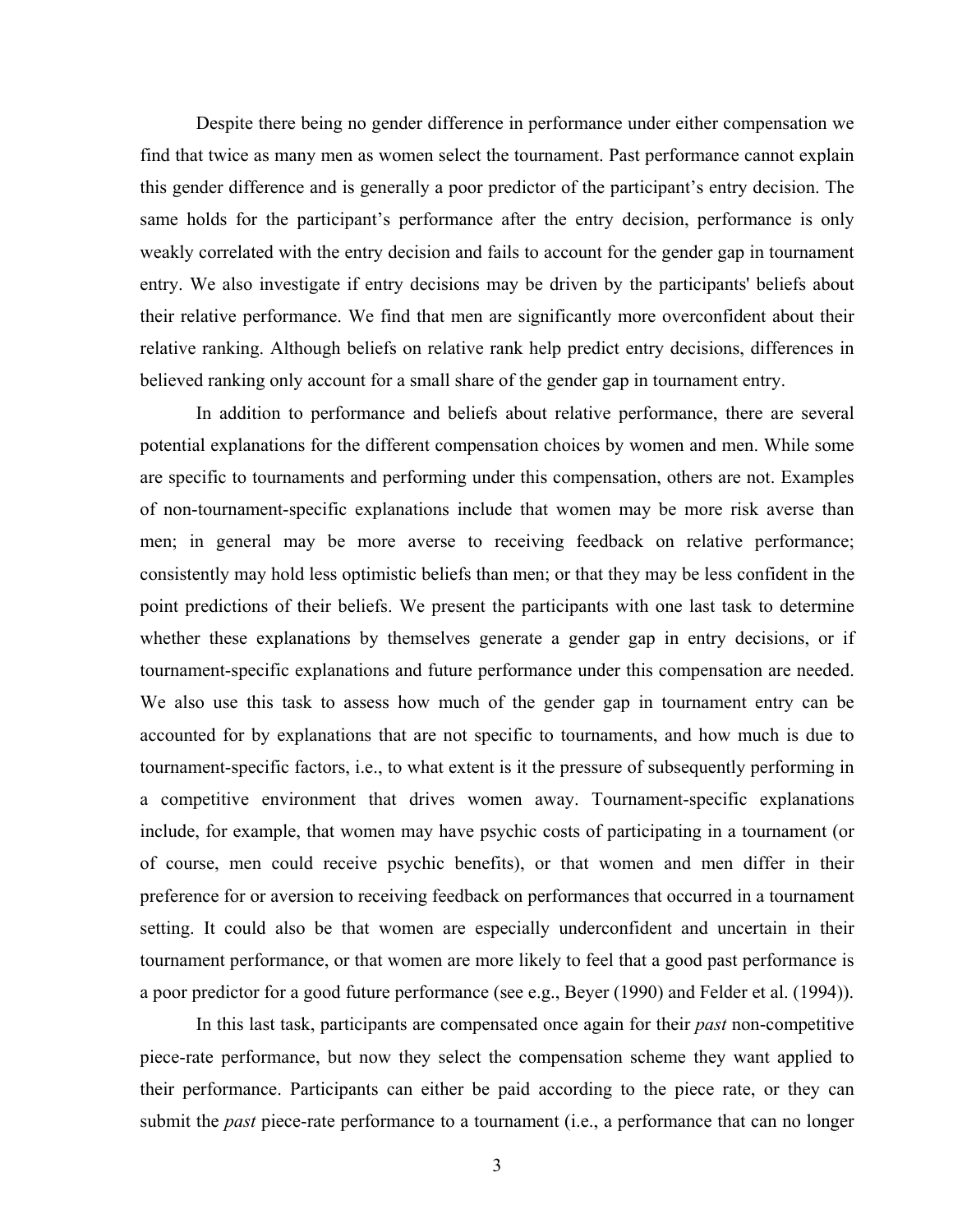be influenced by whatever compensation scheme is chosen). They win the tournament, if their past piece-rate performance is the highest in their original group of 4 people. As before women are significantly less likely to select the tournament compensation, and this difference cannot be explained by the piece-rate performance. We also find that while both men and women are overconfident about their relative performance, men are more optimistic than women. However, in contrast to the initial tournament-entry decision gender differences in beliefs can account for the gender gap in submitting the piece rate to the tournament. Controlling for individual beliefs there is only a limited role for non-tournament-specific factors, we cannot reject that men and women are equally likely to submit the past piece-rate performance to a tournament. Thus gender differences in beliefs on relative rank explain why men are more likely to submit their past performance to the tournament.

We use behavior in this final task as a control for gender differences that may result from non-tournament-specific explanations, and we estimate the size of the residual gender difference in the decision to enter a tournament and subsequently perform. Including this control gender differences are still significant and large. That is, a sizable portion of the gender gap in tournament entry is driven by gender differences that are specific to the fact that after the compensation choice participants must perform under the selected compensation.

# **2. Experimental Design**

We conduct an experiment in which participants solve a real task, first in a non-competitive piece-rate compensation scheme and then in a competitive tournament compensation scheme. Participants are then asked to select which of these two schemes they want to apply to their next performance. This provides participants with experience of both compensation forms, and it enables us to determine the extent to which compensation choices are driven by ability or other factors.

 The task of our experiment is to add up sets of five 2-digit numbers. Participants are not allowed to use a calculator, but may write numbers down on scratch paper. The numbers are randomly drawn and each problem is presented in the following way:

$$
21 | 35 | 48 | 29 | 83 |
$$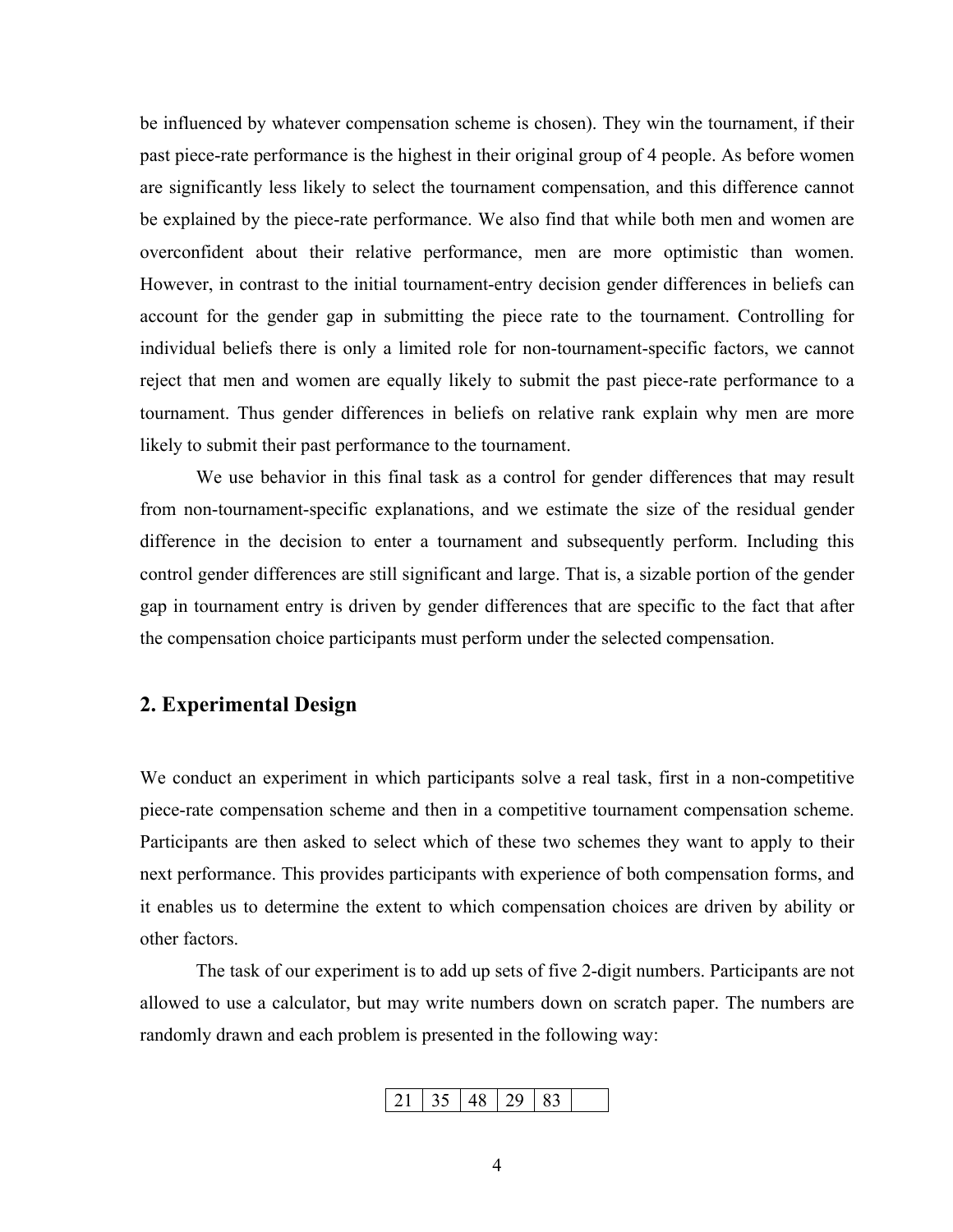Once the participant submits an answer on the computer, a new problem appears jointly with information on whether the former answer was correct.<sup>8</sup> A record of the number of correct and wrong answers is kept on the screen. Participants have 5 minutes in which they may solve as many problems as they can. We selected this 5-minute addition task because it requires both skill and effort, and because research suggests that there are no gender differences in ability on easy math tests.<sup>9</sup> A similar performance of women and men is attractive as it enables us to better rule out ability differences as an explanation for gender differences in tournament entry.

 The experiment was conducted at the University of Pittsburgh, using the PEEL subject pool and standard recruiting procedures. Two or three groups of 4 participants, two women and two men, participated in each session. Although gender was not discussed at any time, participants could see each other in the lab, and determine the gender of the participants in their group. A total of 20 groups participated in the experiment (80 participants).

Each participant received a \$5 show-up fee, and an additional \$7 for completing the experiment. Participants were told that they would be asked to complete four tasks, and that one of these tasks randomly would be chosen for payment at the end of the experiment. By paying only for one task, we diminish the chance that decisions in a given task may be used to hedge against outcomes in other tasks. Participants were informed of the nature of the tasks only immediately before performing the task. While participants know their absolute performance on a task, i.e., how many problems they solve correctly, they are not informed of their relative performance until the end of the experiment and do not know if they performed better or worse than the other participants in their group. The specific compensations of the tasks were as follows.

### **Task 1 – Piece Rate:**

Participants are given the 5-minute addition task. If task 1 is selected for payment, they receive 50 cents per correct answer.

 $\frac{8}{\text{The program was written using the software zTree (Fischbacher 1999).}$ 

<sup>&</sup>lt;sup>9</sup> While males often score better on abstract math problems there is no gender difference in arithmetic or algebra performance, on computational problems women tend to score better than men (see Hyde, Fennema, and Lamon (1990) for a metaanalysis of 100 studies on gender differences in math performance).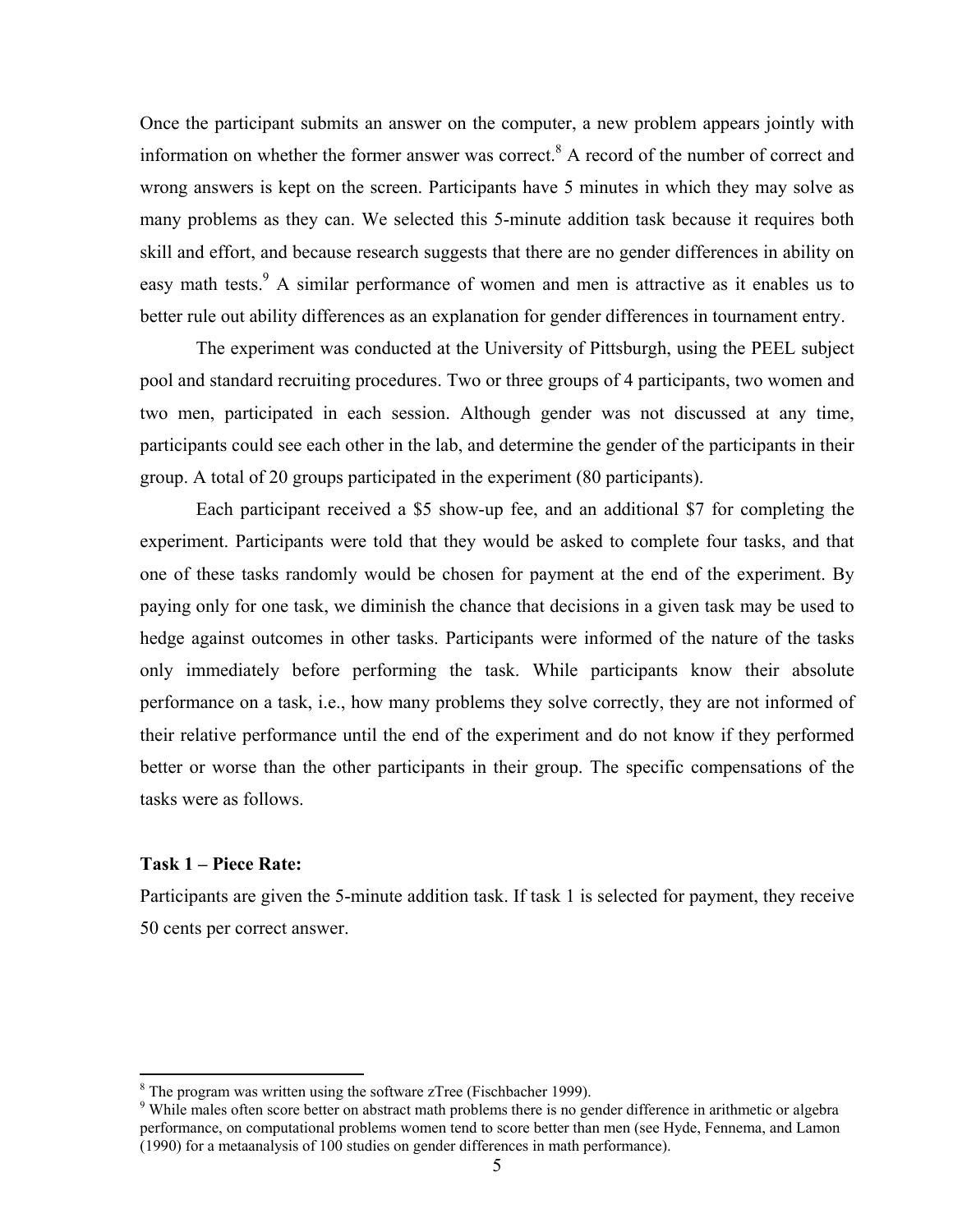#### **Task 2 – Tournament:**

Participants are given the 5-minute addition task. If task 2 is selected for payment, the participant who solves the largest number of correct problems in the group receives \$2 per correct answer, while the other participants receive no payment (in case of ties the winner is chosen randomly among the high scorers).

The tournament is designed so that a participant with a 25% of winning the tournament receives the same expected payoff from the tournament as from the piece rate.<sup>10</sup> In the third task participants once again are asked to perform the five-minute addition task, but this time select which of the two compensations they want to apply to their future performance.

#### **Task 3 – Choice:**

 $\overline{a}$ 

Before performing the 5-minute addition task, participants select whether they want to be paid according to a piece rate, i.e., 50 cents for each correct answer, or a tournament. When the participant chooses tournament she receives \$2 per correct answer if her score in task 3 exceeds that of the other group members in task 2, otherwise she receives no payment (in case of ties the winner is chosen randomly).

 Winners of the task-3 tournament are determined based on the comparison relative to the other group members' task-2 rather than task-3 performance. One can think of this as competing against other participants who already performed.<sup>11</sup> This has several advantages; first, the performance of a player who enters the tournament is evaluated against the performance of participants who also performed under tournament compensation. Second, while beliefs regarding relative performance in a tournament may affect the decision to enter the tournament, beliefs regarding the choices of others will not. Thus we avoid a potential source of error through biased beliefs about other participants' choices.<sup>12</sup> Finally, an advantage of this design is that a participant's choice does not affect the payment of any other participant,

 $10$  Furthermore, the winner of a tournament is paid per correct problem, thus we avoid the problem of choosing a high enough fixed prize to ensure that even high-performing participants benefit from entering the tournament.

 $11$  Many sports competitions are not performed simultaneously, e.g., downhill skiing.

<sup>&</sup>lt;sup>12</sup> For example, it could be that men believe that women will not enter the tournament, meaning that they face only one other competitor, greatly changing the odds of winning the competition.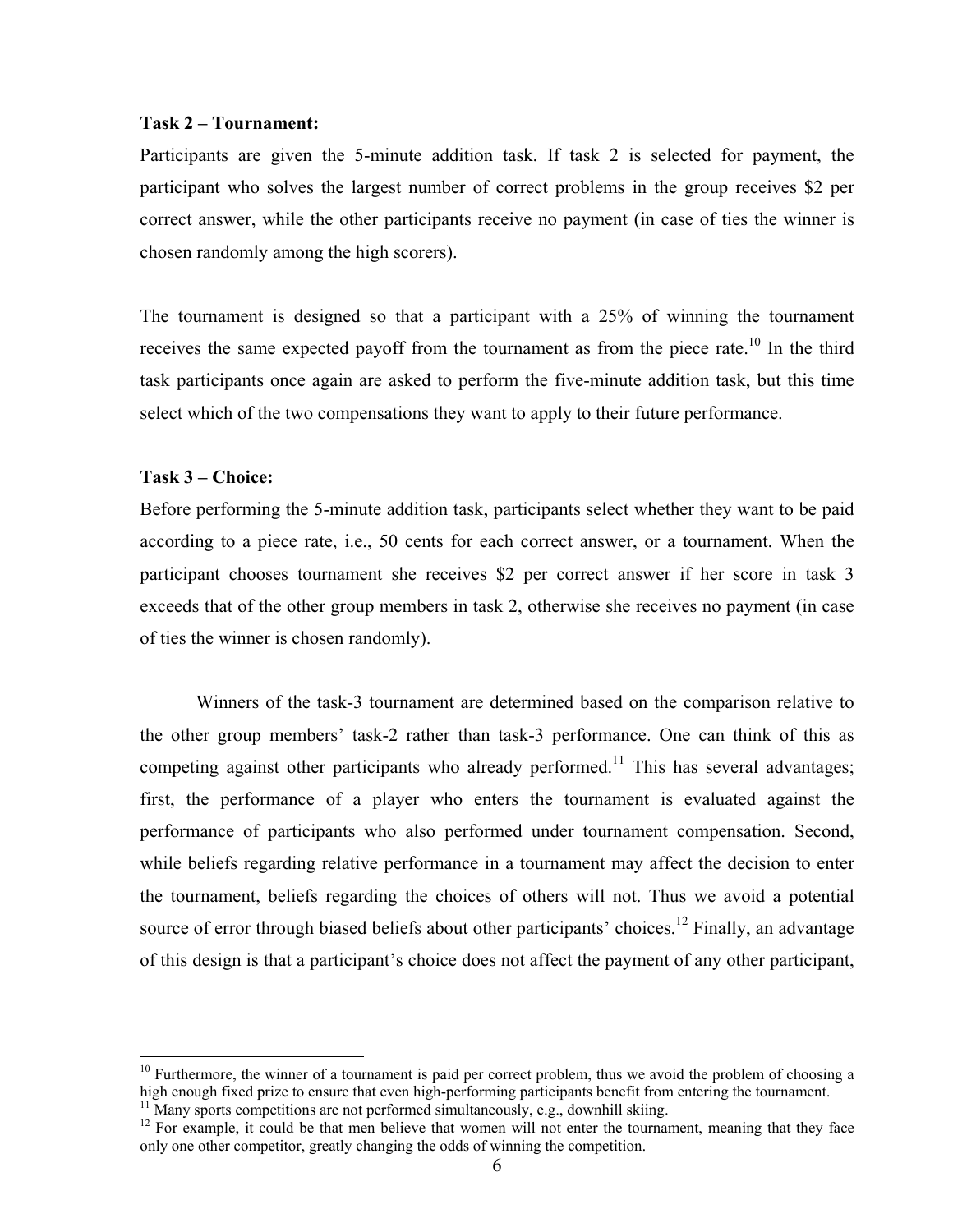thus there are no externalities associated with tournament entry.<sup>13</sup> Thus we can rule out that women may shy away from competition because by winning the tournament they impose a negative externality on others.<sup>14</sup> Effectively in task 3 participants face an individual decision problem which depends only on their ability to beat the task-2 performance of others and their preference for performing in a tournament.

 There are many potential reasons why women and men may differ in their tournament entry decisions. It may be a simple gender difference in the preference for performing in environments with uncertain payments, or in competitive environments that provide feedback on relative performance. It could also be that women are less confident in their performance, or less confident in being able to judge their performance. While some of these explanations are specific to the competitive tournament environment, others are not. We use a last task to determine whether gender differences in compensation remain when we eliminate all aspects of the tournament choice that relate specifically to future performances in a competitive environment, while keeping all others. In the last task participants are subjected to a choice which is similar to that of task 3, but without using a tournament performance, and without having participants subsequently perform in a tournament.

#### **Task 4 – Submit Piece Rate:**

 $\overline{a}$ 

Participants do not have to perform in this task. Rather if this task is selected for payment their compensation depends on the number of correct answers they provided in the task-1 piece rate. Participants choose which compensation they want to apply to their past piece-rate performance: a 50 cent piece rate or a tournament. They win the tournament and receive \$2 per correct answer if their task-1 piece-rate performance is the highest of the participants in their group, otherwise they receive no payment (in case of ties the winner is chosen randomly). Before making their choice, participants are reminded of their task-1 piece-rate performance.

In task 4 we pay participants according to the task-1 piece rate, as opposed the task-2 tournament, to eliminate all aspects of performing in a tournament. As in the task-3 choice a

 $13$  Our design allows for the possibility that there is no winner among participants who choose the tournament (if none of those entering the tournament beat the high score of their opponents). Conversely, all participants can win<br>the tournament, if everyone increases their performance beyond the highest task-2 performance in that grou

<sup>&</sup>lt;sup>14</sup> For a discussion on possible gender differences in altruism see e.g., Andreoni and Vesterlund (2001). See Ledyard (1995) for gender differences in social dilemma and public good games, as well as Eckel and Grossman (2005) for a review of gender differences in experimental settings.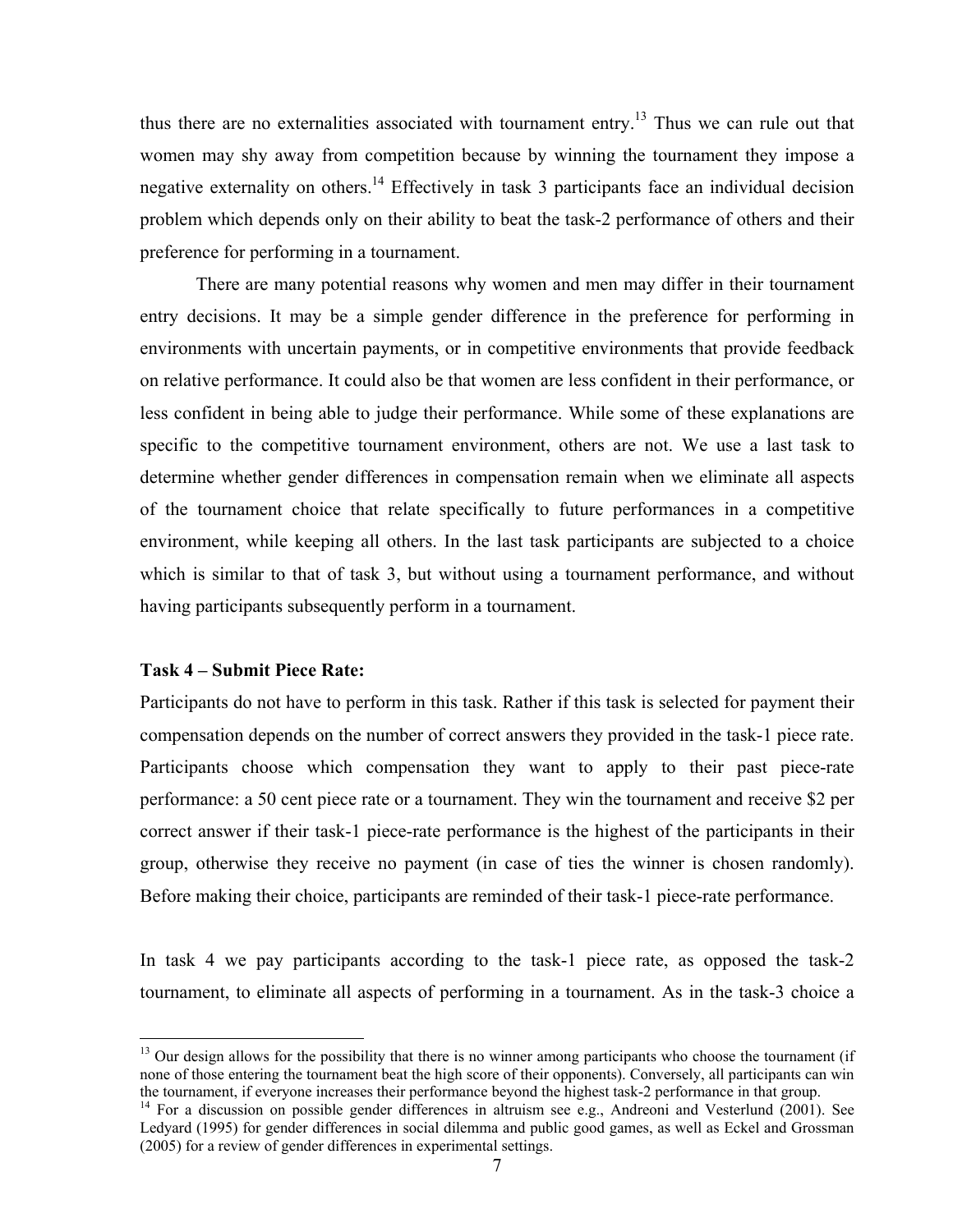participant's decision does not affect the earnings of any other participant, nor does it depend on the entry decisions of others. Thus task 4 is also an individual decision task.

This final task allows us to see whether gender differences in compensation choice appear even when no future tournament performance is involved. Furthermore, we can use this task-4 decision as a control for the effect of uncertain payment, gender differences in assessing and acting upon one's beliefs in relative performance, and so on. These are all effects that are present in the task-3 choice (and the task-4 choice), but are not unique to tournaments. With this last decision as a control we estimate whether there is an additional gender difference when it comes to *entering* a competitive environment.

The participants' compensation decisions (task 3 and 4) may be driven by absolute performance; however payments depend on relative performance. Since participants receive no feedback on relative performance during the experiment, entry decisions are likely affected by their beliefs about relative performance. To evaluate the effects of beliefs, and how participants form beliefs we elicit beliefs on relative performance.

#### **Belief-Assessment Questions:**

 $\overline{a}$ 

At the end of the experiment participants are asked to guess their rank in the task-1 piece rate and the task-2 tournament. Each participant picks a rank between 1 and 4, and is paid \$1 for each correct guess.<sup>15</sup>

At the end of the experiment, a number from 1 to 4 is drawn to determine which of the four tasks is selected for earnings. The experiment lasted about 45 minutes, and participants earned on average \$19.80.

# **3. No Gender Differences in Performance**

The objective of this study is to examine whether, conditional on ability, women and men differ in their preference for performing under a piece-rate versus a tournament scheme. To eliminate ability differences as an explanation for potential gender differences in tournament

<sup>&</sup>lt;sup>15</sup> In case of ties in the actual ranks, we counted every answer that could be correct as correct. For example, if the performance in the group was 10, 10, 11, 11, then an answer of last and third was correct for a score of 10, and an answer of best and second was correct for a score of 11.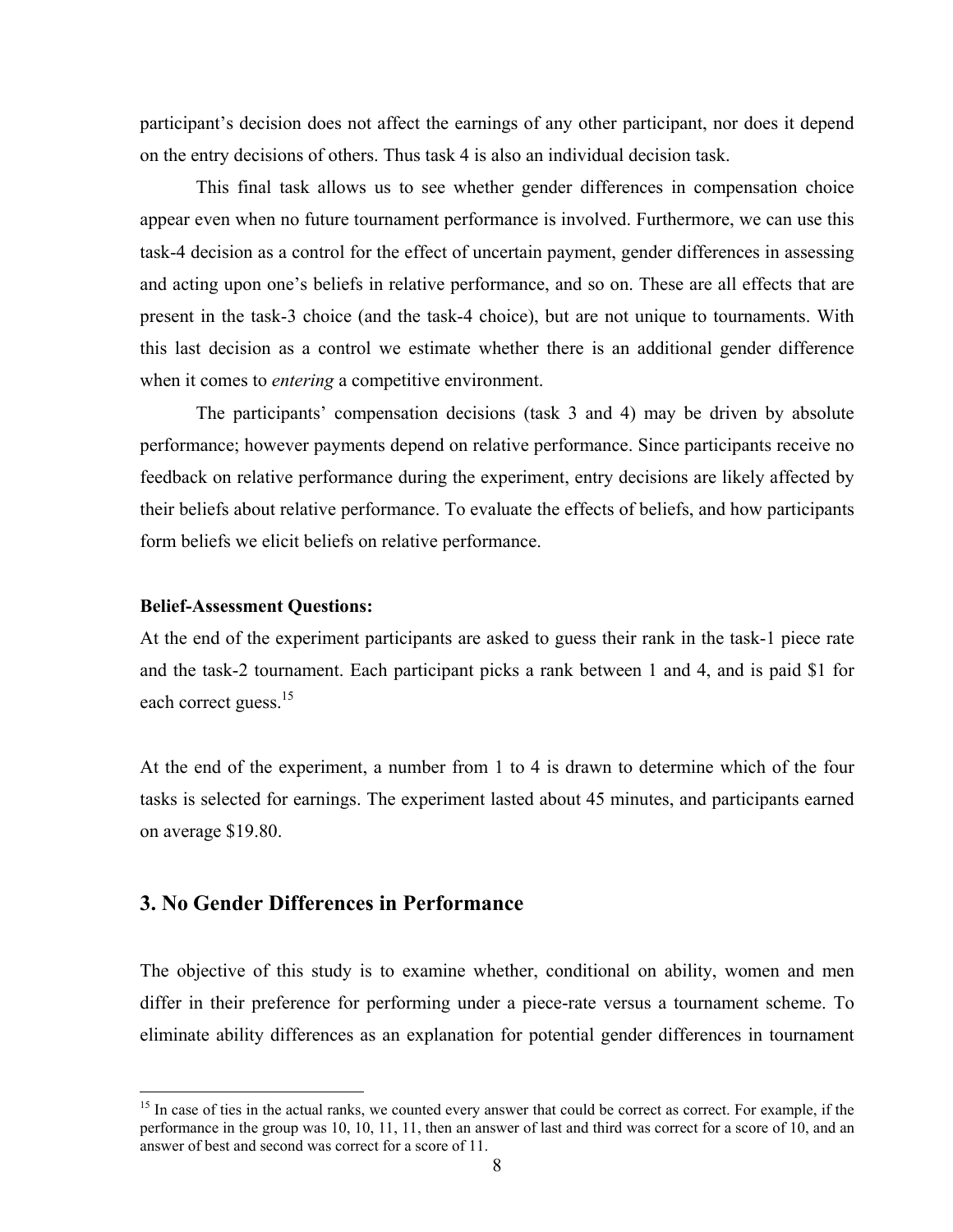entry, we want a task where women and men have similar performances under the two compensations. We first confirm that we found such a task.

Under piece-rate compensation there is no gender difference in performance. The average number of problems solved is 10.15 for women and 10.68 for men. Using a two-sided t-test this difference is not significant.<sup>16</sup> Throughout the paper the reported test statistics refer to two-sided t-test, unless otherwise noted. We only report Mann-Whitney tests if their conclusions differ from those of the t-test. Figure 1 shows the cumulative distributions of the number of correct piece-rate answers for women and for men, that is for every performance level the proportion of women and men who solved that many correct problems or less.



Figure 1: CDF of Piece-Rate Performance (Task 1)

There is also no significant gender difference in performance in tournament, women solve on average 11.8 problems correctly, and men  $12.1<sup>17</sup>$  The similar cumulative distributions of correct answers are shown in Figure 2.

<sup>&</sup>lt;sup>16</sup> The standard error is 0.44 for women and 0.55 for men. A two-sided t-test yields  $p=0.459$ . The average number of wrong answers is 2.8 for both men and women.

<sup>&</sup>lt;sup>17</sup> The standard error is 0.48 for women and 0.43 for men. A two-sided t-test yields  $p=0.643$ . The average number of wrong answers is 3.0 for men and 2.3 for women this difference is significant ( $p=0.033$ ). Mean earnings are \$6.85 for men and \$8.3 for women, this difference is not significant ( $p=0.63$ ).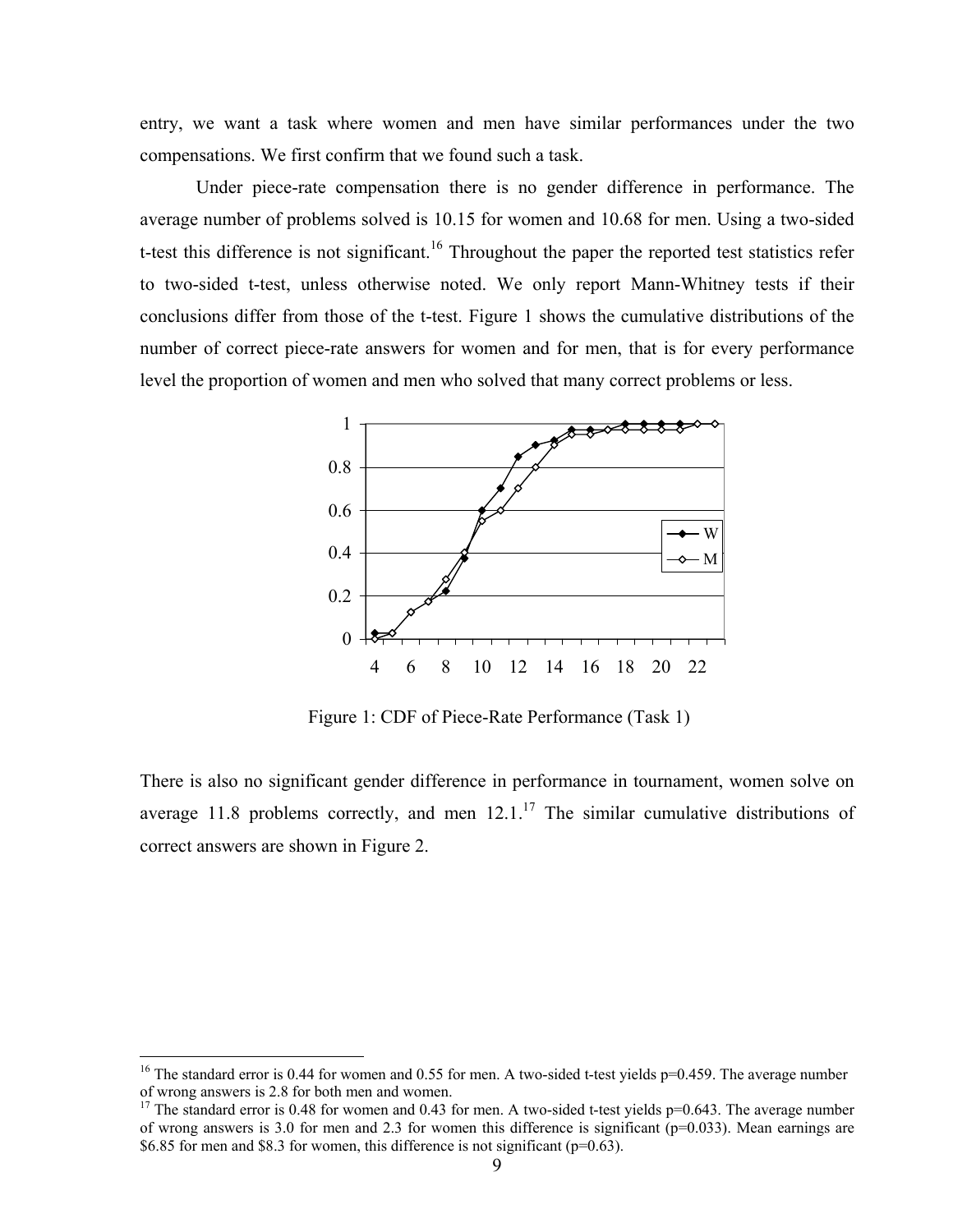

Figure 2: CDF of Tournament Performance (Task 2)

While the piece rate and tournament performances are highly correlated (spearman rank correlations of 0.69 for women and 0.61 for men), both genders perform significantly better under the tournament than the piece-rate.<sup>18</sup> This improvement may be caused by learning or by the different performance incentives under the tournament.<sup>19</sup> The increase in performance varies substantially across participants, while this may simply be noise, it may also be due to some participants being more competitive than others. Note however that the increase in performance from the piece rate to the tournament does not differ by gender.<sup>20</sup>

The similar performance of men and women causes there to be no gender differences in the probability of winning the task-2 tournament. Of the 20 task-2 tournaments, 11 were won by women and 9 by men.<sup>21</sup> To assess the probability of winning the tournament we randomly create four-person groups from the observed performance distributions. Conditioning only on gender, the probability of winning the tournament is 26% for a man and 24% for a woman. As

<sup>&</sup>lt;sup>18</sup> The increase in number of correct answers under the tournament is 1.68 for women, and 1.45 for men (std.err. of 0.36 and 0.39 respectively). A one-sided t-test yields p<0.01 for each gender separately.  $19$  DellaVigna, Malmendier and Vesterlund (2005) have participants perform six rounds of 3-minute tournaments,

and find a significant increase in performance from round 1 to round 2, but no significant increase in performance in subsequent rounds. This suggests that initial learning may have some effect.

<sup>&</sup>lt;sup>20</sup> A t-test yields p=0.673. In our sample, 37% of men and 25% of women experience either no or a negative change.

<sup>&</sup>lt;sup>21</sup> The 11 female winners had performances of 12, 13, 14, 14, 14, 14, 15, 15, 16, 18, 21, (average of 15.09). The performance of the 9 men is 12, 14, 14, 15, 15, 15, 15, 16, 21, (average of 15.22).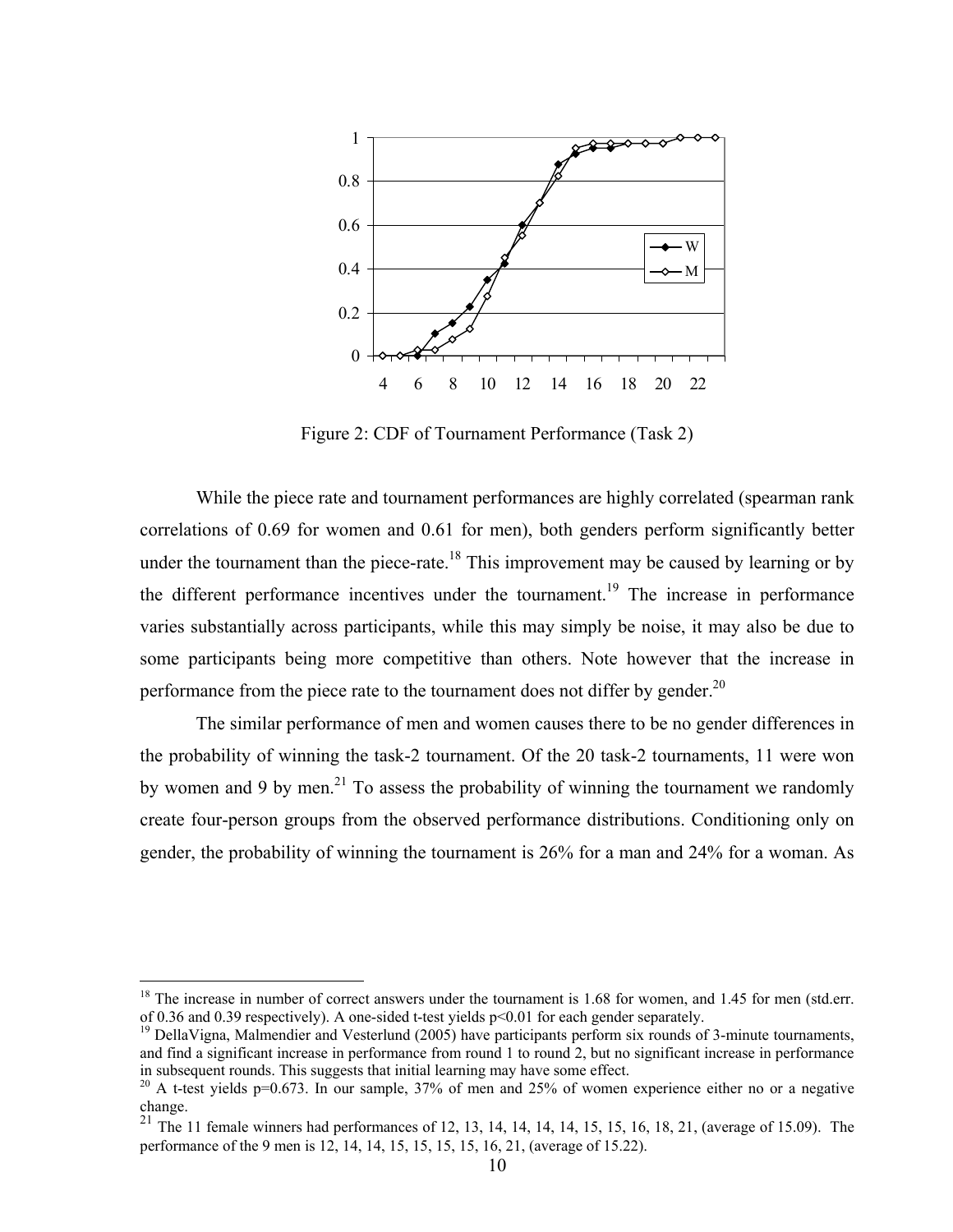shown by Table 1 the probability of winning conditional on performance is also the same across gender. $^{22}$ 

| Table 1: Probability of Winning Task-2 Tournament Conditional on Performance |  |                                |  |  |  |  |
|------------------------------------------------------------------------------|--|--------------------------------|--|--|--|--|
|                                                                              |  | 8 9 10 11 12 13 14 15 16 18 21 |  |  |  |  |
| Women 0.1 0.4 1.8 5.5 13.4 26.6 47.8 71.9 84.6 90.3 96.3                     |  |                                |  |  |  |  |
| Men 0.1 0.4 1.8 5.6 13.4 26.6 47.7 71.9 84.6 -- 96.3                         |  |                                |  |  |  |  |

Table 1: Probability of Winning Task-2 Tournament Conditional on Performance

Thus, our results suggest that we succeeded in selecting a task for which there is no gender difference in performance. After completing the first two tasks women and men have therefore had similar experiences and based on performance alone we would not expect a gender difference in the subsequent task-3 compensation choice.

# **4. Do Women Shy Away from Competition?**

 $\overline{a}$ 

Having experienced both the 50-cent piece rate and the \$2 tournament participants are asked which of the two they want to apply to their task-3 performance. A participant who chooses the tournament wins the tournament if her number of correct answers in task 3 exceeds the number of correct answers in task 2 by the other three members of her group. Thus choosing the tournament depends on beliefs regarding own ability and the other players' past tournament performance, but not on beliefs about the compensation choice of other participants.

The two compensations imply that a risk-neutral participant is indifferent between the two when her chance of winning the tournament is 25%. Thus according to Table 1 those with a performance of 14 and higher have higher expected earnings from the tournament. If the participant's task-3 performance is exactly like the task-2 performance this corresponds to 30% of the women and 30% of the men. When we include participants who solve 13 problems – and are virtually indifferent between the two incentive schemes – the percentages are 40% for women and 45% for men.

Despite the identical performances in the piece rate and tournament, women and men differ in their compensation choices. While the majority of women prefer the piece rate, the majority of men prefer the tournament. With 35% of women and 73% of men selecting the

 $22$  For any given performance level, say 15 for a woman, we draw 10,000 groups consisting of 2 men and one other woman, where we use the sample of 40 men and women with replacement. We then calculate the frequency of wins. The exercise is repeated 100 times and we report the average of these win frequencies.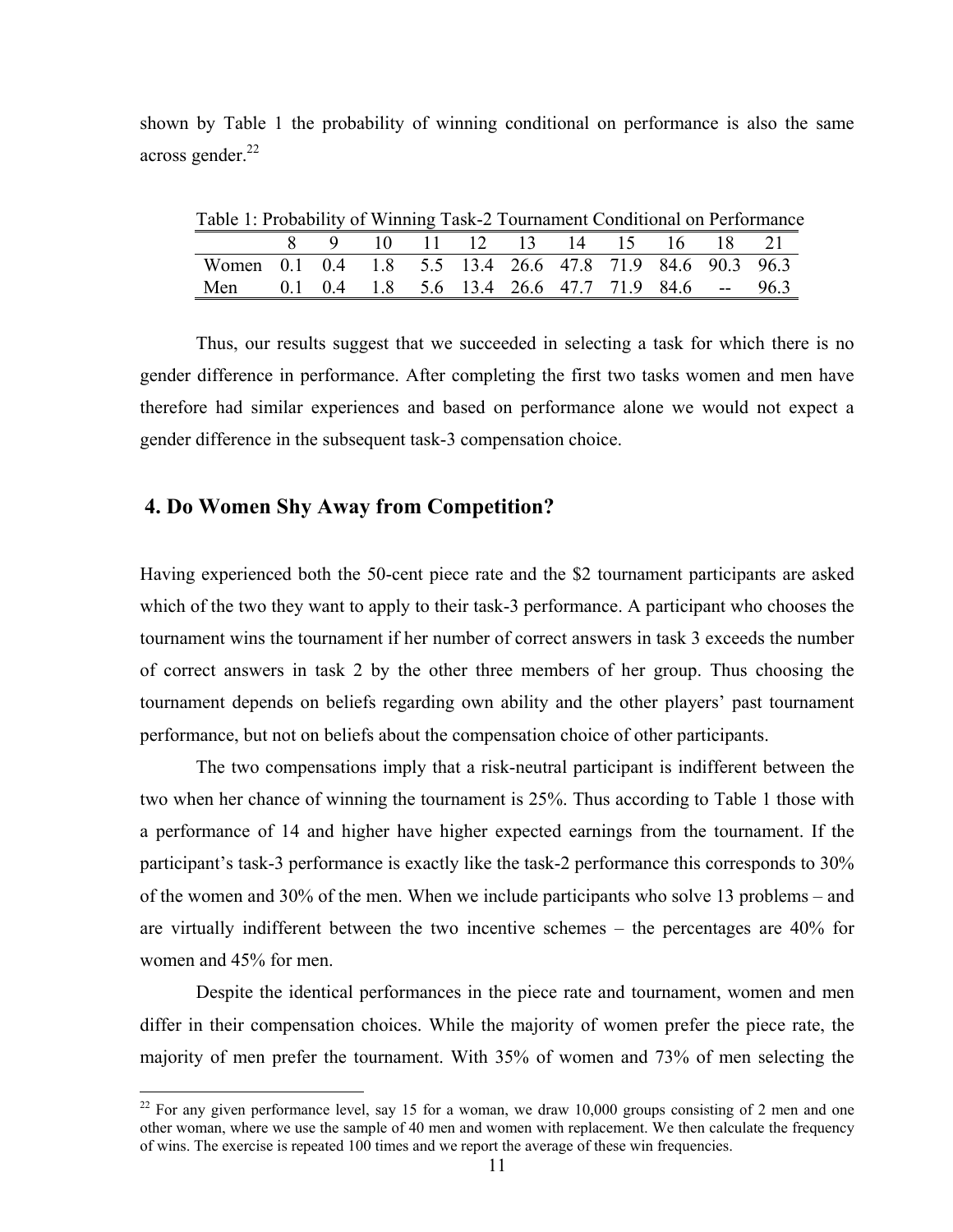tournament, we find a significant and substantial gender gap in tournament entry.<sup>23</sup> The remainder of the paper focuses on examining possible explanations for this gender difference.

# **5. Does Performance Predict the Compensation Choice?**

We start our investigation of the gender difference in compensation choice by examining whether it can be explained by past and future performance, that is, absolute performance before and after the compensation choice in task 3. We then determine whether beliefs about relative performance can explain the difference.

### **5.1. Does Past Performance Predict Tournament Entry?**

We first compare the mean past performance characteristics of participants who chose piecerate to those who did not. Table 2 reports, by gender and the chosen compensation, the average number of problems solved correctly under piece rate (task 1) and tournament (task 2), as well as the average increase in performance between the two.

|       |                            | <b>Average Performance</b> |            |                            |  |
|-------|----------------------------|----------------------------|------------|----------------------------|--|
|       | <b>Compensation Choice</b> | Piece Rate                 | Tournament | Tournament –<br>Piece Rate |  |
| Women | Piece Rate                 | 10.35                      | 11.77      | 1.42                       |  |
|       |                            | (0.61)                     | (0.67)     | (0.47)                     |  |
|       | Tournament                 | 9.79                       | 11.93      | 2.14                       |  |
|       |                            | (0.58)                     | (0.63)     | (0.54)                     |  |
| Men   | Piece Rate                 | 9.91                       | 11.09      | 1.18                       |  |
|       |                            | (0.84)                     | (0.85)     | (0.60)                     |  |
|       | Tournament                 | 10.97                      | 12.52      | 1.55                       |  |
|       |                            | (0.67)                     | (0.48)     | (0.49)                     |  |

Table 2: Performance Characteristics by Compensation Choice

*Notes to table:* standard errors in parenthesis

For women there is no significant difference in performance between those who do and do not enter the tournament.<sup>24</sup> A probit regression of tournament entry on past performance

<sup>&</sup>lt;sup>23</sup> A Chi-square test vields a p-value of 0.001, and a Fisher's exact test gives a p-value of 0.002.

 $^{24}$  Using a t-test to compare the performance of the women who do and do not select the tournament generates the following test statistics:  $p=0.55$  for task-1 piece rate,  $p=0.88$  for task-2 tournament, and  $p=0.35$  for the difference in performance between task 2 and task 1.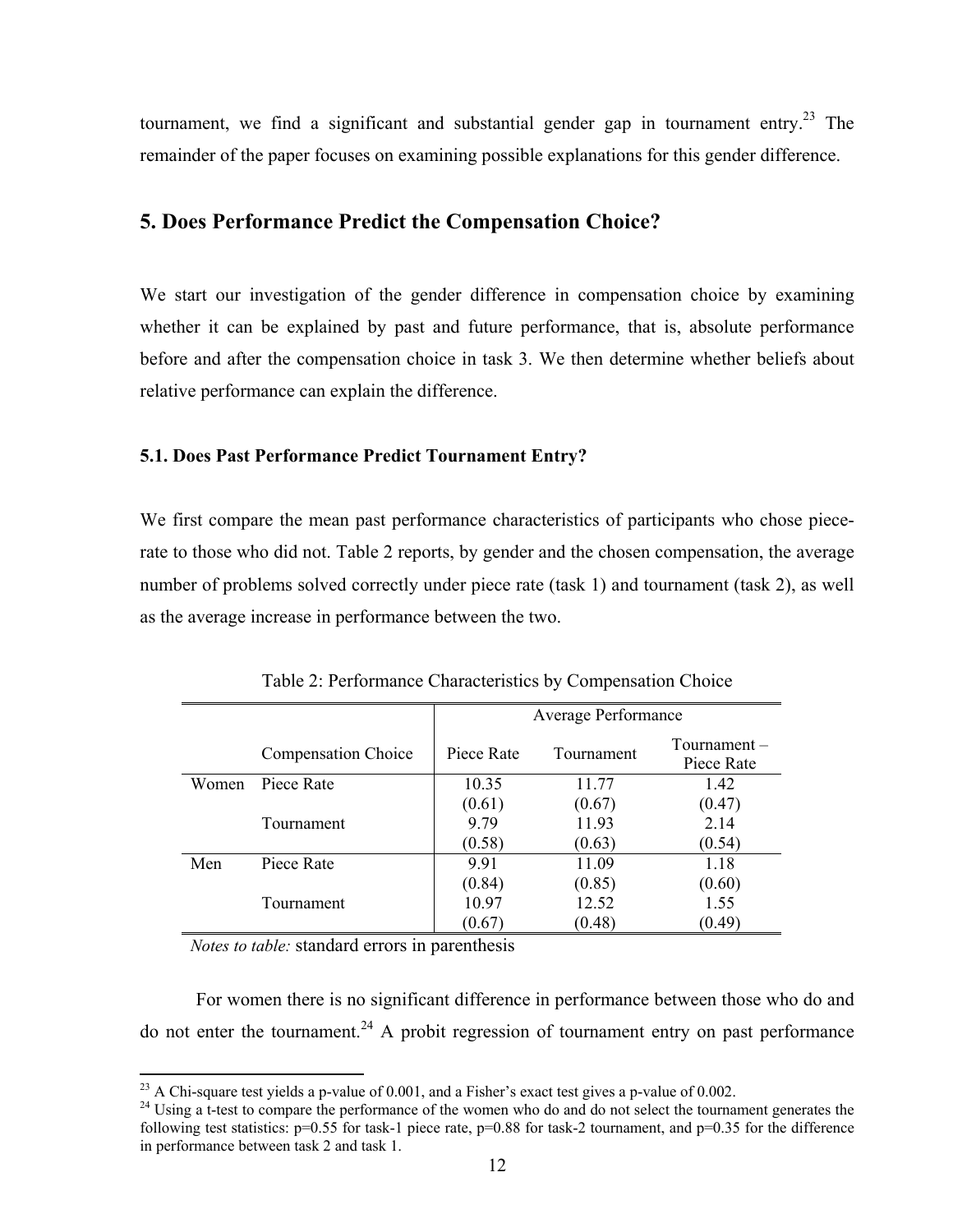reveals that neither tournament performance nor the increase in performance from the piece rate to the tournament have a significant effect.<sup>25</sup> For men only the tournament performance is marginally higher for those who enter the tournament.<sup>26</sup> A probit regression of tournament entry on past tournament performance and the increase in performance from the piece rate shows a marginal effect of the task-2 tournament performance of 0.04 (s.e. 0.02, p=0.15).<sup>27</sup> That is, for men tournament performance has a very small and marginally significant effect on the entry decision. Conditional on choice there is however no gender difference in task-1 and task-2 performance. $^{28}$ 

 Figure 3 shows the proportion of women and men who enter the tournament conditional on their performance quartile. Performance has only a small, if any, effect on tournament entry, and for every performance level men are more likely to enter the tournament. Even women in the highest performance quartile have a lower propensity to enter the tournament than men in the lowest performing quartile.

Among those whose past performance yields higher expected earnings in the tournament than piece rate (i.e., those solving 13 and more problems) significantly more men than women enter the tournament. Similarly men are significantly more likely to enter the tournament among those whose expected earnings are lower in the tournament.<sup>29</sup> Compared to predictions based solely on past performance, low-performing men enter the tournament too often, and high-performing women enter it too rarely.

<sup>&</sup>lt;sup>25</sup> A probit analysis of women's compensation choice on performance yields marginal effects on tournament performance of  $-0.01$  (s.e. 0.03, p=0.71), on difference in performance between task 2 and 1 of 0.04 (s.e. 0.04, p=0.31) (evaluated at a tournament performance of 13 and a piece-rate performance of 12). We choose this evaluation point because a risk-neutral participant solving 13 problems in the tournament is indifferent towards entering the tournament, and the average piece-rate performance for this group is 12.<br><sup>26</sup> Using a t-test the performance of men who select the tournament and those who do not yields the following test

statistics:  $p=0.40$  for task-1 piece rate,  $p=0.14$  for task-2 tournament, and  $p=0.68$  for the difference in performance between task 2 and task 1.

 $^{27}$  A probit of men's compensation choice on performance in task-2 and the difference between task 2 and 1 yields marginal effects on tournament performance of  $0.04$  (s.e.  $0.02$ ,  $p=0.15$ ), on the difference in performance of  $0.01$ (s.e.  $0.03$  p= 0.83), evaluated at a tournament performance of 13 and a piece-rate performance of 12. See footnote 25 for an explanation of this evaluation point.

<sup>&</sup>lt;sup>28</sup> Using t-tests to compare the performance of women to men who entered the tournament yield p-values in the range from 0.28 to 0.48. Similarly, when comparing women to men among participants who did not enter the tournament (p-values from 0.57 to 0.78).

 $29$  Among participants with a task-2 tournament performance of 13 and higher, 15/18 (83%) men enter the tournament compared to  $5/16$  (31%) women, this difference is significant (a Chi-square test delivers  $p=0.002$ ). Including only participants who solve 14 or more the difference is significant at a 4% level. For participants who solve 12 or less,  $14/22$  (64%) of men compared to  $9/24$  (38%) of women enter the tournament (p=0.08).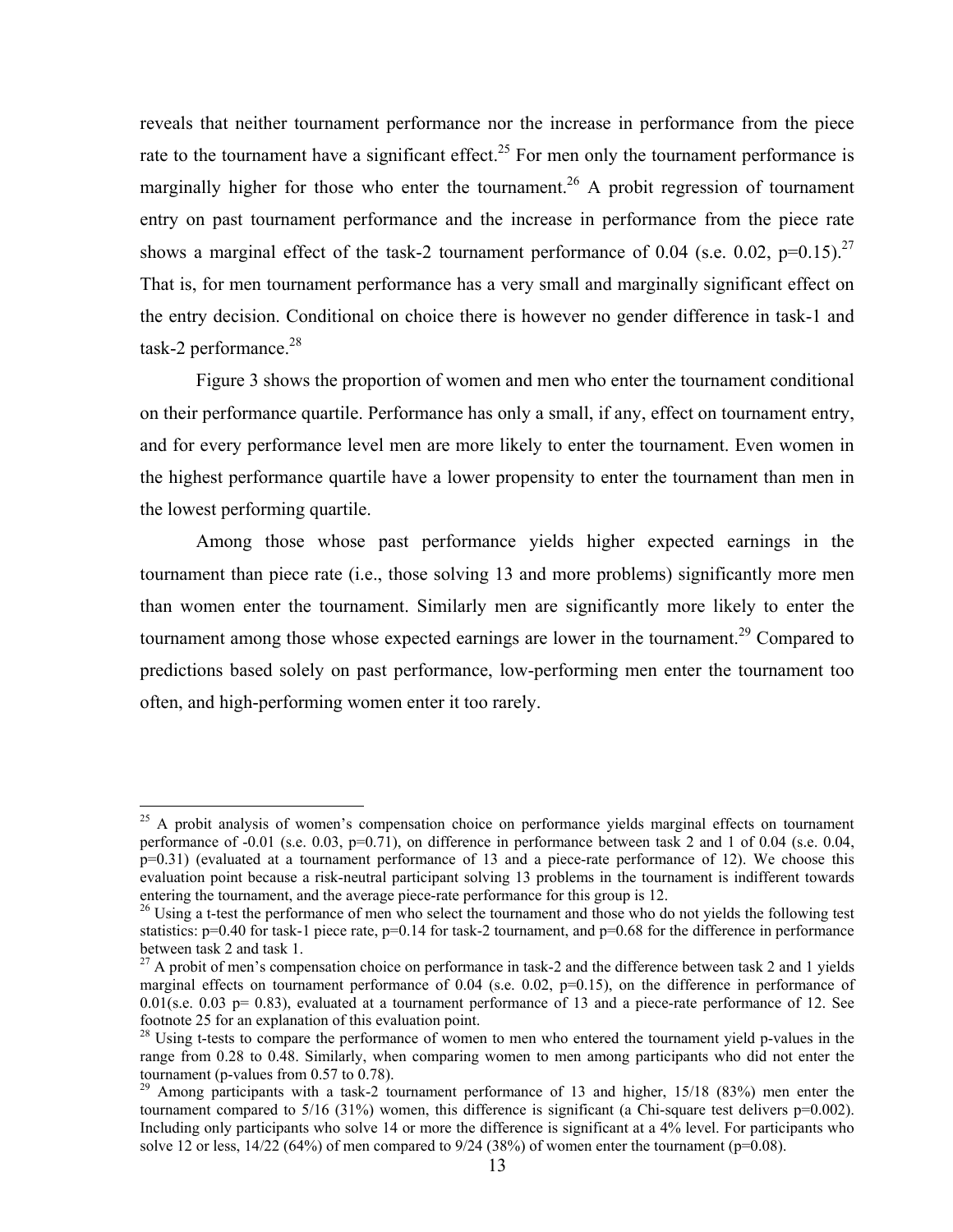

 Figure 3: Proportion of Participants Entering Tournament Conditional on Task-2 Tournament Performance Quartile<sup>30</sup>

The observation that, conditional on performance, men enter the tournament more than women is confirmed by a probit regression, the marginal effects are reported in Table 3. While the participant's performance under the two compensation schemes does not significantly affect the decision to enter the tournament, the participant's gender does. Controlling for ability women are much less likely to select a competitive compensation scheme.

|                         | Coefficient | <b>Standard Error</b> | p-value |
|-------------------------|-------------|-----------------------|---------|
| Female                  | $-0.380$    | 0.104                 | 0.01    |
| Tournament              | 0.015       | 0.018                 | 0.41    |
| Tournament – Piece Rate | 0.015       | 0.023                 | 0.50    |

Table 3: Probit of Tournament Choice

*Notes to table:* Dependent variable: task-3 compensation choice (1-tournament and 0-piece rate). Tournament refers to task-2 performance, Tournament – Piece Rate to the change in performance between task-2 and task-1. The table presents marginal effects evaluated at a man with 13 correct answers in the tournament and 12 in the piece rate. $31$ 

<sup>&</sup>lt;sup>30</sup> For each performance quartile we report the propensity by which men and women in this quartile enter the tournament. Since there are no gender differences in performance in this task there are approximately equal numbers of men and women in each quartile.

<sup>&</sup>lt;sup>31</sup> This evaluation point is selected because a risk-neutral individual solving 13 problems in the tournament is indifferent towards entering the tournament. The average piece-rate performance for this group was 12.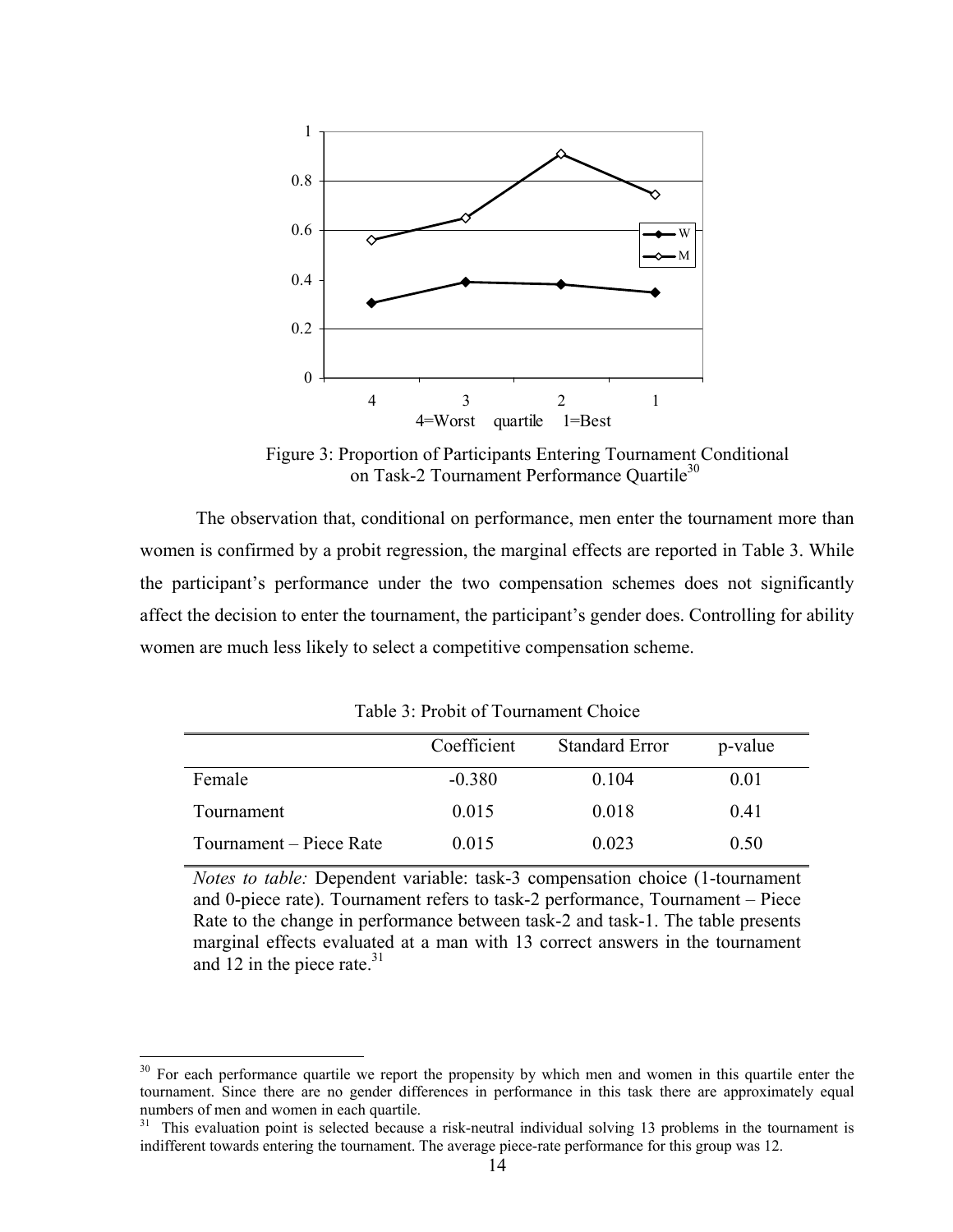A possible explanation for the observed gender difference in compensation choice may be that there is a gender difference in performance following the choice – and that our participants correctly anticipate such a difference.

#### **5.2. Does Future Performance Predict Tournament Entry?**

To assess if task-3 performance can account for the decision to enter the tournament, for each gender we compare the task-3 performance conditional on the participant's compensation choice.

|       | Table 4: Choice Performance Conditional on Compensation Choice |                 |                       |  |  |  |
|-------|----------------------------------------------------------------|-----------------|-----------------------|--|--|--|
|       | Average Performance                                            |                 |                       |  |  |  |
|       | <b>Compensation Choice</b>                                     | Choice (task 3) | Choice-<br>Tournament |  |  |  |
| Women | Piece Rate                                                     | 11.62           | $-0.15$               |  |  |  |
|       |                                                                | (0.62)          | (0.44)                |  |  |  |
|       | Tournament                                                     | 11.79           | $-0.14$               |  |  |  |
|       |                                                                | (0.64)          | (0.50)                |  |  |  |
| Men   | Piece Rate                                                     | 11.91           | 0.82                  |  |  |  |
|       |                                                                | (0.91)          | (0.44)                |  |  |  |
|       | Tournament                                                     | 13.48           | 0.97                  |  |  |  |
|       |                                                                | (0.83)          | (0.55)                |  |  |  |

*Notes to table:* standard errors in parenthesis.

Conditional on gender Table 4 shows that the task-3 performance does not differ between those who do and do not enter the tournament.<sup>32</sup> Similarly, the participants who enter the tournament do not have a significantly different increase in performance in the choice task (task 3) relative to the former (task 2) tournament.<sup>33</sup> That is, not only is it not true that only participants with a high past performance enter the tournament, it is also not true that those who entered the tournament performed better than those who did not.<sup>34</sup>

Although for a given gender, the task-3 performance does not predict which participants enter the tournament, it may help explain the gender gap in tournament entry. Figure 4 shows the cumulative distribution of the performance of women and men in task 3,

1

 $32$  A t-test yields p=0.86 for women and p=0.288 for men.

 $33$  A t-test yields p=0.99 for women and p=0.88 for men.

 $34$  A probit analysis of the decision to enter as a function of the task-3 performance yields marginal effects of a participant that solves 13 in task 3 of 0.02 (s.e. 0.02,  $p=0.265$ ) for men and 0.005 (s.e. 0.03,  $p=0.85$ ) for women. That is, there is no significant effect of the performance on the decision to enter the tournament.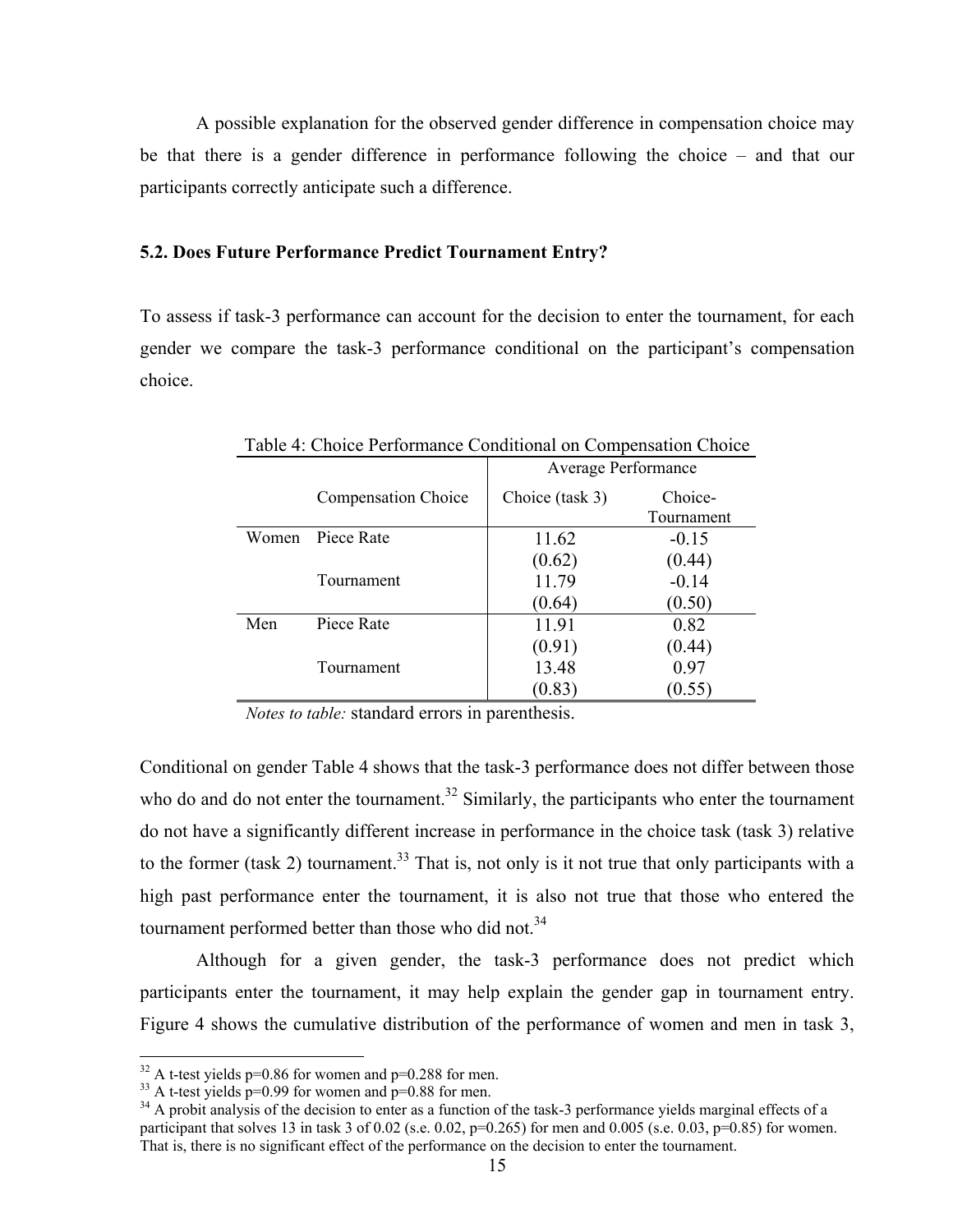independent of the chosen compensation scheme. While men solve an average of 13.05 problems in task 3, women solve only 11.68 problems. In contrast to our earlier tasks men solve significantly more problems than women in task  $3<sup>35</sup>$  Relative to the task-2 tournament, men significantly improve their performance solving on average one additional problem in task 3, whereas women do not change their performance.<sup>36</sup> This improvement in performance is significantly larger for men than it is for women. $37$ 



Figure 4: CDF of Choice Performance (Task 3).

The gender difference in task-3 performance however is an unlikely explanation for the gender gap in tournament entry. As we saw in Figure 3 even men in the lowest performing quartile of the task-2 tournament (solving between 6 and 10 problems) have a higher propensity to enter the tournament than women in the top performing quartile (solving between 13 and 21 problems).<sup>38</sup> To determine whether the compensation choice was driven by a correct anticipation of performance, we examine the tournament-entry decision as a function of the participant's task-3 performance. Figure 5 shows for each performance quartile the proportion of participants that chose the tournament. The gender difference in the tournament-entry decision conditional on task-3 performance is similar to that observed conditional on the performance in the task-2 tournament. Independent of performance women are much less

1

<sup>&</sup>lt;sup>35</sup> The standard error in task-3 performance of men is 0.65 and of women 0.45. A t-test comparing the performance of women and men yields  $p = 0.088$ .

<sup>&</sup>lt;sup>36</sup> p-values of a t-test for men and women are 0.03 and 0.65, respectively.<br><sup>37</sup> A t-test comparing the increase in performance of women and men yields  $p = 0.046$ .

 $38$  In fact men in the lowest performance quartile have an average increase in performance of 0.42, compared to -1 for women in the highest performance quartile. These changes are not even sufficient to have the performance intervals overlap.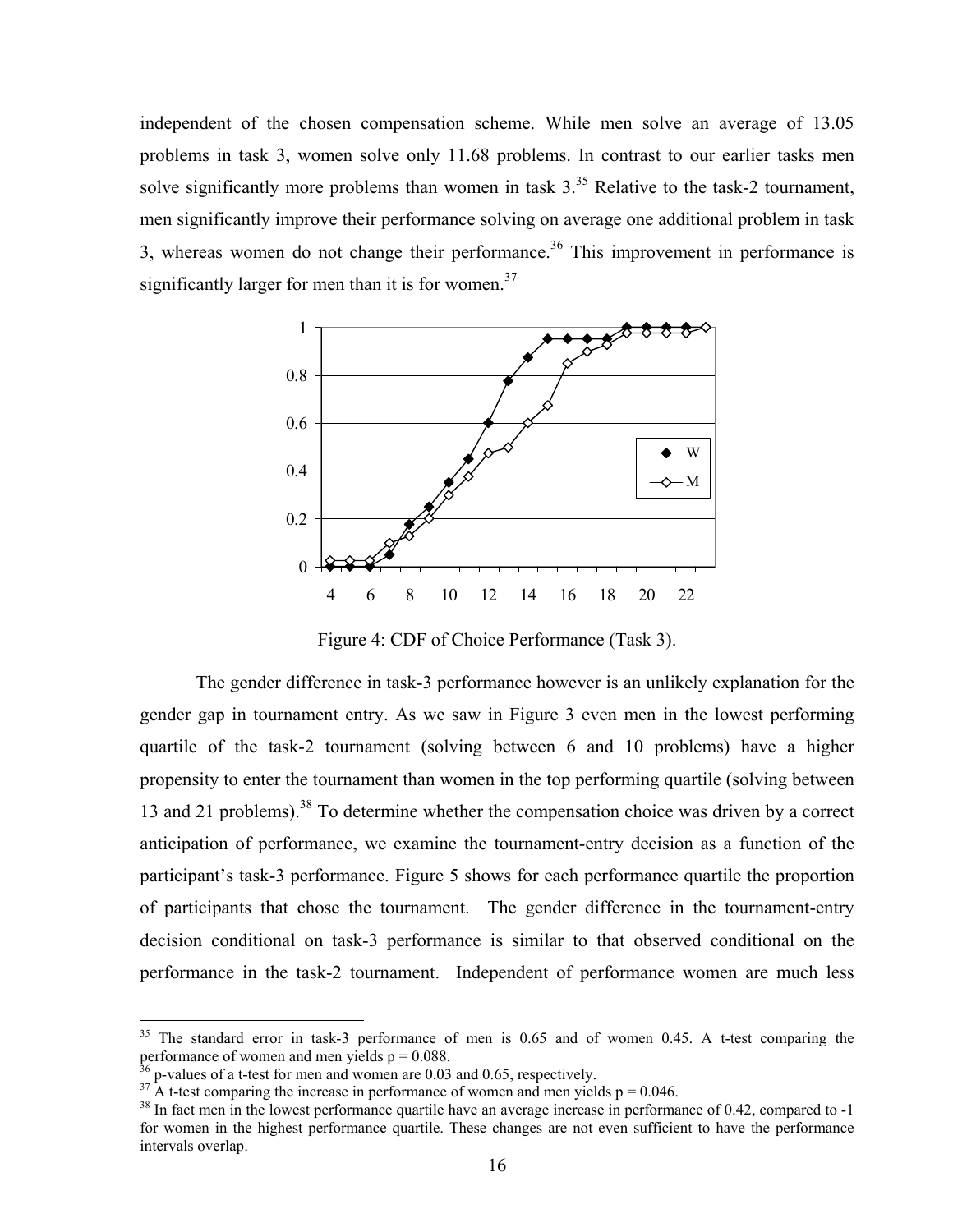likely to enter the tournament. Whether we condition on those who have more or less than a  $25\%$  chance of winning the tournament, significantly more men enter the tournament.<sup>39</sup>



Figure 5: Proportion of Participants Entering the Tournament Conditional on Task-3 Performance Quartile.<sup>40</sup>

The results of the probit regression in Table 5 confirm that while the participant's gender significantly affects the tournament-entry decision, the future task-3 performance does not. That is, the increase in male performance in the third task does not explain why men are significantly more likely to enter the tournament.

|                    | Coefficient | <b>Standard Error</b> | p-value |  |
|--------------------|-------------|-----------------------|---------|--|
| Female             | $-0.357$    | 0.106                 | 0.00    |  |
| Task-3 performance | 0.015       | 0 O 14                | 0.31    |  |

Table 5: Probit of Tournament-Entry Decision (Task 3)

*Notes to table:* Dependent variable: task-3 compensation choice (1-tournament and 0 piece rate), the table presents marginal effects evaluated at a man with 13 correct answers in task 3.

 $39$  Among participants who solve 13 and more (and have more than a 25% chance of winning the tournament), 17/21 (81%) of men and 6/16 (38%) of women enter the tournament, this difference is significant (a Chi-square test yields p=0.01). Similarly, among participants who have less than a 25% chance of winning, 12/19 (63%) of men and 8/24 (33%) of women enter the tournament (p=0.05).

<sup>&</sup>lt;sup>40</sup> For each performance quartile we report the propensity by which men and women in this quartile enter the tournament.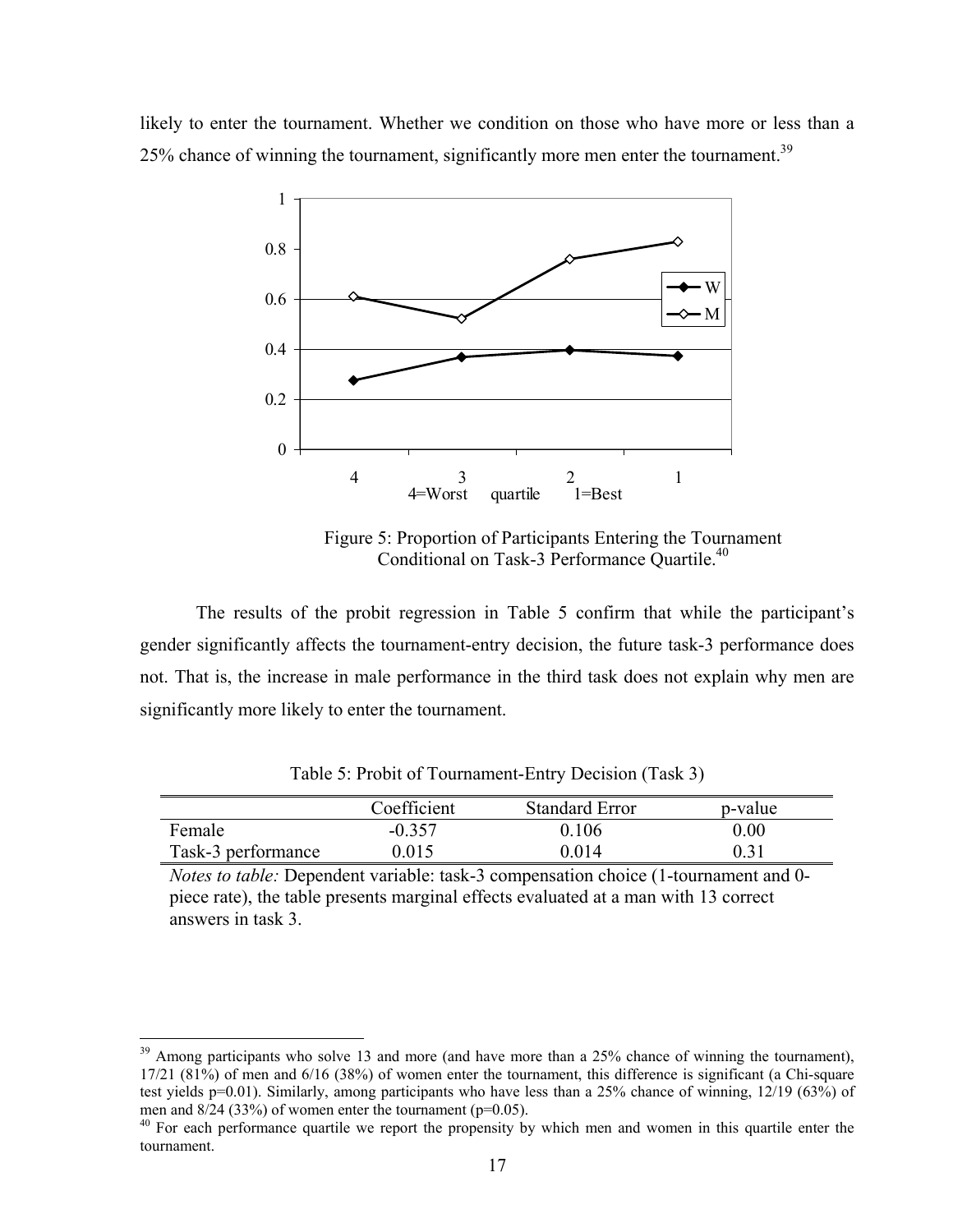#### **5.3. Is the Entry Decision Determined by Beliefs on Relative Performance?**

Actual performance cannot explain the gender gap in compensation choice. This may be because tournament entry depends not on an individual's absolute ability, but on how ability ranks relative to the other group members. While participants are aware of their absolute performance, they do not know their relative ranking. Hence the compensation choice may depend on beliefs on relative performance. We elicited the participants' beliefs at the end of the experiment by asking them to guess how their performance in task-2 ranked relative to the other members of their group. Participants received \$1 if their guess was correct, and in the event of a tie they were compensated for any guess that could be deemed correct.<sup>41</sup>

We start by examining whether men and women of equal ability differ in their assessment of their relative performance. We then ask whether these potential confidence differences can account for the gender difference in tournament entry. That is conditional on beliefs about relative performance, are men and women equally likely to select the tournament.

#### 5.3.1. Do Women and Men Form the Same Beliefs?

 $\overline{a}$ 

First we determine the distribution of guessed ranks we expect if participants are perfectly calibrated and payoff maximizing. Due to the tie-breaking rule, participants who only know their gender and the performance distributions of men and women have an incentive to guess that they are ranked second or third.<sup>42</sup> Assuming that participants also know their own performance we can determine the distribution of optimal guessed ranks, these are reported in Table 6 along with the actual distribution of ranks. Given the similar performances of women and men, optimal guesses are dependent on performance, but not on gender.<sup>43</sup>

 $41$  For example, in the event of a two-way tie for first rank, a guess of either first or second rank pays \$1. While the payment for the guessed rank is not very high, it may still offer participants the opportunity to use a guess as a potential source of hedging. The elicited beliefs indicate that this was not a motive for the majority of participants.<br><sup>42</sup> Based on 10,000 artificially generated groups the likelihood of a woman being ranked first is 0.2

<sup>0.261,</sup> third 0.262, and last 0.255, the corresponding probabilities for a man for first is 0.243, second 0.288, third 0.278, and last 0.199.

<sup>&</sup>lt;sup>43</sup> Optimal guesses are 1 for a performance of 14 and higher, 2 for a performance of 12 and 13, and 3 for a performance of 10 and 11. The distributions in Table 6 are based on the results of 10.000 randomly generated groups for each performance level of men and women. Neither the actual rankings, nor the optimal guesses differ significantly by gender (the p-values of Chi-square tests are 0.54 and 0.50 respectively).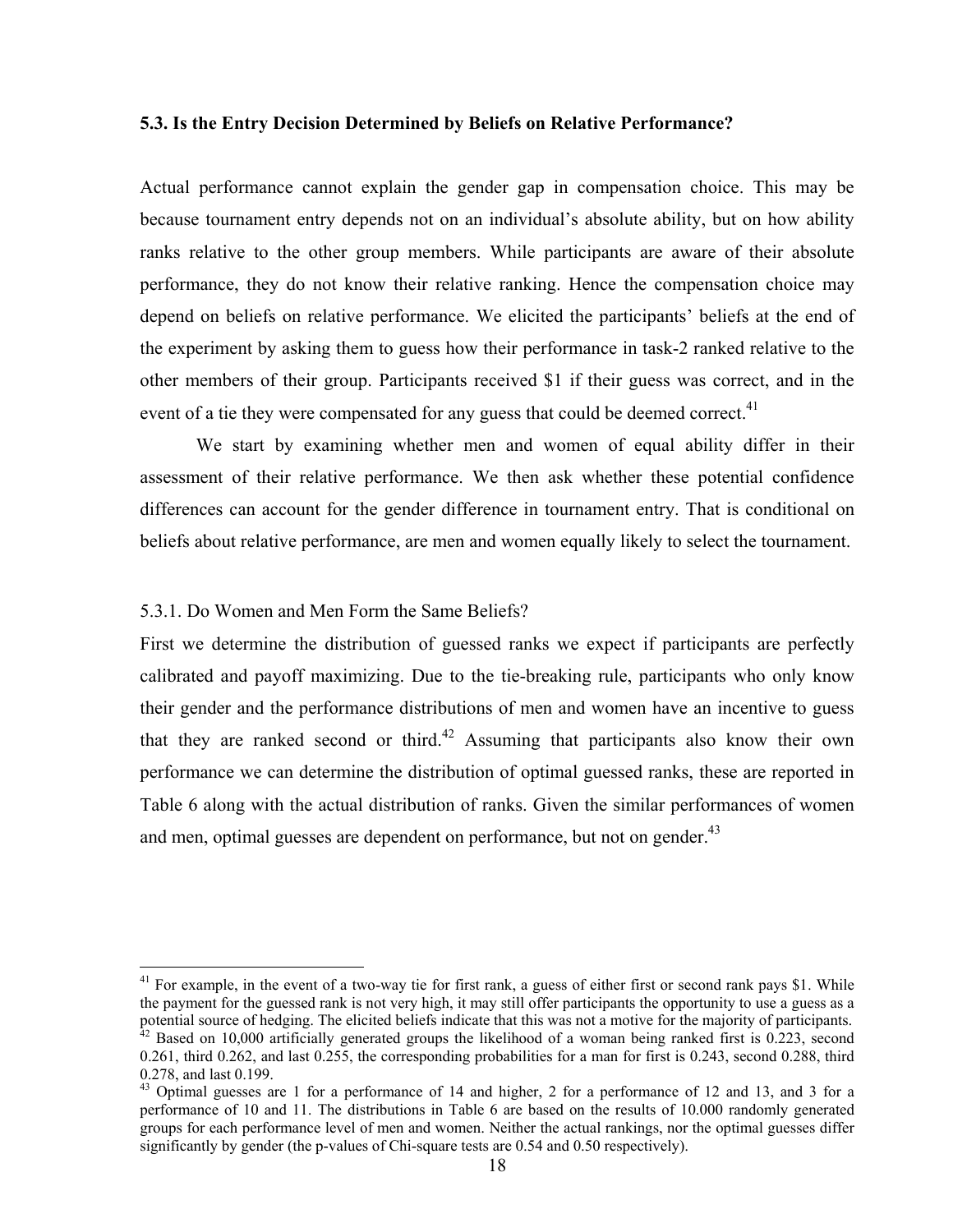|           |                    | Men                  | Women              |                      |  |
|-----------|--------------------|----------------------|--------------------|----------------------|--|
|           | <b>Actual Rank</b> | <b>Optimal Guess</b> | <b>Actual Rank</b> | <b>Optimal Guess</b> |  |
| $1:$ Best |                    |                      |                    |                      |  |
|           | 10                 |                      |                    |                      |  |
|           |                    |                      |                    |                      |  |
| 4: Worst  |                    |                      |                    |                      |  |

Table 6: Distribution of Actual and Optimal Guess of Tournament Rank

*Notes to table:* Rank out of four. Actual rank is based on the highest rank that can be correct in the case of ties.

These distributions differ substantially from the relative ranking participants believed they had. Table 7 shows the elicited rank distributions and the number of incorrect guesses. Both men and women appear overconfident.

|           |              | Men                    | Women |                              |  |
|-----------|--------------|------------------------|-------|------------------------------|--|
|           | Guessed Rank | <b>Incorrect Guess</b> |       | Guessed Rank Incorrect Guess |  |
| $1:$ Best |              |                        |       |                              |  |
|           |              |                        |       |                              |  |
|           |              |                        |       |                              |  |
| 4: Worst  |              |                        |       |                              |  |
| Total     |              |                        |       |                              |  |

Table 7: Distribution of Guessed Tournament Rank

*Notes to table:* Guessed rank out of four.

 $\overline{a}$ 

The guesses of both women and men differ significantly from the actual distribution, and that of men also differs from the optimal distribution.44 Men are more optimistic about their relative performance: 75% of the men think they are best in their group of 4, compared to 43% of the women. The guesses of women and men differ significantly from one another as do the distributions of incorrect guesses, with men being more likely to incorrectly guess that they are ranked first<sup>45</sup>

 To determine whether women and men form different beliefs conditional on performance, we use an ordered probit to estimate the guessed rank as a function of tournament performance, the increase in performance and a female dummy. The results in Table 8 reveal that participants with a high tournament performance think they have higher relative

<sup>&</sup>lt;sup>44</sup> A Chi-square test of independence between the distribution of guessed rank and optimal guessed rank yields  $p=0.0008$  for men and  $p=0.102$  for women, the test of independence between distribution of guessed rank and actual rank yields p=0.0001 for men and p=0.057 for women.

 $45$  A Chi-square test of independence of the distributions of guessed ranks for men and women delivers  $p=0.025$ . For the distributions of incorrect guesses  $p=0.015$ . A t-test comparing the mean beliefs by gender yields  $p=0.024$ .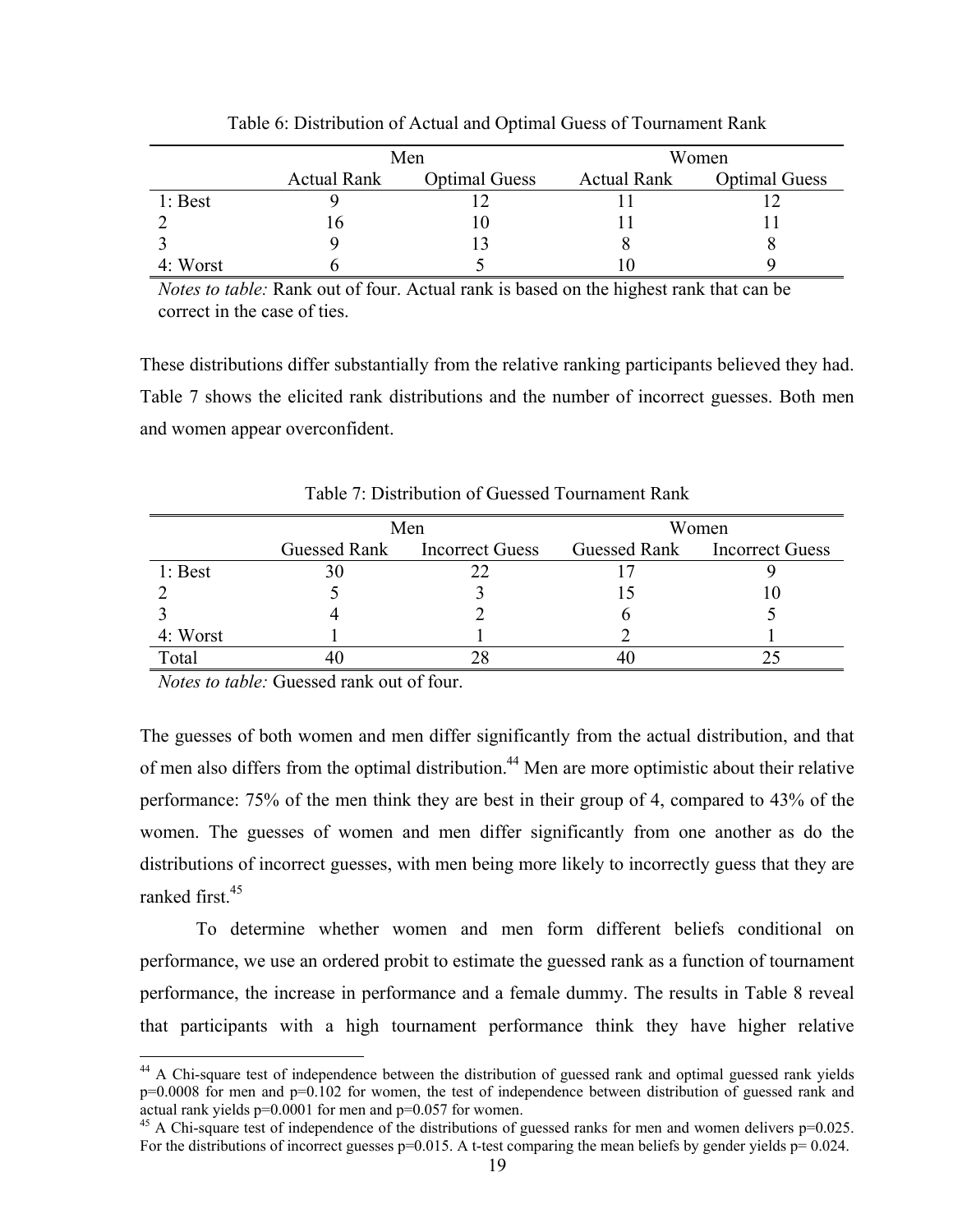performance (and hence a lower rank). Furthermore, women are significantly less optimistic about their relative ranking than men.<sup>46</sup>

|                         | Coefficient | <b>Standard Error</b> | p-value  |
|-------------------------|-------------|-----------------------|----------|
| Female                  | 0.75        | 0.30                  | 0.01     |
| Tournament              | $-0.19$     | 0.06                  | $0.00\,$ |
| Tournament – Piece Rate | $-0.08$     | ) 07                  |          |

Table 8: Ordered Probit of Guessed Tournament Rank

*Notes to table:* Ordered probit of guessed rank for guesses of ranks 1, 2, and 3.<sup>47</sup>

5.3.2. Do Beliefs Predict Entry Into the Tournament?

 $\overline{a}$ 

While actual performance does not account for the gender gap in tournament entry, the substantial overconfidence of men may help explain this difference. Indeed, beliefs are an important indicator for a participant's compensation choice: A probit analysis of tournament entry as a function of one's guessed rank reveals for each gender a significant positive effect of beliefs.<sup>48</sup> Figure 6 graphs for each guessed rank the proportion of women and men that enter the tournament.49 Conditional on a believed ranking women are less likely to enter the tournament.

 $46$  The marginal effects evaluated at a guess of 1, for a man with a tournament performance of 13 and a piece-rate performance of 12, yields -0.26 on female (s.e. 0.1, p=0.01), 0.05 on tournament performance (s.e. 0.02, p=0.002) and  $0.02$  on tournament-piece rate (s.e.  $0.02$ ,  $p=0.30$ ). Separate probit regressions reveal that both women and men base their beliefs weakly on performance. The average performance of a man with a guessed rank of 1 is 12.5, compared to 12 for a guessed rank of 2, 9.5 for a guessed rank of 3. For women, the average performance for a guess rank of 1 is 13.1, for a guess of 2 is 11.7 and for a guess of 3 is 9.

<sup>&</sup>lt;sup>47</sup> We eliminate guessed ranks of 4, as we have very few data points there. The results are similar when we code guesses of 3 and 4 as guesses of rank 3.

<sup>48</sup> A probit regression on the probability of entering the tournament in the third task as a function of the guessed relative tournament performance in the second task reveals a marginal effect of -0.24 (s.e. 0.11, p-value 0.035) for women and for men an effect of -0.21 (s.e.0.07, p-value 0.007), when evaluated at a guessed rank of 1. We eliminate guesses of 4, and hence our sample is 38 women and 39 men.<br><sup>49</sup> Note that a participant with a point prediction of a guessed rank of 2 may still optimally choose to submit the

piece rate result to a tournament payment scheme if, for example, the participant believes that she has a 40% chance to be best, and a 60% chance to be second.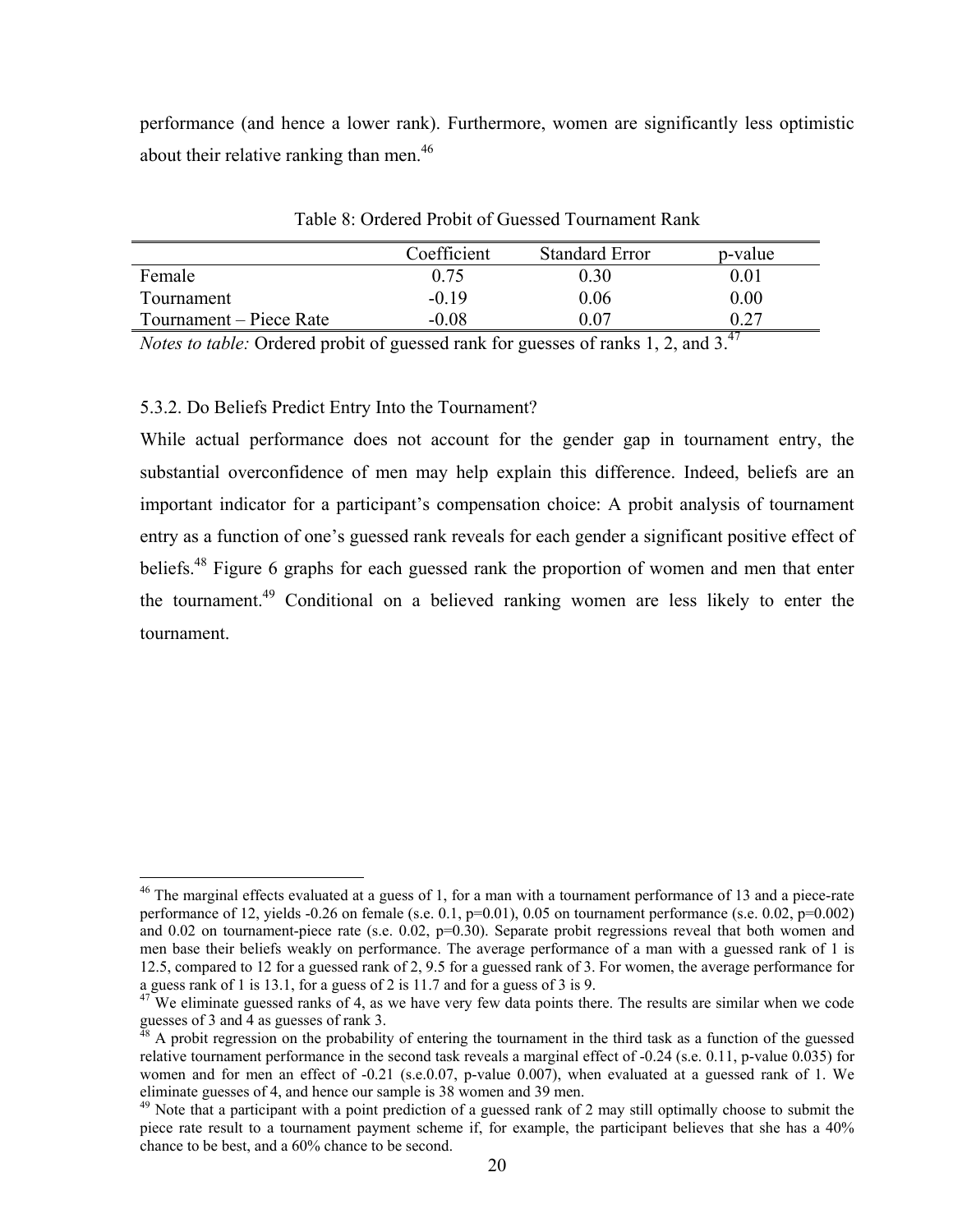

Figure 6: Proportion Entering the Tournament Conditional on Guessed Rank

The probit regression in Table 9 confirms that although the guessed tournament rank significantly affects the tournament-entry decision, women remain significantly less likely to enter the tournament when controlling for both absolute and believed relative performance.

|                         | Coefficient | <b>Standard Error</b> | p-value  |
|-------------------------|-------------|-----------------------|----------|
| Female                  | $-0.278$    | 0.113                 | 0.01     |
| Tournament              | $-0.002$    | 0.016                 | 0.90     |
| Tournament – Piece Rate | $-0.001$    | 0.020                 | 0.94     |
| Guessed Tournament Rank | $-0.181$    | 0.064                 | $0.01\,$ |

Table 9: Probit of Tournament-Entry Decision (Task 3)

*Notes to table:* Dependent variable: task-3 compensation choice (1-tournament and 0-piece rate). The table presents marginal effects evaluated at a man who thinks he is ranked first, and who has 13 correct answers in the tournament and 12 in the piece rate. Guesses of 4 are eliminated resulting in a sample of 38 women and 39 men.

Controlling for the significant gender difference in overconfidence, gender differences in tournament entry remain. The question is how important are these gender differences in beliefs in explaining the gender gap in tournament entry. Controlling for performance Table 3 demonstrated an overall gender effect of 38% on tournament entry, that is, a man with a performance of 13 in the tournament (and 12 in the piece rate) would have a 38% lower probability of entering the tournament if he were a woman.<sup>50</sup> Table 9 above shows that

 $50$  The coefficient on female is -0.379 when we exclude those with guesses of 4.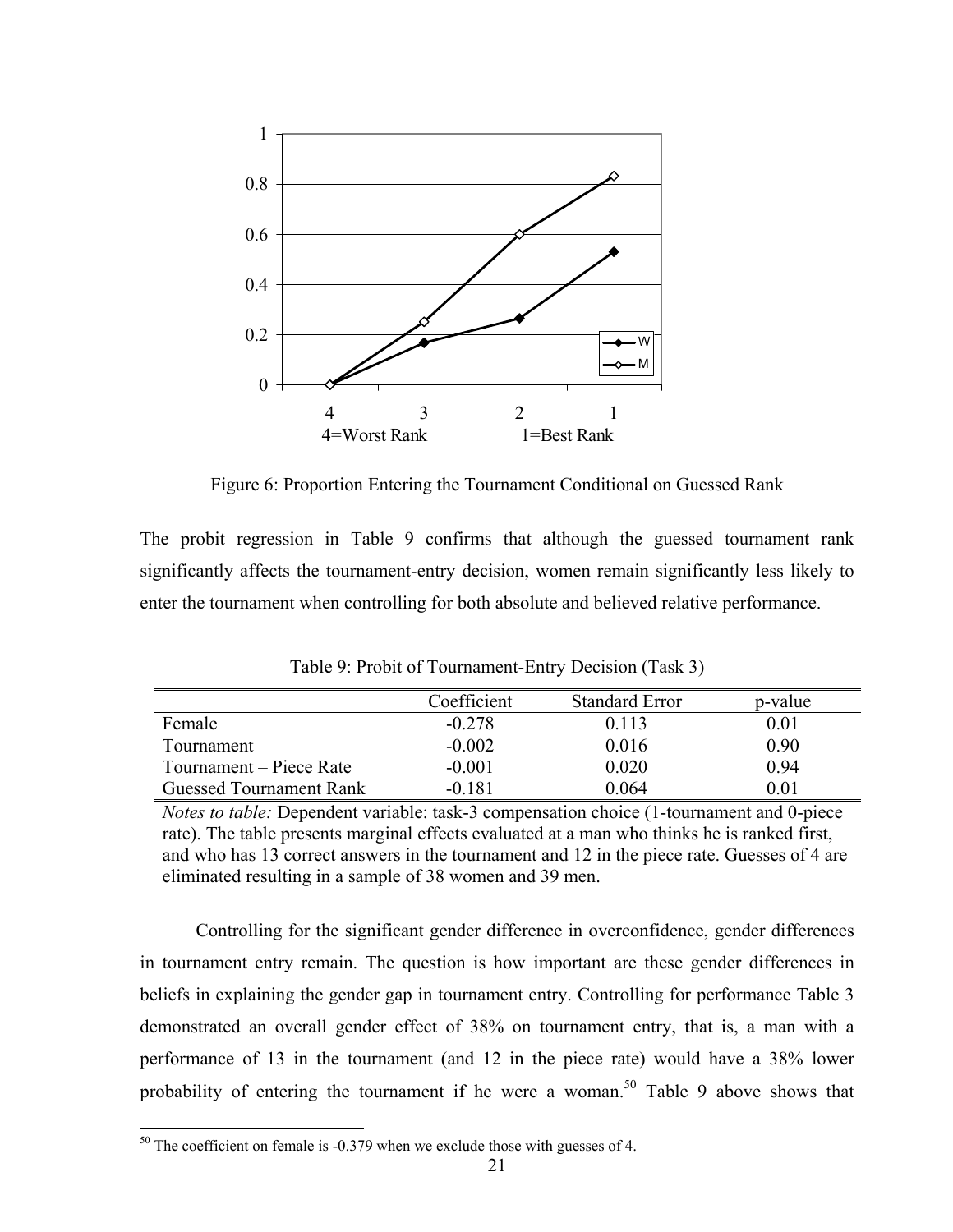including the control for guessed tournament rank the gender effect is 28%. That is, 27% of the overall gender gap can be attributed to women and men forming different beliefs. The remaining 73% of the overall gender effect is unaccounted for.

Our results thus far show that neither performance before nor after the entry decision can explain the substantial gap in tournament entry. We also find that the substantial overconfidence of men only explains a small share of the difference. From a payoffmaximizing perspective high-performing women enter the tournament too rarely, and lowperforming men enter the tournament too often, that is women seem to shy away from competition, as much as men are drawn to it.

# **6. Alternative Explanations for the Gender Gap in Tournament Entry.**

In this section we consider a number of possible explanations for why women shy away from competition, while men compete too much. We distinguish between reasons that are and are not unique to the tournament compensation. For example, a non-tournament-specific explanation may be that women inherently dislike (and men like) uncertain payment schemes, while a tournament-specific explanation may be that women do not like the pressure of performing in a competitive environment while men are drawn to it. We consider in turn explanations that are related to preferences, confidence in ability and precision of beliefs.

#### **Preferences**

 $\overline{a}$ 

*Gender differences in taste for competition (tournament specific)*: Women may shy away from competition, simply because they dislike being in an environment where they have to compete. The pressure of future competition may impose a psychic cost and deter women from tournaments. Of course the reverse argument is that men may get a psychic benefit from performing in competitive environments and therefore be drawn to them. The discomfort or comfort of competition need not be correlated with the ability to perform in a competitive environment.<sup>51</sup> This explanation is unique to tournament compensation.

*Risk aversion (general)*: As tournaments involve uncertain payoffs, risk attitudes in itself are another aspect of preferences which may affect the compensation choice. If women are more

<sup>&</sup>lt;sup>51</sup> While "psychic" costs and benefits of a tournament may deter entry, it need not affect tournament performance.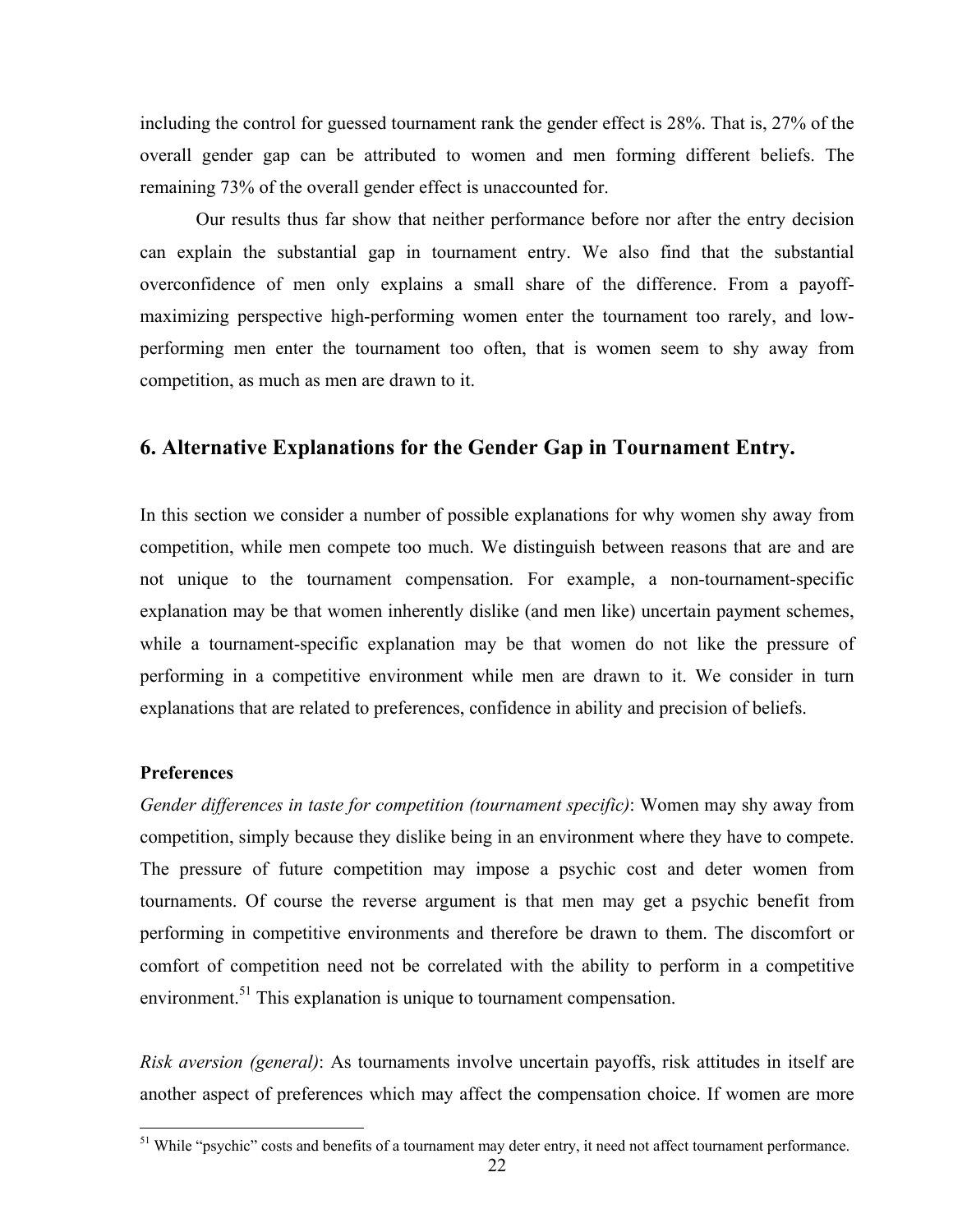risk-averse than men, then a man and a woman with the same ability, performance and beliefs about relative performance may prefer different compensations.<sup>52</sup>

In considering this explanation it is important to note that the gender difference in risk aversion would have to be very large to explain the observed gap in tournament entry. For example, for participants who have 14 or more correct answers the chance of winning the tournament is 47% and higher. Presuming that one can maintain the performance in task 3 and ignoring the potential costs of performing in the tournament, the decision to enter the tournament becomes a gamble of receiving, per correct answer, either \$2 with a probability of 47% (or more), or receiving 50 cents for sure. For participants who have 14 correct answers that means a gamble of a 47% chance of \$28 (i.e., an expected value of \$13), versus a sure gain of \$7. Of the participants who solve 14 problems or more, 8/12 of the women and 3/12 of the men do not take this gamble.<sup>53</sup> Similarly, for participants who have 11 or fewer correct answers the chance of winning the tournament is 5.6% or less. Thus entering the tournament means receiving \$2 per correct answer with a probability of 5.6% (or less) versus receiving 50 cents for sure. For participants who solve 11 correct answers this is a choice between a 5.6% chance of winning \$22 (i.e., an expected value of \$1.23) compared to receiving \$5.5 for sure. Of the men who solve 11 problems or less  $11/18$  take this gamble while only  $5/17$  women do.<sup>54</sup> We are not aware of any studies that find such extreme gender differences in risk aversion.

Furthermore if risk aversion is the main explanation for the gender gap in tournament entry then we would not expect men to enter the tournament with a higher probability than women for all performance levels, but rather that the female-entry decision was shifted to the right of the male-entry decision.

*Preferences for feedback about one's relative performance (general and tournament specific):* Another possible explanation for why women shy away from competition while men are drawn to it, may be a gender difference in the preference for receiving feedback about their relative performance. While information on relative performance is not unique to the tournament, it

1

 $52$  While there is some debate on whether there is a gender difference in risk attitudes, most studies find either no gender difference or that women are more averse to risk than men. Eckel and Grossman (2005) summarize the literature on gender differences in risk taking, and Eckel and Grossman (2002) find gender differences in choice of lotteries. The psychology literature is summarized in Byrnes, Miller and Shafer (1999). See Vesterlund (1997) for an examination of the effect gender differences in risk aversion may have on labor market outcomes of women and men.<br>
<sup>53</sup> This difference is marginally significant with a two-sided Fisher's exact test ( $p=0.100$ ).

 $54$  This difference is marginally significant with a two-sided Fisher's exact test (p= 0.092).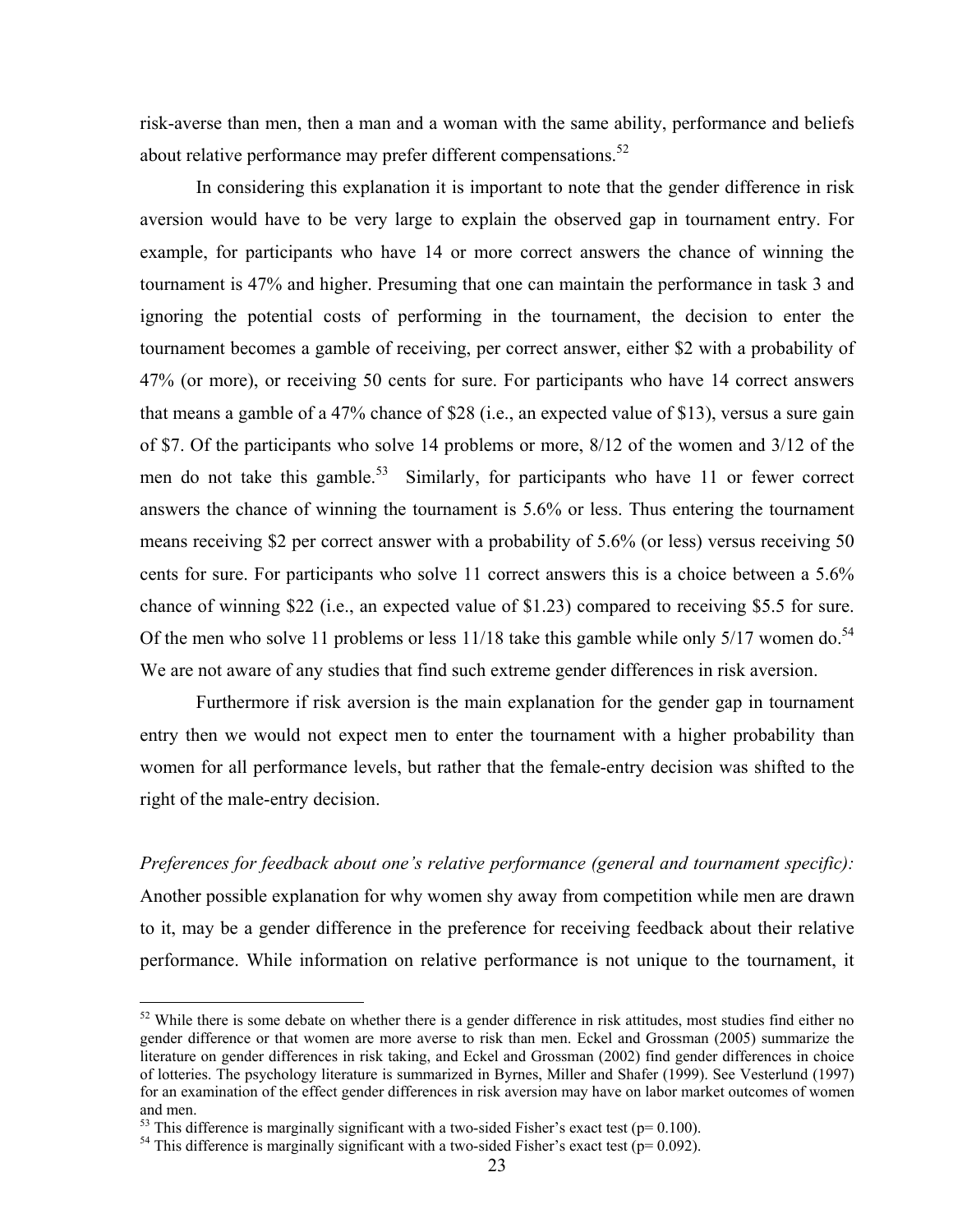may be that the participants are more averse or attracted to receiving feedback on relative performance in a competitive setting. Thus some component of preferences for receiving feedback may be unique to tournaments.

#### **Point predictions of beliefs**

*Differences in optimism about relative performance (general and tournament specific)*: Our results show that compared to men women are less optimistic about their relative tournament performance, and that this difference can account for some portion of the gender gap in tournament entry. However lower female confidence need not be unique to a competitive environment, and may be present independent of the incentive scheme (see e.g., Lichtenstein, Fischhoff and Phillips (1982), Beyer (1990) and Beyer and Bowden (1997)).<sup>55</sup> On the other hand it is possible that women are even less confident in competitive environments, such as the task-2 tournament. This could be because of a stereotype that women are not so competitive, or that women may be more stressed during the tournament (Steele 1997).<sup>56</sup> Thus some component of lower female confidence could be specific to the tournament.

#### **Certainty in and acting upon one's beliefs**

<u>.</u>

*Uncertainty in beliefs about relative performance (general and tournament specific)*: In addition to being less optimistic about their relative ranking, it may be that women are also less certain about how correct their believed ranking is. That is, independent of the environment women may be more hesitant in responding to their beliefs because they perceive these as being imprecise. While uncertainty about an individual's beliefs does not only affect tournament entry, such uncertainty may be more severe in a competitive setting where women are perceived to do poorly. Thus there may be a tournament-specific component to uncertainty in beliefs.

*Biased beliefs about future performance (tournament specific)*: Another reason why women may act differently than men for a given point prediction of the believed task-2 ranking, is that

 $55$  It seems, however, that women are better calibrated than men in their beliefs about their relative tournament performance, hence the more appropriate question may be why men think so highly of themselves.

<sup>&</sup>lt;sup>56</sup> Stereotype threat theory suggests that stereotyped individuals (e.g., women who are supposed to be poor competitors) who find themselves in a situation where they run the risk of confirming the stereotype (i.e., in a tournament where they may lose) may feel additional performance anxiety for fear of confirming the stereotype. This additional threat may harm female performance as they may "choke" under the pressure.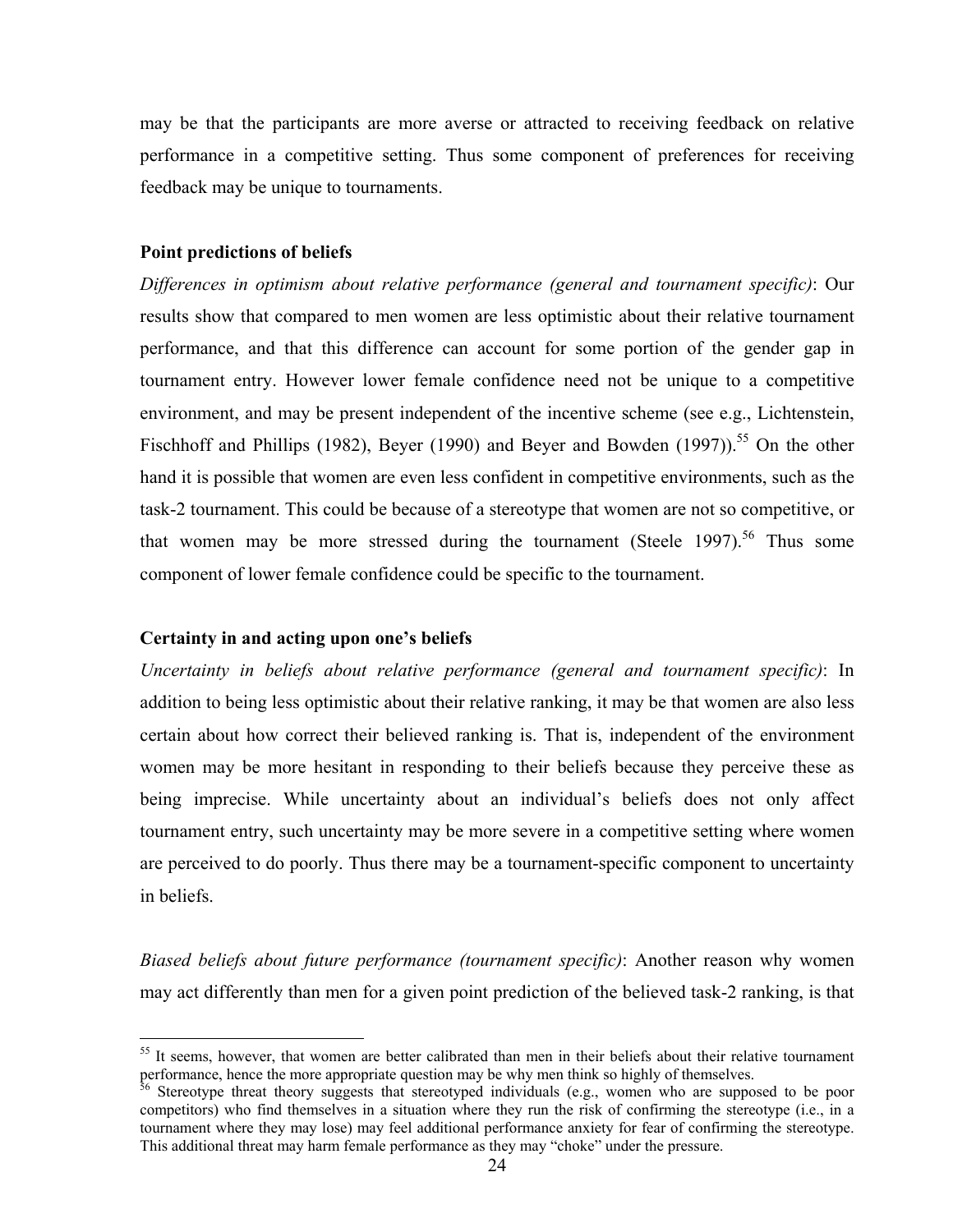women may think that their past tournament performance is a poor predictor for future tournament performance. A rather extensive literature asserts that women are more prone to attribute past successes to luck than to inner attributes (and past failures less to bad luck), while men do the opposite.<sup>57</sup> If this is the case then women and men will act differently conditional on their believed ranking in the task-2 tournament.

As a test of the basis of this belief we determine whether the performance of women is more variable than that of men. We examine the increase in performance between the piece rate and the tournament, as that is the only variance participants observe before choosing their compensation. The average increase in performance is 1.45 for men (s.e. of 0.39) and 1.68 for women (s.e. of 0.36). The increase in performance does not differ across gender and an F-test on the equality of variance delivers  $p=0.64$ . Thus there is no evidence that women receive more volatile performance information prior to their choice. Furthermore, the change in performance from the tournament to the choice task has a similar pattern. The average increase in performance is 0.93 for men (with a s.e. of 0.42) and -0.15 for women (with a s.e. of 0.33). Men improve their performance significantly more than women, and an F-test on the equality of variance delivers p=0.15. If anything, male performance is more variable.

 Another reason for biased beliefs about future performance in the tournament may be that men overestimate how well they will do in future tournaments. With participants having a higher performance in the tournament than in the piece rate, men may be more prone to believe that they will continue to increase their performance. Note however that if this were the case we would expect the tournament-entry decision to be correlated with the increase in performance participants experience between the piece rate and the tournament. However, as seen in Table 3 (and footnotes 25 and 27), the increase in performance is not correlated with tournament entry. Furthermore, with 75% of men thinking they are best in task 2 this proportion will only increase marginally if men believe their performance will continue to improve.

There are a variety of possible explanations for why women and men differ in the propensity by which they enter a tournament. Some of these are specific to tournaments, and some are not. One possible way to determine the extent to which the tournament environment alone generates gender differences in compensation choice is to separately estimate the effect of each

 $57$  Beyer (1990) and Felder et al. (1994).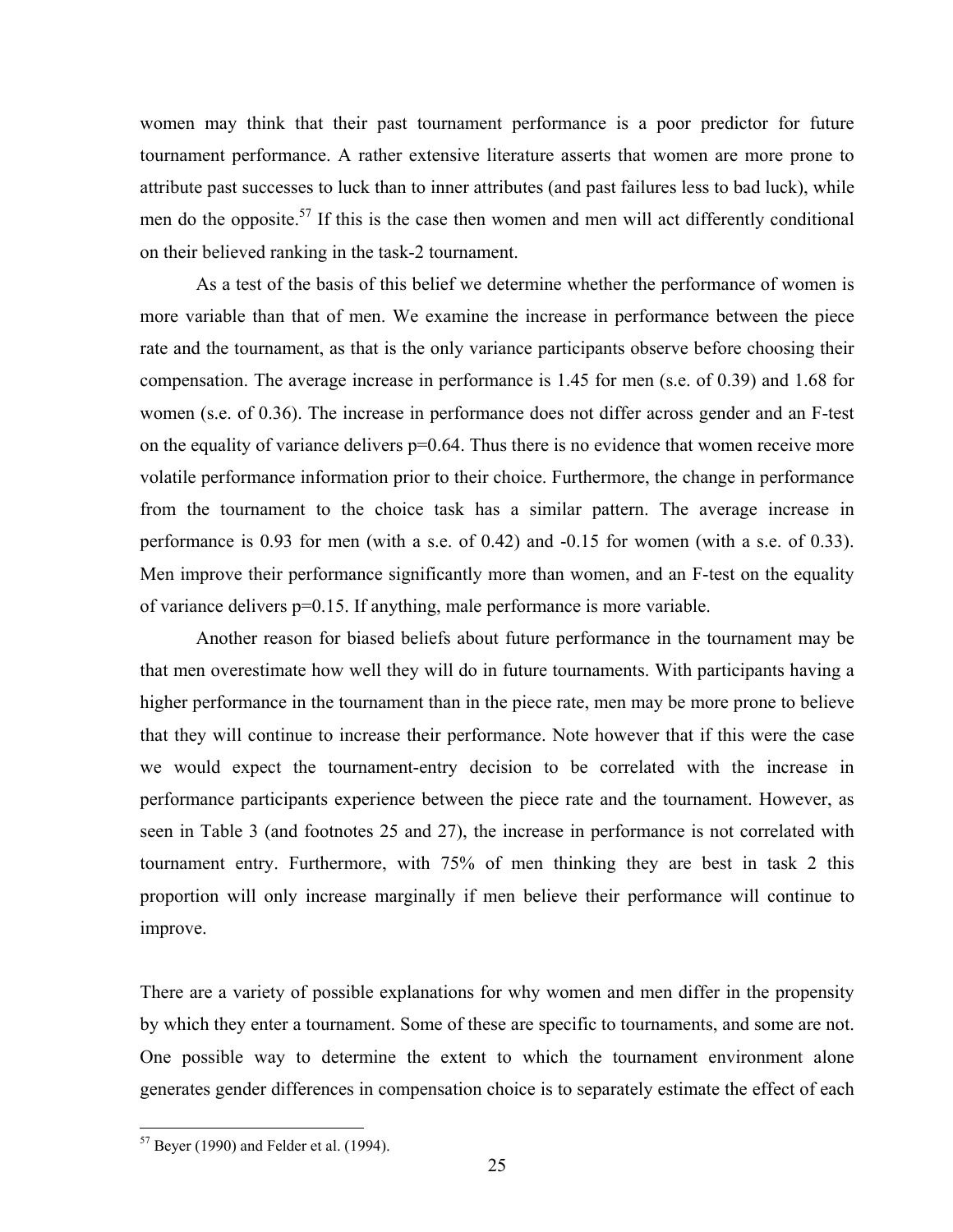of the general explanations, and then use our estimates as additional controls when we study the gender difference in tournament entry. However, it is well known that, for example risk attitudes are sensitive to the environment in which they are elicited.<sup>58</sup> And even if we had good measures of risk aversion and of the other effects, we would not know how they interact. For example it may be that women are more risk averse than men when choosing between lotteries, but that they appear even more risk averse when making decisions that rely on their beliefs.

Instead of measuring each effect separately and making assumptions on how these interact we opt for a different strategy. We try to simultaneously assess all the general effects, by having participants make a choice that is as close as possible to the choice in task 3, but which eliminates all tournament-specific explanations. We first examine whether general factors by themselves are sufficient to generate a gender gap in compensation choice. This analysis is reported in Section 7. Then in Section 8 we try to determine how much of the gender gap in tournament entry can be accounted for by the participants' decisions in this competition-free environment. That is, does a gender difference in tournament entry remain once we control for decisions made in environments where only the general explanations can affect behavior?

# **7. Do General Factors cause Gender Differences in Compensation?**

The fourth task is designed to examine the effect general factors have on compensation decisions, while eliminating all tournament aspects and tournament-specific factors. In the fourth task participants select one of two compensations for their past piece-rate performance (task 1), either the 50-cent piece rate or the \$2 tournament. If the tournament is chosen, the piece-rate performance is submitted to a competition against the piece-rate performances of the other participants in the group (independent of their compensation choice). A tournament is won if an individual's performance exceeds that of the other three players.

#### **7.1. Gender Gap in Compensation Choice due to Non-Tournament-specific factors.**

Before examining the participants' choices, we use the task-1 performance to determine who should submit the piece rate to a tournament scheme. In the piece rate men and women have

<sup>&</sup>lt;sup>58</sup> See for example Harbaugh, Krause and Vesterlund (2003).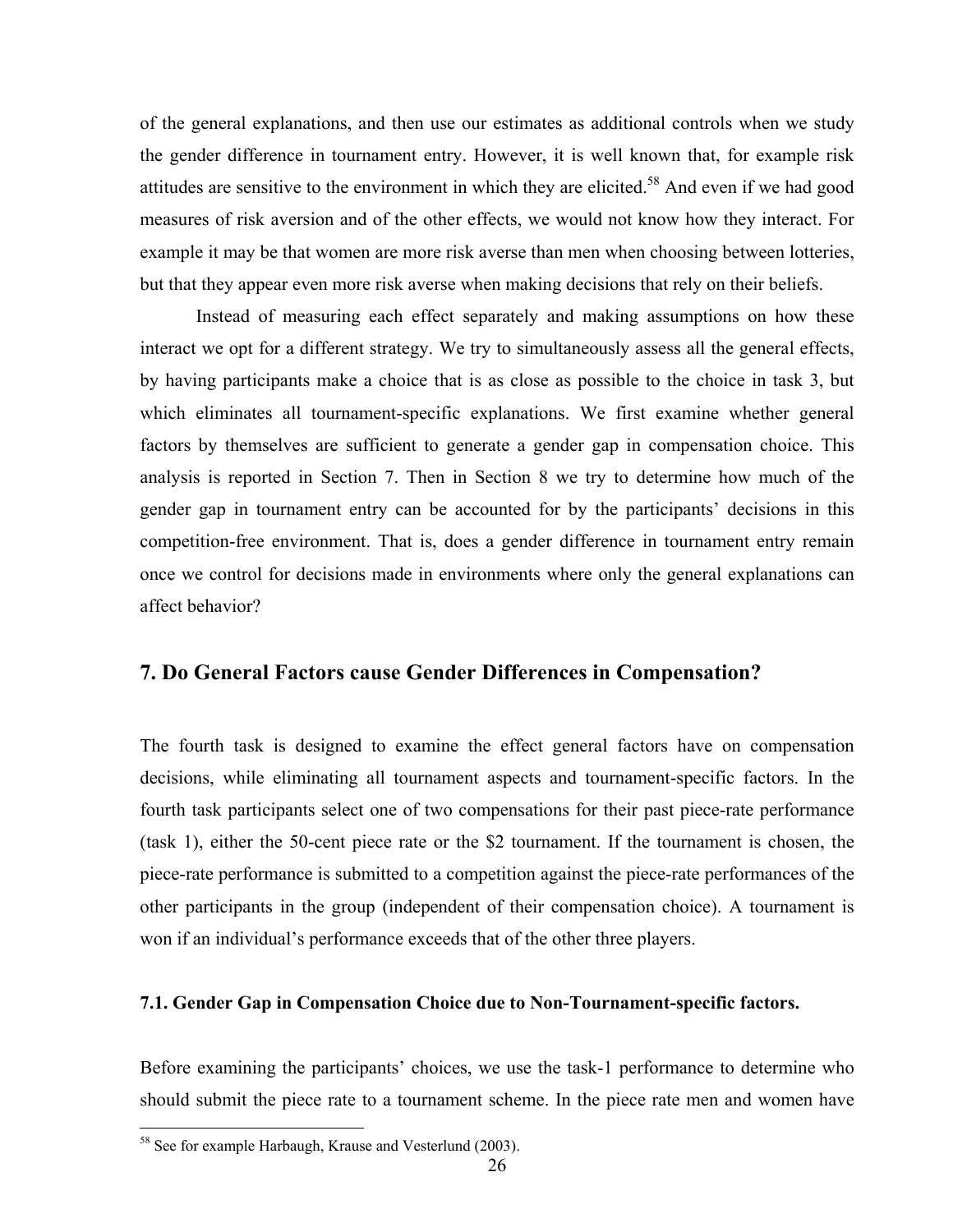similar, but not exactly the same probability of being the highest performer in a randomly drawn group of 2 men and 2 women. Overall the chance of having the highest piece-rate performance is 29% for a man and 21% for a woman.<sup>59</sup> In our 20 groups 11 women and 11 men were the highest performers in their group (incl. two cases of ties). Table 10 reports the probability of winning the tournament conditional on gender and performance.<sup>60</sup>

| Table TV. I TODability Of Willing I ICC-Kate Tournament Conditional Off Chorina |  |                                |  |  |  |  |
|---------------------------------------------------------------------------------|--|--------------------------------|--|--|--|--|
|                                                                                 |  | 8 9 10 11 12 13 14 15 17 18 22 |  |  |  |  |
| Women 1 3.6 11.4 21.6 33 49.4 66 81.4 -- 93.9 --                                |  |                                |  |  |  |  |
| Men 0.9 3.2 11.8 24.4 39.3 57.4 70.7 83.5 91.5 -- 98.7                          |  |                                |  |  |  |  |

Table 10: Probability of Winning Piece-Rate Tournament Conditional on Performance

With the per problem compensation of 50 cents under the piece rate and \$2 to the tournament winner, those with a performance of 12 or more have higher expected earnings from submitting to a tournament, corresponding to 30% of the women and 40% of the men. Including participants who solve 11 problems – and are virtually indifferent between the two compensation schemes – the percentages are 40% for the women and 45% for the men.

As 25% of the women and 55% of the men submit their piece-rate performance to the tournament, we find a significant gender gap in the task-4 choice. $61$  Thus even in the absence of future tournament performance we find a gender difference in compensation decisions. To explain this difference we first see if it is driven by performance, and then whether it is driven by beliefs on relative piece-rate performance.

1

<sup>&</sup>lt;sup>59</sup> This difference is not significant in a sample of 40 men and 40 women.<br><sup>60</sup> For any given performance level, say 15 for a woman, we draw 10,000 groups consisting of 2 men and one other woman, where we use the sample of 40 men and women with replacement. We then calculate the frequency of wins. The exercise is repeated 100 times and we report the average of these win frequencies.

 $<sup>61</sup>$  The p-value of a Fisher's exact test is 0.012. Note that participants are more reluctant to submit the piece rate</sup> result to a tournament than they were to enter a tournament and then competing. This difference is not significant either for women (a Fisher's exact test yields  $p=0.465$ ) or for men (a Fisher's exact test yields  $p=0.162$ ). One possible explanation for the albeit insignificant change is that in task 4, there can only be one winner in each group of four, while in task 3 all participants can win the tournament, provided they improve their performance by a lot. Another possibility is that participants who increased their performance after the piece-rate scheme may not realize that this personal experience is common for all participants. From psychology we know that people attribute changes more to themselves than the environment: the fundamental attribution error (see e.g., Ross, L. (1977)). A failure to incorporate that others have experienced similar increases may lead to under estimation of one's ability and hence to a lower tendency to submit to a tournament (see also Moore and Small (2004)).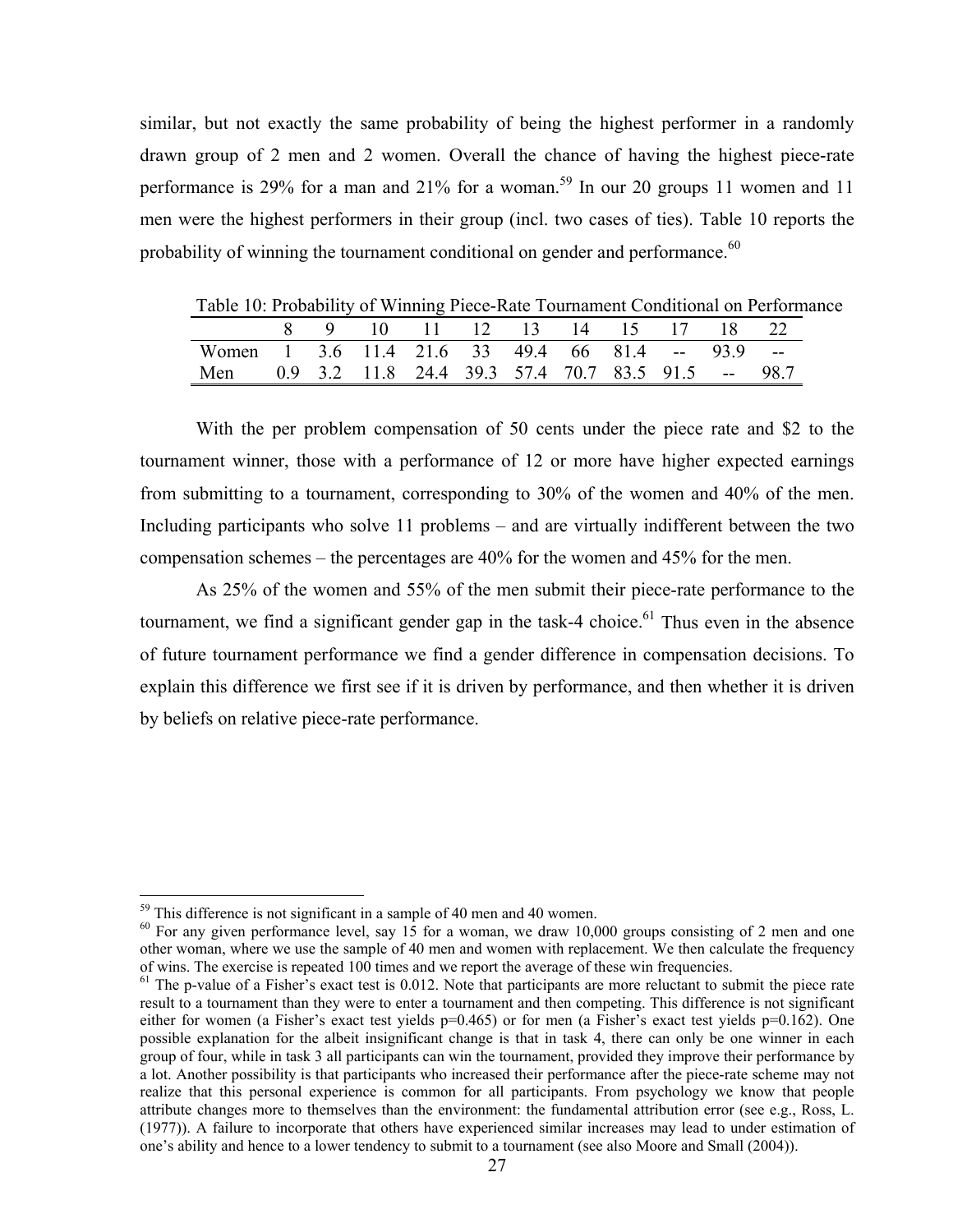#### **7.2. Does Performance Predict who Submits the Piece Rate to a Tournament?**

Table 11 shows for women and men, the average piece-rate performance conditional on the task-4 choice. For women there is no significant difference in performance between those who do and do not choose a tournament.<sup>62</sup> A probit regression reveals that the coefficient on piecerate performance is insignificant in predicting the women who submit to a tournament.<sup>63</sup> In contrast, the men who submit to the tournament have a significantly higher average performance than the men who do not, and a probit regression shows that the piece-rate performance is significant in predicting the men who submit their piece-rate performance to a tournament.<sup>64</sup>

|               |               | Conditional on Task-4 Choice |            |
|---------------|---------------|------------------------------|------------|
|               | Task-4 Choice | Piece-rate                   | Difference |
|               |               | performance                  |            |
|               |               | 9.97                         |            |
| Women         | Piece Rate    | (0.54)                       | 0.73       |
|               |               | 10.70                        |            |
|               | Tournament    | (0.76)                       |            |
|               |               | 9                            |            |
| Men           | Piece Rate    | (0.52)                       |            |
|               |               | 12.05                        | 3.05       |
|               | Tournament    | (0.80)                       |            |
| $Men - Women$ | Piece Rate    | $-0.97$                      |            |
|               | Tournament    | 1.75                         |            |

Table 11: Average Piece-Rate and Tournament Performance Conditional on Task-4 Choice

*Notes to table:* Difference shows the performance difference between participants who submitted their piece rate result to a tournament and those that did not.

Figure 7 shows the propensity of women and men to submit to the tournament for each piece-rate performance quartile. The gender gap in compensation decisions is largest among those in the top performance quartile. Of the participants who have about equal or higher expected earnings from submitting to the tournament (11 or more correct answers),

 $62$  A t-test comparing the piece-rate performance of women who do and do not select tournament yields p=0.48.

 $\frac{63}{11}$  A probit regression of the probability to select tournament as a function of the piece-rate performance reveals a marginal effect of 0.02 (s.e. 0.03, p-value 0.46) evaluated at a piece-rate performance of 11 f

 $^{64}$  A t-test comparing the piece-rate performance of men who do and do not select tournament yields p=0.004. A probit regression of the probability of submitting to a tournament on the piece-rate performance reveals a marginal effect of 0.08 (s.e. 0.03, p-value 0.01) evaluated at a piece-rate performance of 11 for men.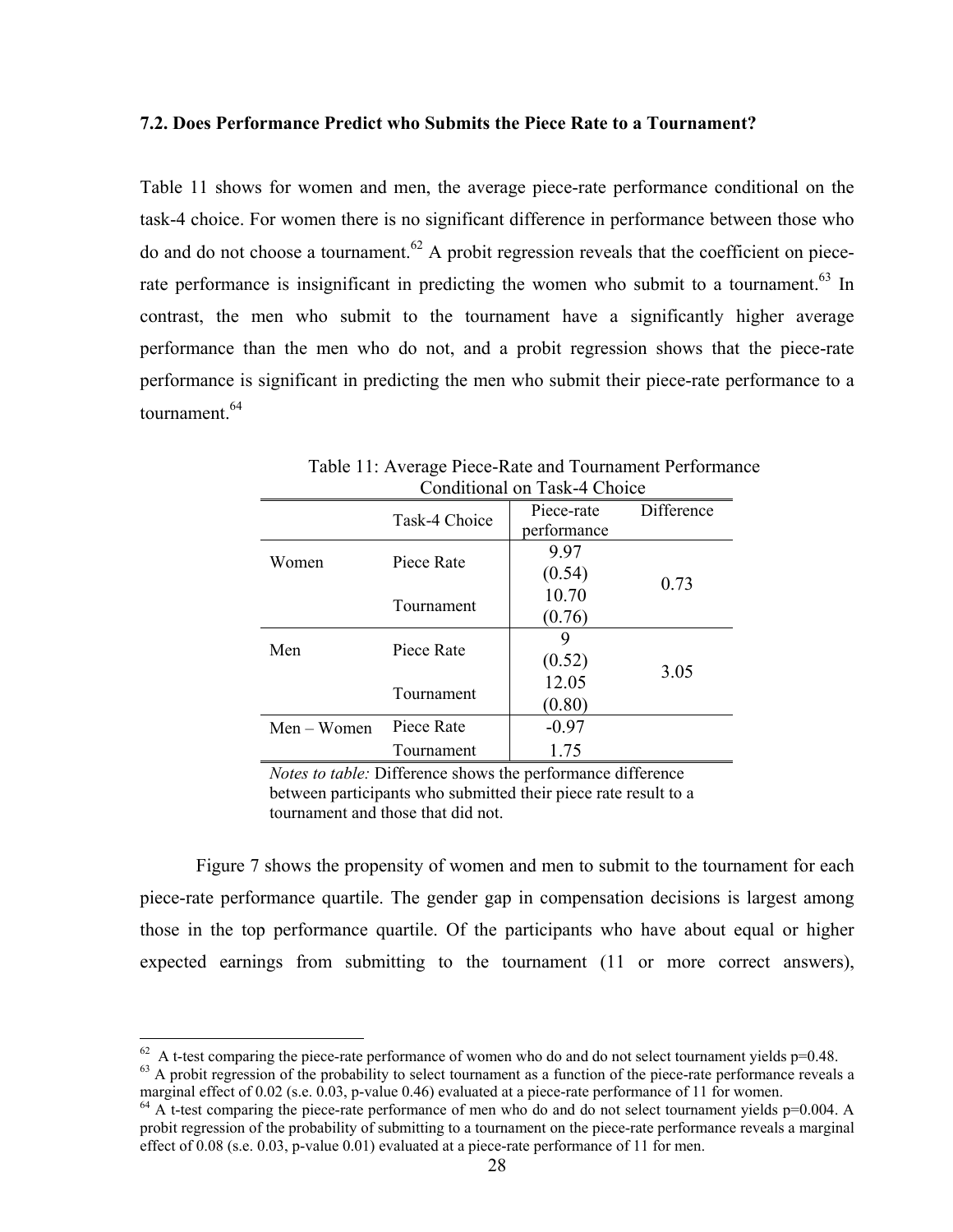significantly more men (14/16) than women (3/12) select the tournament.<sup>65</sup> Of the participants who have lower expected earnings from the tournament (less than 11 correct answers) there is no significant difference in the proportion of men and the women who submit to the tournament  $(8/22$  and  $5/22$  respectively).<sup>66</sup>



Figure 7: Proportion of Participants who Submit to a Tournament Conditional on Task-1 Performance Quartile.

As confirmed by the probit regression in Table 12 conditional on the piece-rate performance men are more likely to submit to a tournament than women. Thus piece-rate performance cannot explain the gender difference in compensation decisions.

|            | Coefficient                                                               | <b>Standard Error</b> | p-value |
|------------|---------------------------------------------------------------------------|-----------------------|---------|
| Female     | $-0.31$                                                                   | 0.11                  | 0.01    |
| Piece Rate | 0.06                                                                      | 0.02                  | 0.01    |
|            | <i>Notes to table:</i> Dependent variable: task-4 compensation choice (1- |                       |         |

Table 12: Probit of Decision to Submit the Piece Rate to a Tournament (Task 4)

tournament and 0-piece rate). The table presents marginal effects evaluated at a man with 11 correct answers in task-1.<sup>67</sup>

The significant gender difference in submitting the piece rate result to a tournament seems driven by high performing participants with 12 or more correct answers. While a probit

 $65$  p=0.001 using a Fisher's exact test.

 $^{66}$  p=0.33 using a Fisher's exact test

 $67$  We evaluate at a piece-rate performance of 11 because this is the point at which the expected payoff is the same from the piece rate as from the tournament.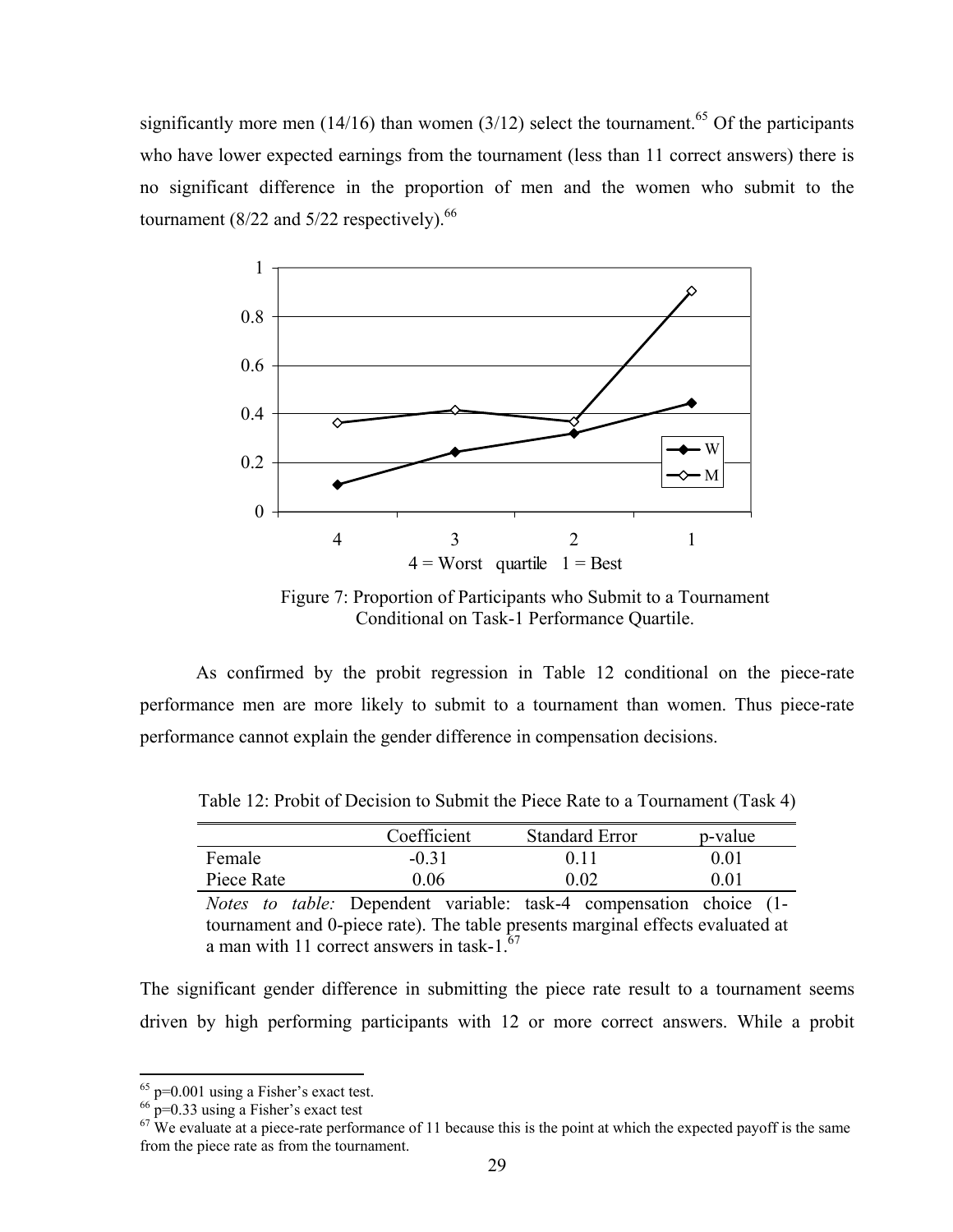regression on this subsample of participants yields a significant female dummy, it is insignificant on the subsample of participants with a performance of 10 or less.<sup>68</sup>

#### **7.3. Do Beliefs on Relative Performance Influence Compensation Choice?**

Since participants are only aware of their absolute performance, we elicit their beliefs about their relative ranking in the piece rate. We first examine how participants form beliefs. We then examine whether these beliefs affect the decision to submit to a tournament, and the extent to which this can explain the gender gap in compensation choice.

### 7.3.1. Formation of Believed Piece-Rate Rank

 $\overline{a}$ 

For perfectly calibrated participants who only know the performance distribution and their gender, but not individual performances, the optimal guesses are first and second rank for men, and second and third rank for women.<sup>69</sup> Assuming participants also know their actual performance, results in the distributions of optimal guesses which is reported in Table 13, along with the actual distribution of rank. Neither the actual ranks, nor the optimal guesses differ significantly by gender.<sup>70</sup>

|           | Men |                                                     | Women |  |
|-----------|-----|-----------------------------------------------------|-------|--|
|           |     | Actual Rank Optimal Guess Actual Rank Optimal Guess |       |  |
| $1:$ Best |     |                                                     |       |  |
|           |     |                                                     |       |  |
|           |     |                                                     |       |  |
| 4: Worst  |     |                                                     |       |  |

Table 13: Distribution of Actual and Optimal Guess of Piece-Rate Rank

*Notes to table:* Rank out of four. Actual rank is determined by the highest rank a participant can be placed in when controlling for ties.

<sup>&</sup>lt;sup>68</sup> A probit regression of the decision to submit to a tournament on the piece-rate performance and a female dummy yields, for participants who solve 10 or less in the piece rate, a coefficient on the piece rate of 0.03 (s.e. 0.05,  $p=0.6$ ), and on the female dummy of -0.17 (s.e. 0.14,  $p=0.23$ ) evaluating the marginal effects at a man who solves 10 problems. For participants who solve 12 or more, the coefficient on the piece-rate performance is 0.03  $(s.e. 0.05, p=0.42)$  and on the female dummy  $-0.63$  (s.e. 0.15,  $p=0.002$ ) evaluated at a man who solves 12.

 $69$  Based on 10,000 artificially generated groups the likelihood of a woman being ranked first is 0.190, second 0.282, third 0.294, and last 0.233, the corresponding probabilities for a man for first is 0.262, second 0.253, third 0.250, and last 0.235. However, the expected loss from a wrong guess is not very high.

<sup>&</sup>lt;sup>70</sup> Chi-square tests yield p=0.88 and p=0.54 respectively. Incidentally the optimal rank conditional on performance is the same for women and men.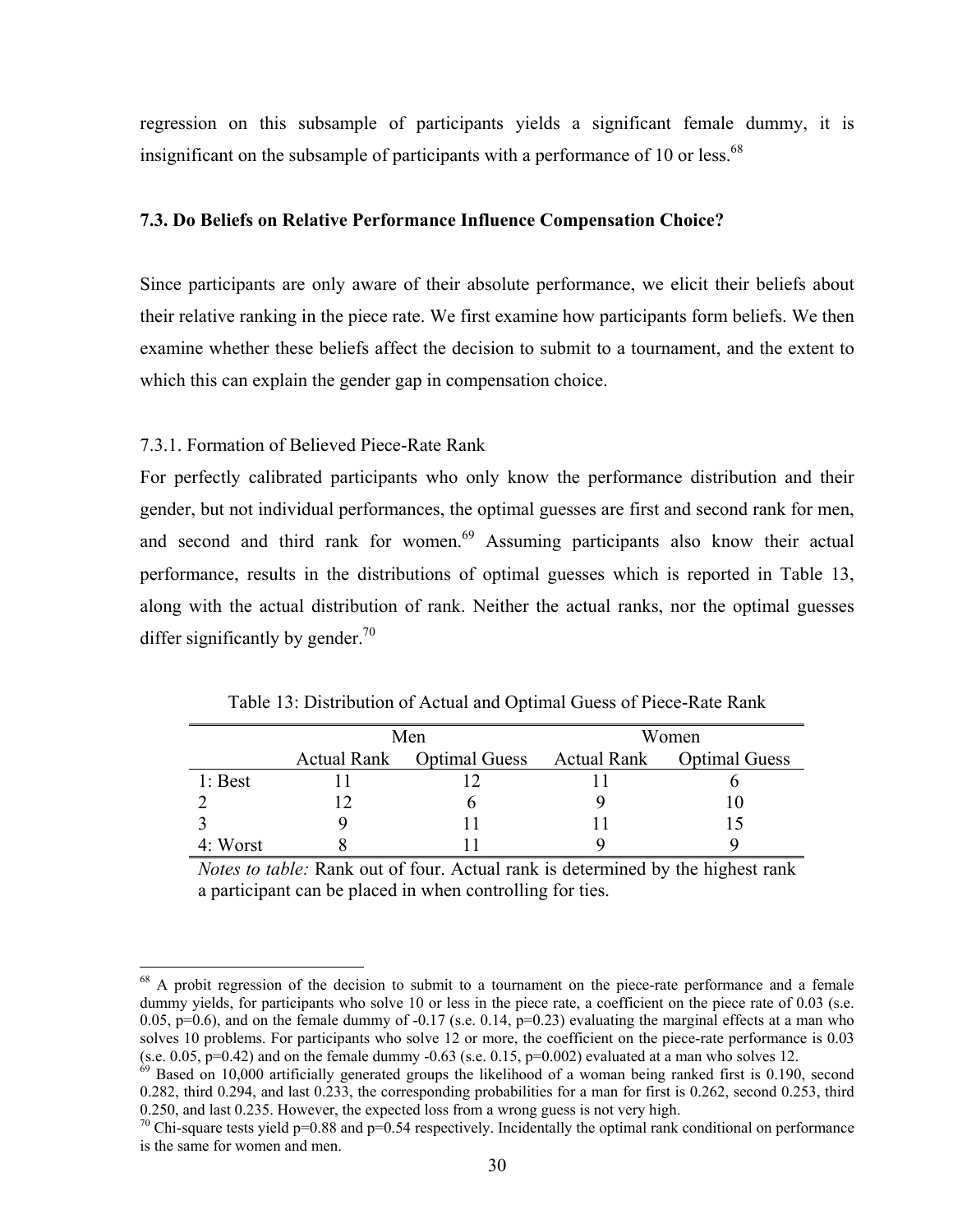As seen in Table 14 the elicited distributions of beliefs on relative performance differ both from the actual and optimal distributions. Both, women and men are overconfident and their believed rank distributions differ significantly from both the optimal and the actual rank distributions.<sup>71</sup> Once again men are significantly more optimistic about their relative performance than women, and the distributions of incorrect guesses differ significantly by gender.<sup>72</sup>

|           | Men |                                                           | Women |    |
|-----------|-----|-----------------------------------------------------------|-------|----|
|           |     | Guessed Rank Incorrect Guess Guessed Rank Incorrect Guess |       |    |
| $1:$ Best |     |                                                           |       |    |
|           |     |                                                           |       |    |
|           |     |                                                           |       |    |
| 4: Worst  |     |                                                           |       | -- |
| Total     |     |                                                           |       |    |

Table 14: Distribution of Guessed Piece-Rate Rank

*Notes to table:* Guessed rank out of four.

 $\overline{a}$ 

To determine whether women and men form different beliefs conditional on their performance, we use an ordered probit to estimate the guessed piece-rate rank as a function of the piece-rate performance and a female dummy, eliminating the few guesses of 4. The results in Table 15 confirm that women are significantly less optimistic than men, and reveal that participants with higher absolute performance think they have higher relative performance (lower rank). $^{73}$ 

Table 15: Ordered Probit of Guessed Piece Rate Rank

|            | Coefficient | <b>Standard Error</b> | p-value  |
|------------|-------------|-----------------------|----------|
| Female     | 0.77        | 0.27                  | $0.01\,$ |
| Piece Rate | $-0.19$     | 9.05                  | $0.00\,$ |

*Notes to table:* Guesses of 4 are eliminated leaving 39 women and 38 men.

<sup>&</sup>lt;sup>71</sup> Comparing the guessed rank to the optimal guessed rank delivers  $p=0.005$  for men and  $p=0.009$  for women. The comparison to the actual rank (given by the particular groups of 4), delivers p=0.06 for men and 0.008 for women. <sup>72</sup> Chi-square tests yields p=0.029 and p=0.047, respectively. A t-test comparing the mean beliefs of men and women yields a p-value of 0.04.

 $^{73}$  Separate regressions reveal that while for men past piece-rate performance affects the guessed rank that is not the case for women. An ordered probit regression on the guessed piece rate rank (for guesses 1, 2 and 3) as function of the piece-rate performance reveals coefficients of -0.09 (s.e. 0.07, p-value 0.21) for women -0.33 (s.e.0.09, p-value 0.00) for men. For women, the average performance of participants who guess that they are ranked first is 10.9, for guesses of rank 2 it is 10.5 and for guesses of rank 3 it is 9.4. For men, the average performance is 12.75, 8.8 and 8.2 respectively. Optimal guesses should be 1 for a performance of 13 and higher, 2 for a performance of 11 and 12, and 3 for a performance of 9 and 10.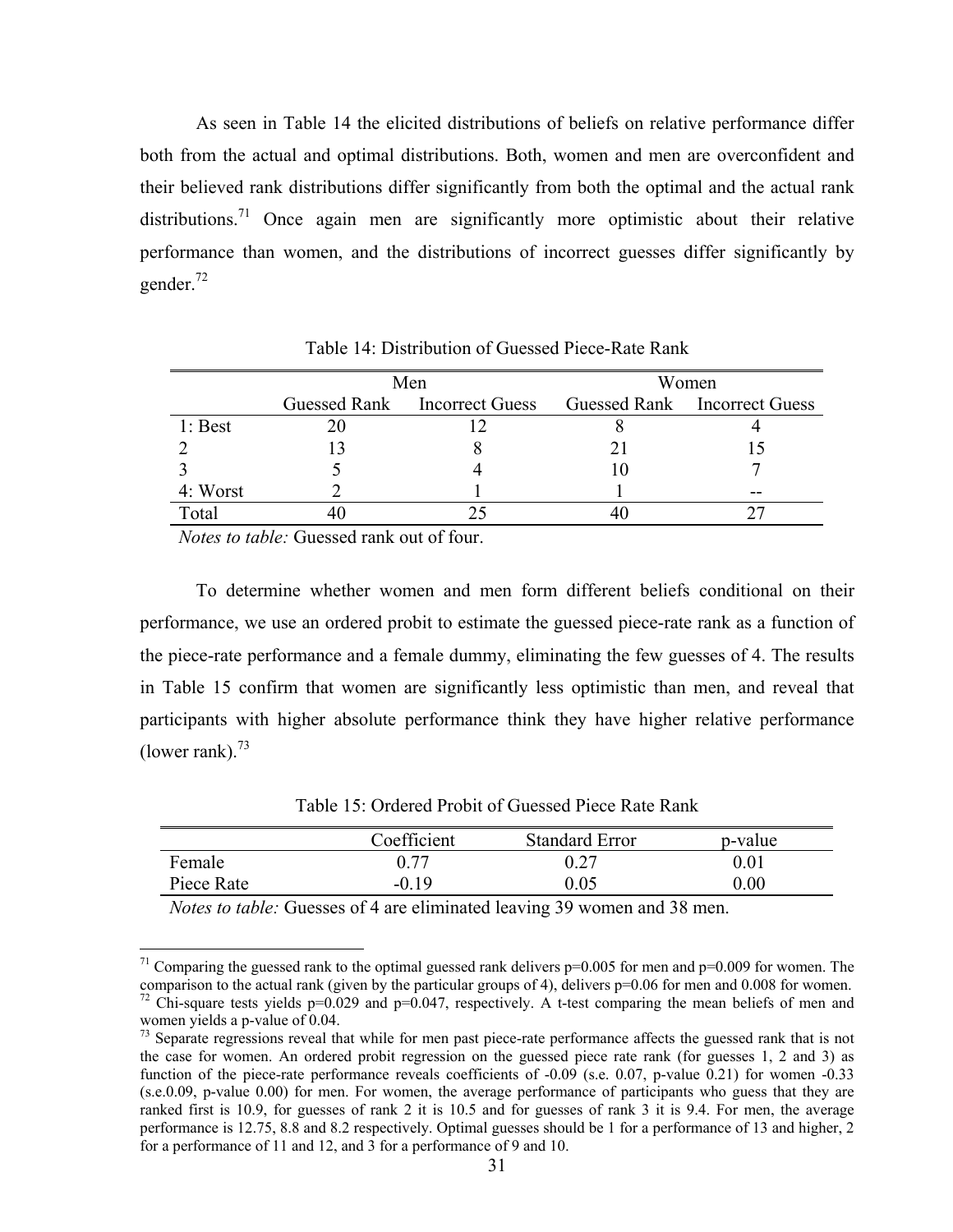7.3.2. Do Beliefs Predict who Submits the Piece Rate to the Tournament?

We found that the piece-rate performance cannot account for the gender gap in the decision to submit the piece rate result to a tournament. Since the payment from the tournament depends on relative rather than absolute performance, we investigate the impact of beliefs on the participant's decision. If beliefs predict the decision to submit the piece-rate result, then the gender gap in selected compensations may be accounted for by men being significantly more optimistic about their performance than women.

Independent of gender more confident participants are more likely to submit to the tournament.<sup>74</sup> Figure 8 shows, for each guessed piece-rate rank, the proportion of women and men that submit their piece-rate performance to a tournament. Women and men are both about 60 percentage points more likely to submit to a tournament when they think they are the highest performer in their group, rather than the second highest.



Figure 8: The Proportion of Participants that Submit to the Tournament by Guessed Piece-Rate Rank

Controlling for guessed rank Figure 8 shows only a small gender gap in task-4 choice, this is confirmed by the probit analysis in Table 16.75

1

 $74$  A probit regression of submitting the piece rate to a tournament as a function of one's guessed rank (where we omit ranks of four), yields, a marginal effect of the believed rank (evaluated at a rank of 1) of -0.31 (s.e. 0.11, p=0.00) for men and -0.41 (s.e. 0.11, p=0.001) for women.

<sup>&</sup>lt;sup>75</sup> Considering only guesses of 1 and 2 (62 participants) the marginal effects are -0.14 on female (s.e.0.11, p=0.13) and  $-0.31$  on guessed rank (s.e.  $0.11$ ,  $p=0.00$ ) evaluated at a man with a guess of 1.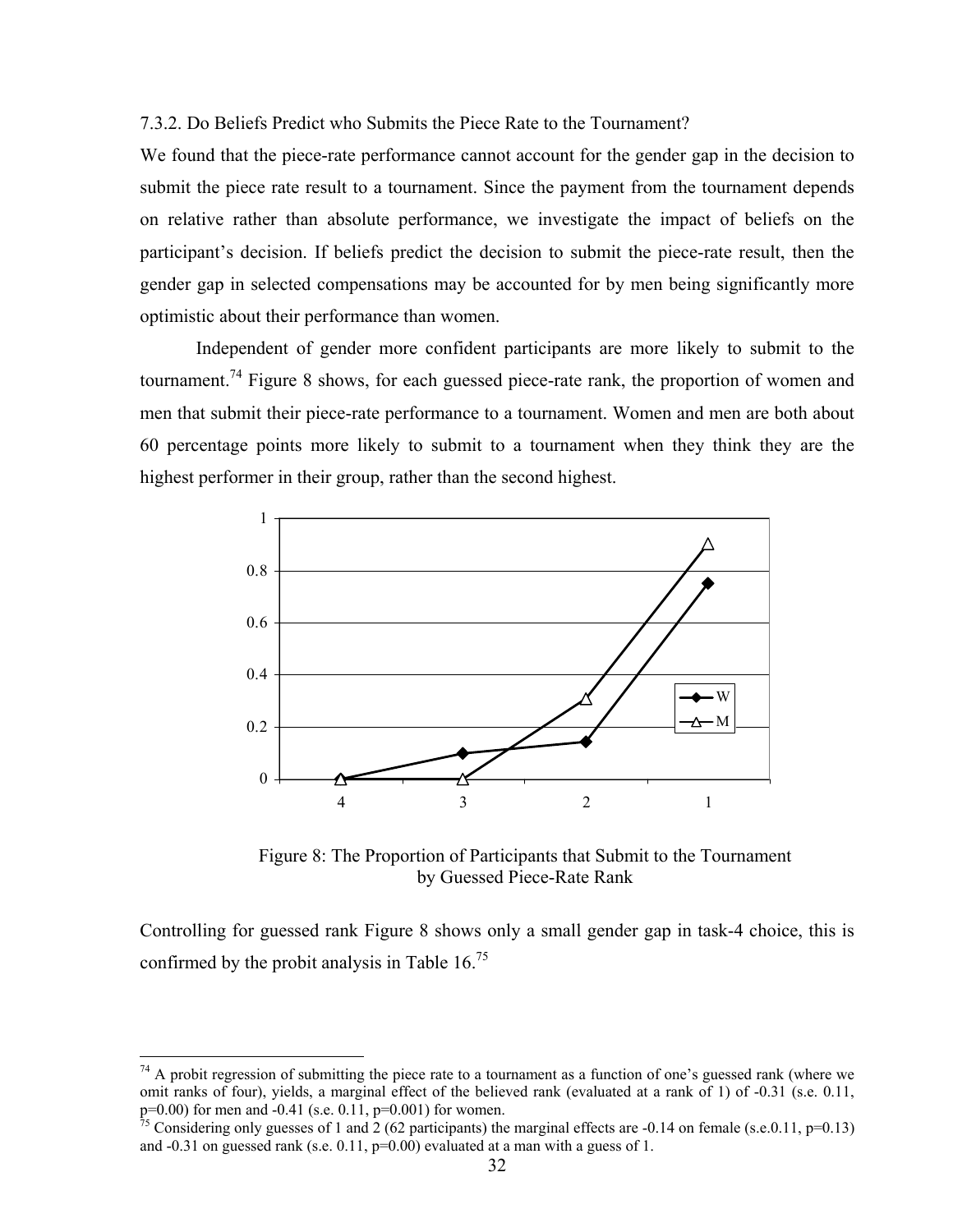|                         | Coefficient | <b>Standard Error</b> | p-value  |
|-------------------------|-------------|-----------------------|----------|
| Female                  | $-0.13$     | 0 1 1                 | 0.21     |
| Piece Rate              | $0.00\,$    | 0.02                  | 0.80     |
| Guessed Piece Rate Rank | $-0.32$     | $0.08\,$              | $0.00\,$ |

Table 16: Probit of Decision to Submit the Piece Rate to a Tournament (Task 4)

*Notes to table:* Dependent variable: task-4 compensation choice (1-tournament, 0-piece rate). The table presents marginal effects evaluated at a man with a guess of first and 11 correct answers in task 1. Excluding guesses of 4 the sample is 39 women and 38 men.

While piece-rate performance cannot explain the gender difference in compensation choice, the insignificant coefficient on the female dummy in Table 16 shows that this difference can be explained by the participant's guessed relative ranking. We now determine how much of the original gender gap in task-4 compensation choice is explained by beliefs. Eliminating participants with a rank of 4 and controlling for the piece-rate performance, women are 33% less likely to submit to the tournament.<sup>76</sup> Table 16 shows that including the guessed piece-rate rank the gender effect reduces to 13%. That is about 60% of the overall gender effect can be attributed to men and women forming different beliefs, while 40% is unexplained.

Having removed the tournament-specific factors we still find that more men than women select a competitive compensation. Thus the general factors by themselves cause a gender gap. This gender gap is driven by high-performing women, who in contrast to the payoff-maximizing choice do not submit the piece rate to a tournament. Although the gender difference in compensation choice cannot be explained by the piece-rate performance, the relative overconfidence of men can explain the gender difference in compensation choice. This latter finding suggests that conditional on beliefs general factors have only a negligible effect on the task-4 compensation choice.

# **8. Do Tournament Factors cause Gender Differences in Compensation?**

The decision to submit the piece-rate performance to a tournament and the decision to enter a tournament have similar characteristics. In both cases the choice is between a piece-rate versus a tournament payment, and in both cases the decision depends on the participant's beliefs about their relative performance. Furthermore a choice of tournament will in both cases provide participants with feedback on their relative performance. The difference between the two

 $\overline{a}$ <sup>76</sup> Eliminating guesses of 4 the coefficient on female in table 12 would be -0.327 (s.e. 0.11, p=0.01).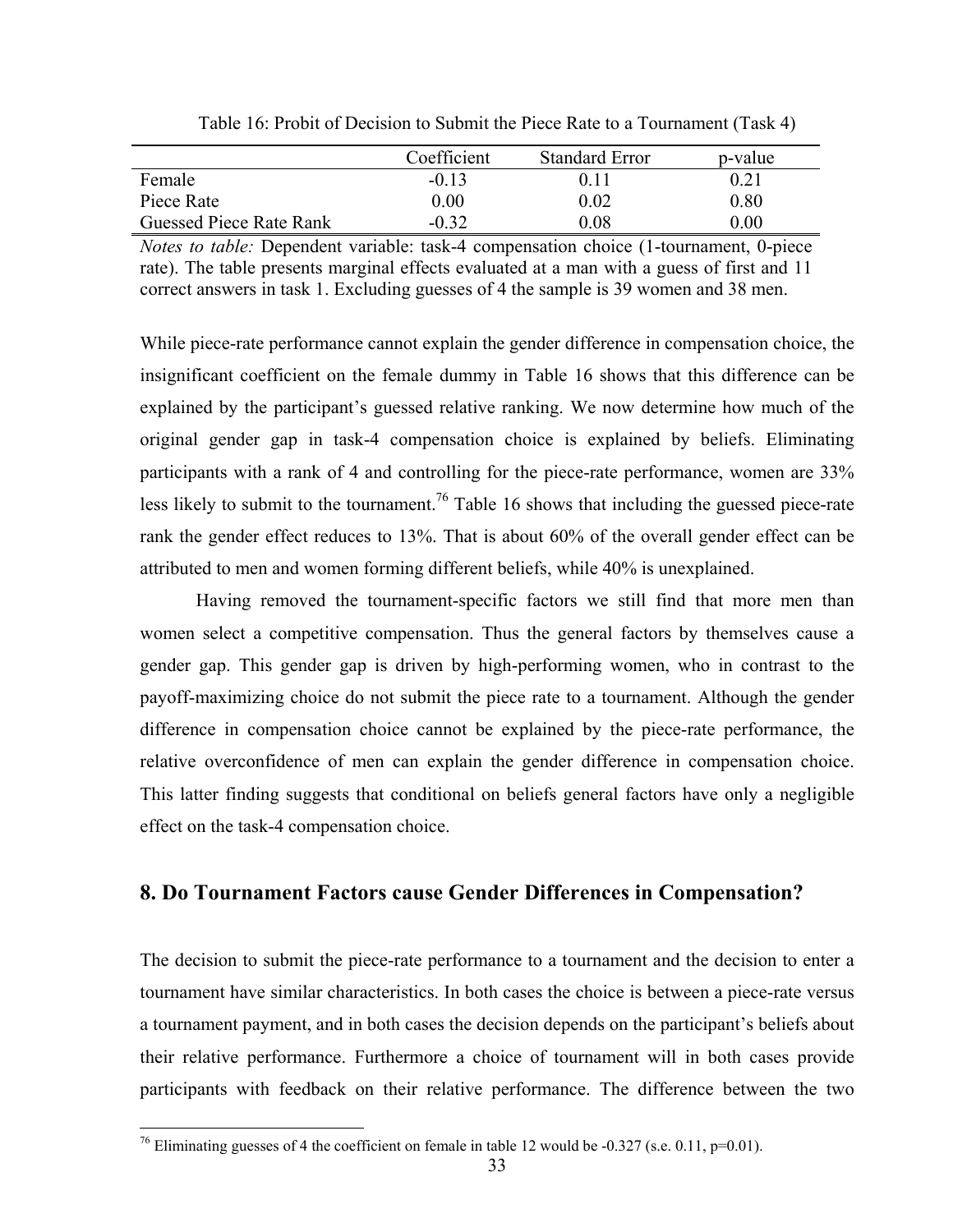decisions is that only when participants enter the tournament do they have to perform in a tournament, and only then do they have to assess and act upon their beliefs about their ranking in a tournament. We want to determine whether gender differences in tournament entry are driven largely by general factors, which are present when participants decide whether to submit the piece rate to a tournament (task 4), or if there are additional gender differences when it comes to entering a tournament (task 3).

Our results thus far suggest that the decision to submit to a tournament differs from the decision to enter the tournament and then perform. While for high-performing participants there is a significant gender difference in the rate by which participants submit to the tournament these differences are not significant among low-performing participants. In contrast the gender difference in tournament entry is independent of performance. Furthermore, gender differences in beliefs about relative performance are sufficient to eliminate the gender gap in the decision to submit to a tournament, while it cannot explain the gap in tournament entry.

To determine the impact of tournament-specific factors on participants' behavior we start by studying their effect on beliefs. Specifically we ask if the gender difference in overconfidence in the piece rate can account for the gender differences in tournament beliefs or if the difference is more pronounced when beliefs are about a relative tournament performance.

We then examine how much of the gender gap in tournament entry is accounted for by general factors. We use the decision to submit the piece-rate performance to a tournament as a control for aspects of the choice that are not tournament specific (general risk attitude, feedback aversion, etc.). We first determine the extent to which general factors can account for the gender gap in tournament entry controlling only for the participants' behavior, that is, their actual performance. We find that based solely on behavior, general factors cannot explain the gender gap in tournament entry. To examine if the remaining gender gap may be explained by gender differences in beliefs we include beliefs on relative tournament performance as an additional control. That is, we assess whether a gender difference in tournament entry prevails when we account for the participant's performance, general factors (i.e., the task-4 compensation choice) and the participant's belief about relative performance.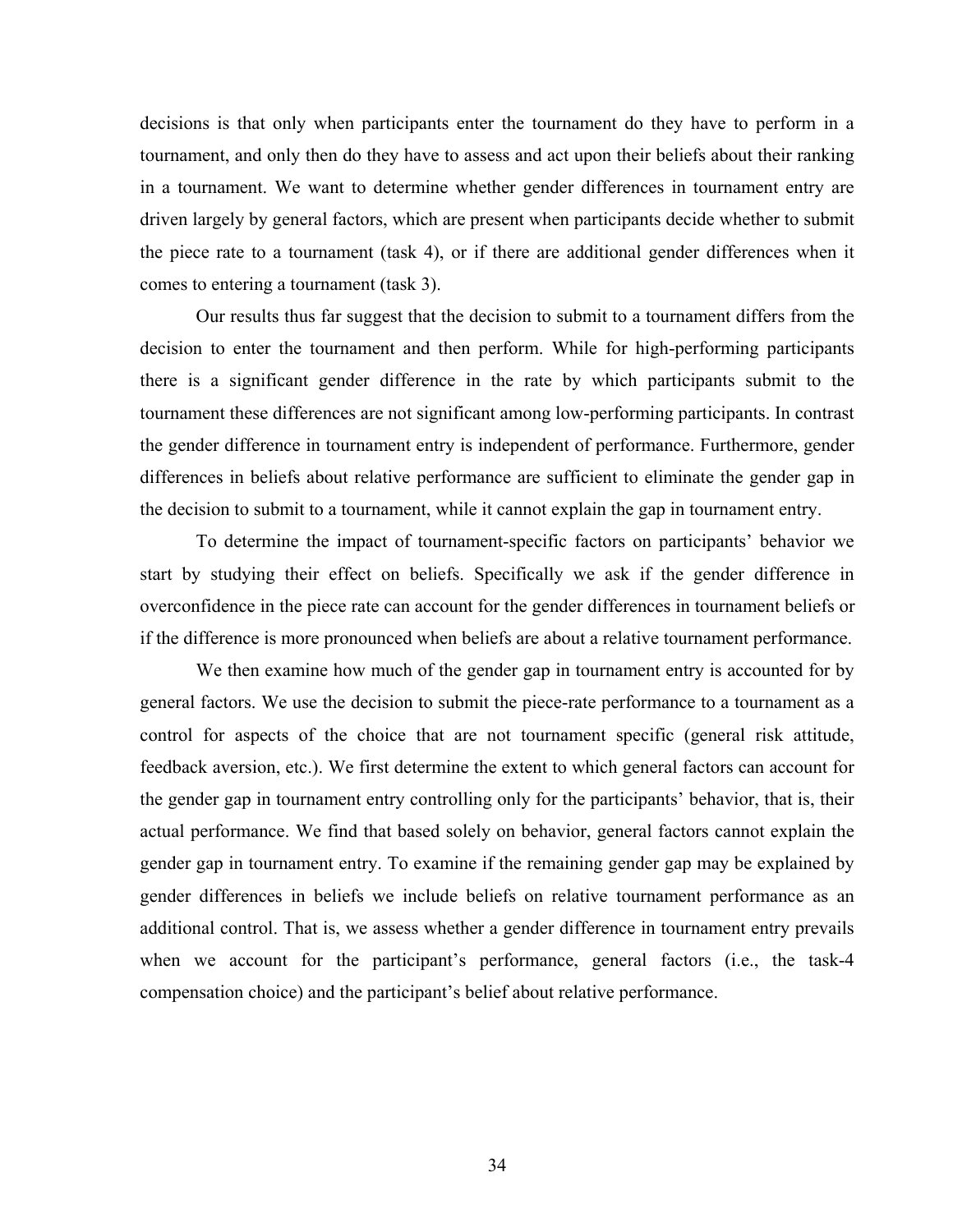#### **8.1 The Effects of Competition on the Formation of Beliefs**

We first investigate if the gender gap in beliefs about relative tournament rankings can be accounted for by men generally being more overconfident than women. Specifically, we determine if the gender difference in tournament beliefs can be eliminated when we control for the piece-rate beliefs (i.e., a general measure of overconfidence). The result of an ordered probit of relative tournament rank is reported in Table 17.

|                         | Coefficient | <b>Standard Error</b> | p-value |
|-------------------------|-------------|-----------------------|---------|
| Female                  | 0.74        | 0.33                  | 0.03    |
| Tournament              | $-0.07$     | 0.09                  | 0.35    |
| Tournament – Piece Rate | $-0.25$     | 0.09                  | 0.00    |
| Guessed Piece Rate Rank | 0.82        | 0.28                  | 0.00    |

Table 17: Ordered Probit of Believed Tournament Rank

*Notes to table:* Dependent variable: Believed tournament rank. We omit the 6 participants who guessed a rank of 4 in either the tournament or the piece rate leaving 37 men and 37 women.

Participants who think they did well in the piece rate are also optimistic about their relative performance in the tournament. However the piece-rank belief is not sufficient to eliminate the significant gender difference in tournament beliefs. Although men are more overconfident than women about their piece-rate performance, men are even more overconfident when it comes to beliefs about their tournament performance. That is, conditioning on the piece-rate beliefs, there is an additional gender difference in beliefs about relative tournament ranking.

#### **8.2 Tournament Entry Decisions as a Function of Performance**

Next we estimate to what extent the gender gap in tournament entry is determined by general versus tournament-specific factors. We use the participants' decision to submit the piece-rate result to a tournament as a control for the general factors. That is, controlling for performance and the task-4 decision, we test whether there still is a gender difference in the propensity with which participants enter a competitive environment. Table 18 reports the marginal effects of the probit regression of tournament entry.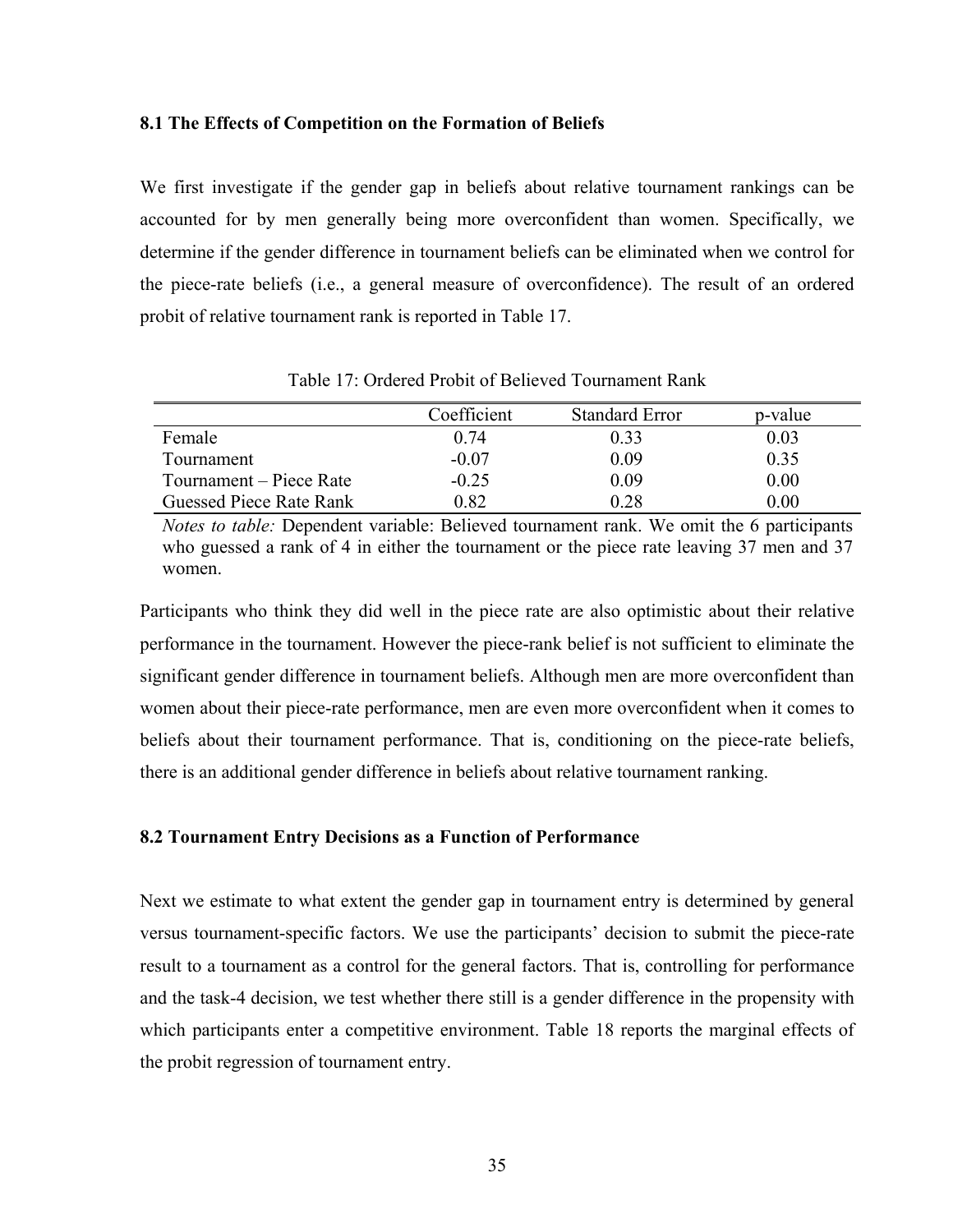|                           | Coefficient | <b>Standard Error</b> | p-value |
|---------------------------|-------------|-----------------------|---------|
| Female                    | $-0.25$     | 0.11                  | 0.01    |
| Tournament                | $-0.00$     | $\rm 0.01$            | 0.98    |
| Tournament – Piece Rate   | 0.02        | 0.02                  | 0.16    |
| Submitting the Piece Rate | 0 34        | Ი 12                  | 0.00    |

Table 18: Probit of Tournament-Entry Decision (Task 3)

*Notes to table:* Dependent variable: task-4compensation choice (1-tournament and 0-piece rate). The table presents marginal effects on the probability of selecting the tournament evaluated at a man who solves 13 problems in the task-2 tournament, 12 problems in the task-1 piece rate and who submits the piece rate to the tournament.

Participants who submit to the tournament are also more likely to enter the tournament. However, using the task-4 decision as a control for general gender differences that are not directly related to tournaments (e.g., risk attitudes and feedback aversion) we still find a significant (and large) gender effect. Thus, general factors do not eliminate the gap in tournament entry.

Basing the assessment on performance alone we previously found a gender gap in tournament entry of 38% (see Table 3). Controlling for the decision to submit the piece rate, the gender effect reduces to  $25\%$ .<sup>77</sup> Thus only about 34% of the initial gender gap can be explained by general factors, and the residual "competitive" component appears to be  $66\%$ <sup>78</sup>

#### **8.3 Tournament Decisions as a Function of Performance and Beliefs**

 $\overline{a}$ 

While the gender gap in tournament entry appears to largely be explained by tournament-specific factors, it may be that this "competitive" component may be accounted for by the participants' beliefs. To determine if this is the case we extend the analysis to include the participants' beliefs on relative tournament performance. That is, we examine the effect on tournament entry of controlling for the task-4 compensation choice when conditioning both on performance and beliefs. The results of the probit of tournament entry are reported in Table 19.

 $77$  Restricting attention to participants who submit the piece rate to a tournament a probit of tournament entry yields the following marginal effects when evaluated at a man who performs 13 in the tournament and 12 in the piece rate: female dummy:  $-0.29$  (s.e. 0.18, p=0.096), tournament:  $-0.00$  (s.e. 0.02, p=0.82), tournament – piece rate: 0.01 (s.e. 0.03, p=0.67).

<sup>&</sup>lt;sup>78</sup> Similar magnitudes are found when we use the performance after the tournament-entry decision. The marginal effects of a probit regression on tournament entry are: female dummy:  $-0.24$  (s.e. 0.11, p=0.01), task 3 performance:  $0.003$  (s.e.  $0.01$ ,  $p=0.76$ ) and submitting the piece rate:  $0.29$  (s.e.  $0.11$ ,  $p=0.01$ ). A comparison with Table 5 shows that the "competitive" component once again is about two-thirds of the initial gender gap.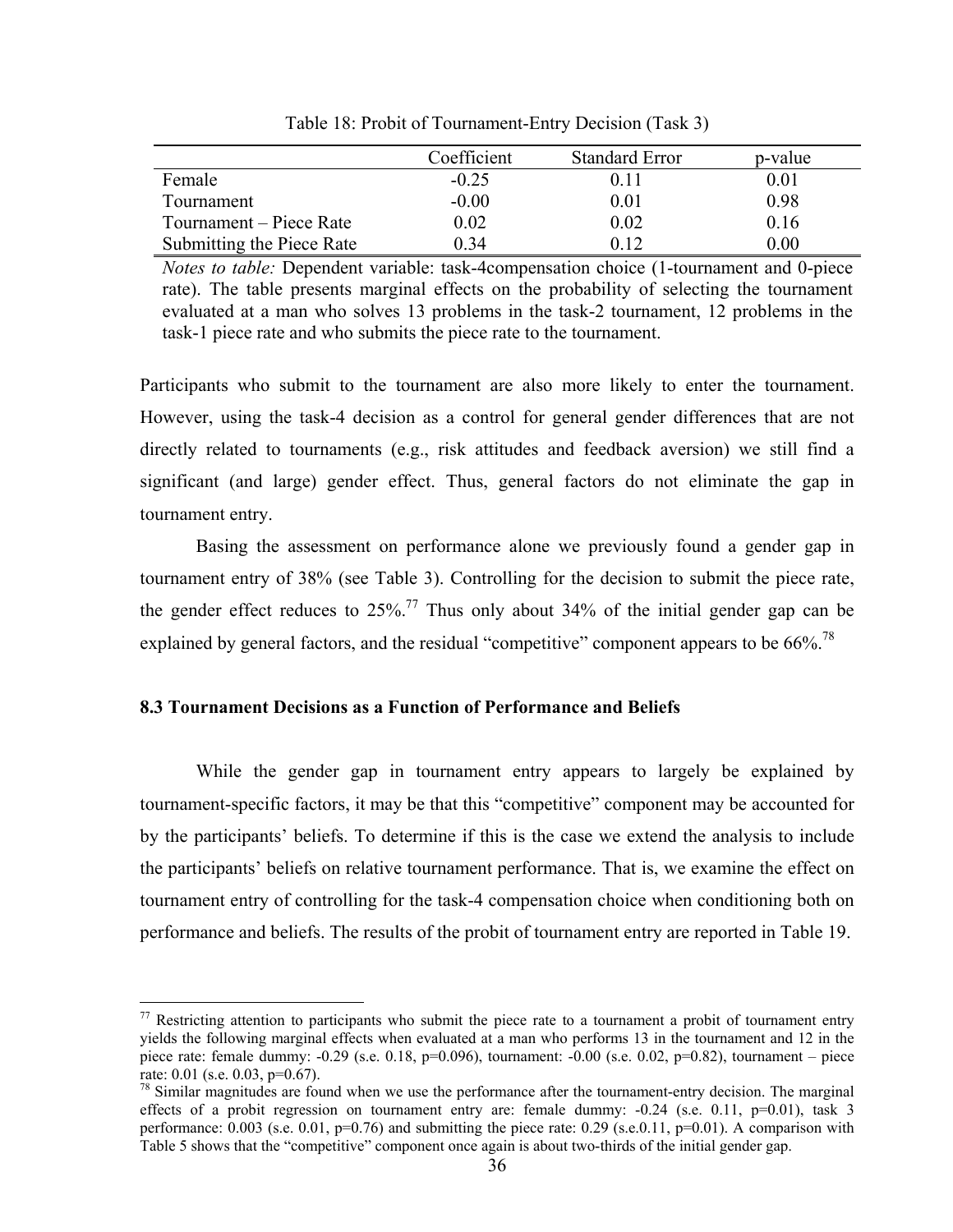|                                | Coefficient | <b>Standard Error</b> | p-value |
|--------------------------------|-------------|-----------------------|---------|
| Female                         | $-0.162$    | 0.100                 | 0.05    |
| Tournament                     | $-0.009$    | 0.011                 | 0.42    |
| Tournament – Piece Rate        | 0.011       | 0.015                 | 0.44    |
| <b>Guessed Tournament Rank</b> | $-0.120$    | 0.055                 | 0.01    |
| Submitting the Piece Rate      | 0.258       | 0.117                 | 0.012   |

Table 19: Probit of Tournament-Entry Decision (Task 3)

*Notes to table:* Dependent variable: task-3 compensation choice (1-tournament and 0-piece rate). The table presents marginal effects evaluated at a man with 13 correct answers in the tournament and 12 in the piece rate, who believes he is ranked first in the task-2 tournament and submits to the tournament. We omit the 3 participants who guessed a rank of 4 in the tournament leaving 39 men and 38 women.

We see that those who are confident and who submit to a tournament (task 4) are significantly more likely to enter a tournament (task 3). Including a control for non-tournament related gender differences we still find a significant (and large) gender gap in tournament entry. Not including the task-4 control men are 27.8% more likely to enter the tournament (see Table 9). Controlling for the decision to submit the piece rate, the gender effect is reduced to 16.2%, hence about 42% of the remaining gender effect can be explained by general factors and the residual "competitive" component is 58%.<sup>79</sup>

Thus, gender differences in risk attitudes or aversion to feedback on relative performance cannot account for the entire gender difference in tournament entry. Controlling for "noncompetitive" aspects, the marginal effect of gender on the decision to enter the tournament is still 16%. Tournament-specific factors exacerbate the gender gap in compensation choice.

Our data show that the gender gap in beliefs on relative tournament performance cannot be accounted for by a general overconfidence of men. Furthermore, only a share of the gender gap in tournament entry can be explained by general factors (e.g., risk and feedback aversion) The gender gap in tournament entry is to a large extent driven tournament-specific gender differences. These can be inherent preferences over tournaments, a gender difference in preferences for receiving feedback about relative tournament performance, or a bias when estimating one's potential future performance.

 $79$  The results are similar when we use task 3 as the performance measure. In this case the coefficient on female drops from -0.282 to -0.159, thus 44% is explained by general factors and the remaining 56% is unexplained.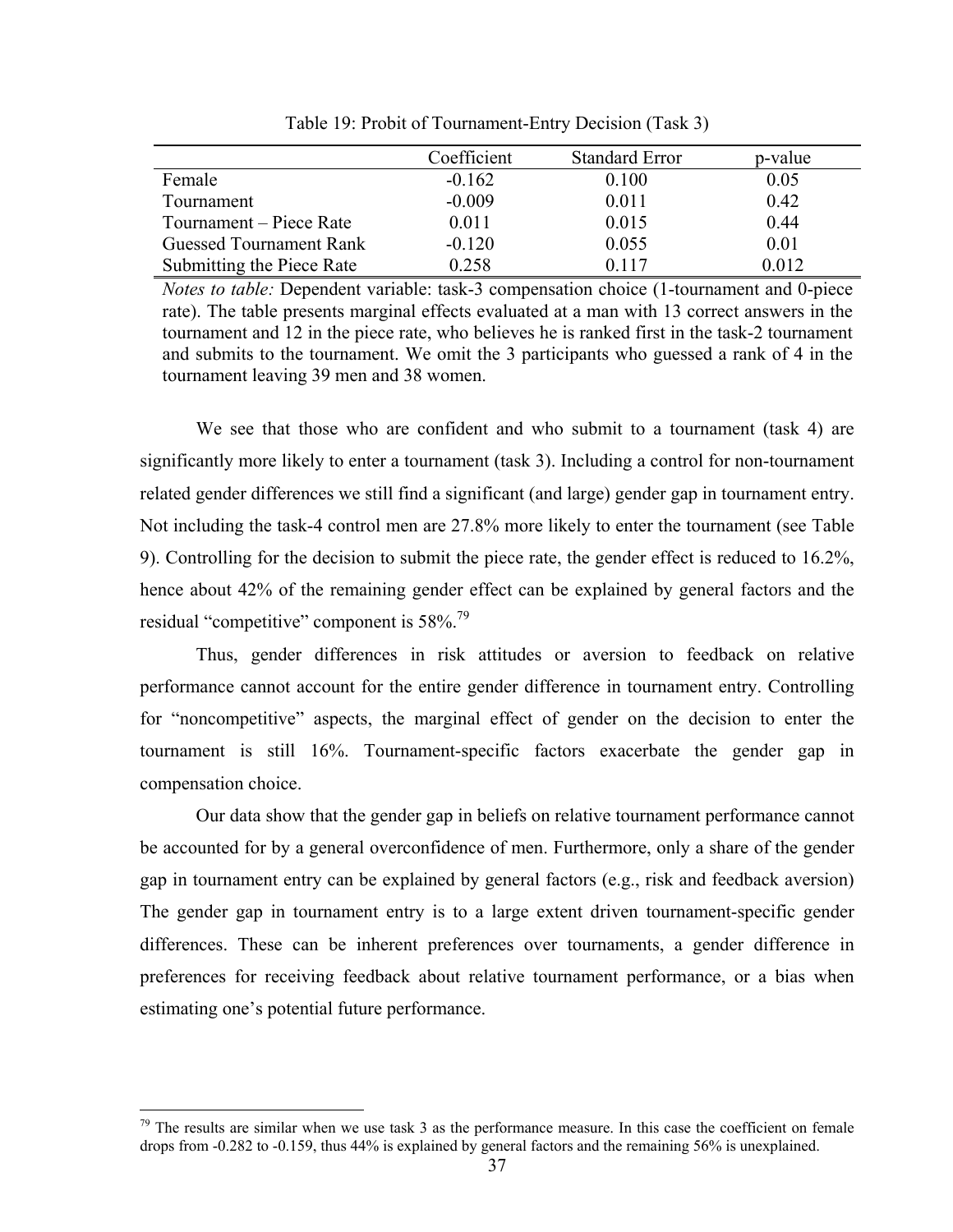### **9. Economic Consequences**

Our study shows significant gender differences in tournament entry. Relative to the payoffmaximizing choices low-performing men enter the tournament too much, while highperforming women do not enter enough. To estimate the costs associated with these decisions, we need to evaluate expected earnings from the task-3 compensation choice. We will ignore performance costs (which we cannot measure) and assume that the performance is independent of the chosen compensation scheme. We consider two extreme ways of assessing the expected costs of payoff-inferior compensation choices.

In one case we use the information participants have prior to the task-3 choice, that is we use the task-2 tournament performance as a predictor of that in task 3. Thus, the task-2 performance determines the participant's expected payment of each compensation choice in task 3. In the cases where an "inferior" choice was made we calculate the associated costs. These costs are reported for men and women in columns 1 and 2 in Table 20, along with information on the number of people who made such "mistakes." One can think of columns 1 and 2 as reporting the ex-ante costs of over- and under-entry. In columns 3 and 4 we report instead the ex-post costs of over- and under-entry, that is, we use the participant's task-3 performance to determine which compensation would have maximized their expected payoff. Once again we report the number of people who, in expectation, would have been better off making a different choice, as well as their associated costs.

 While the magnitude of the costs is sensitive to the precise assumptions we make, the qualitative results are the same. The total cost of under-entry is higher for women, while the cost of over-entry is higher for men. Since over-entry occurs for participants of low performance and under-entry for those with high performance, by design the cost of underentry is higher than that of over-entry. As a result the total costs of non-payoff maximizing tournament entry decisions are higher for women than for men.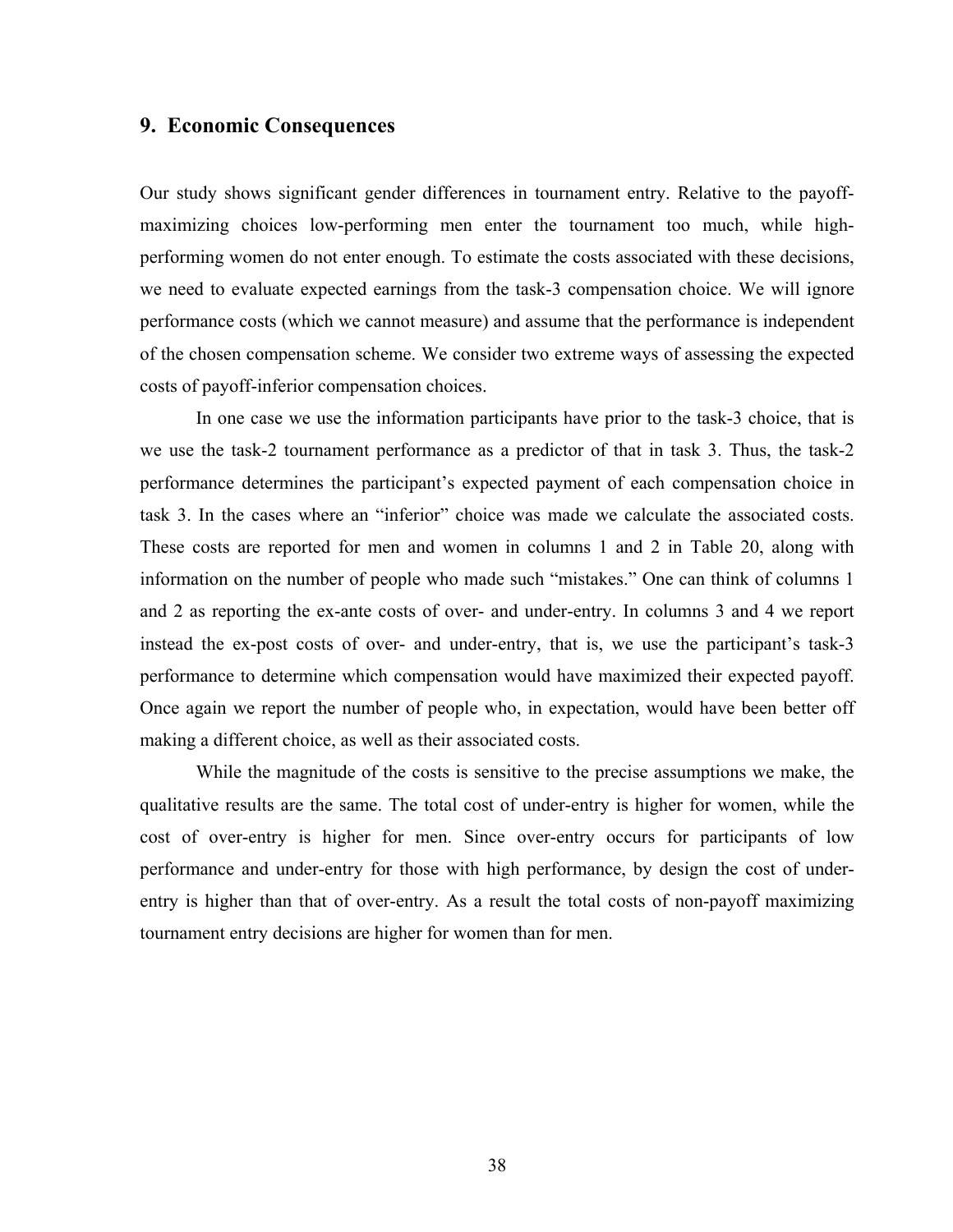|                                      | Calculation based on |      |       |                    |  |
|--------------------------------------|----------------------|------|-------|--------------------|--|
|                                      | Task-2 Performance   |      |       | Task 3 Performance |  |
|                                      | Women                | Men  | Women | Men                |  |
| Performance entry threshold          | 13                   | 13   | 13    | 13                 |  |
|                                      |                      |      |       |                    |  |
| Under-Entry                          |                      |      |       |                    |  |
| Number who should enter              | 12                   | 12   | 9     | 20                 |  |
| Of those how many do not enter       | 8                    | 3    | 6     | 4                  |  |
| Expected total cost of under entry   | 99.4                 | 34.5 | 84.6  | 49.6               |  |
| Average expected cost of under entry | 12.4                 | 11.5 | 14.1  | 16.5               |  |
| Over-Entry                           |                      |      |       |                    |  |
| Number who should not enter          | 24                   | 22   | 24    | 19                 |  |
| Of those how many do enter           | 9                    | 14   | 8     | 12                 |  |
| Expected total cost of over entry    | 32.9                 | 56.5 | 28.9  | 43.8               |  |
| Average expected cost of over entry  | 3.7                  | 4.0  | 3.6   | 3.6                |  |
| Total expected costs                 | 132.3                | 91.0 | 113.5 | 93.3               |  |

Table 20: Expected Costs of Over- and Under-Entry in task-2 Tournament

*Notes to table: Participants with a performance at the threshold (who are virtually* indifferent between the two compensations) are not included in the analysis.

## **10. Conclusion and Discussion**

We conducted experiments to examine whether gender differences in preferences for competitive environments may cause men and women to hold different jobs, even when the playing field is leveled. Specifically, we investigated whether women shy away from competition while men are drawn to it. In our study women and men first perform under a piece rate and a competitive tournament scheme. They then decide which compensation scheme they want to apply to their next performance. Despite there being no gender differences in initial performances, twice as many men as women enter the tournament. Neither performance before nor after the tournament-entry decision can explain this difference. While men are more optimistic about their relative performance this can only account for a small share of the gender gap in tournament entry.

Some of the possible explanations for the different compensation choices are neither tournament specific, nor are they related to the fact that participants subsequently perform under tournament compensation. For example, women may avoid competition more than men because they are more risk averse, dislike receiving information on relative performance, and generally are less optimistic about their relative performance and the precision of such beliefs. Other explanations for the gender differences in entry decisions, however, are tournament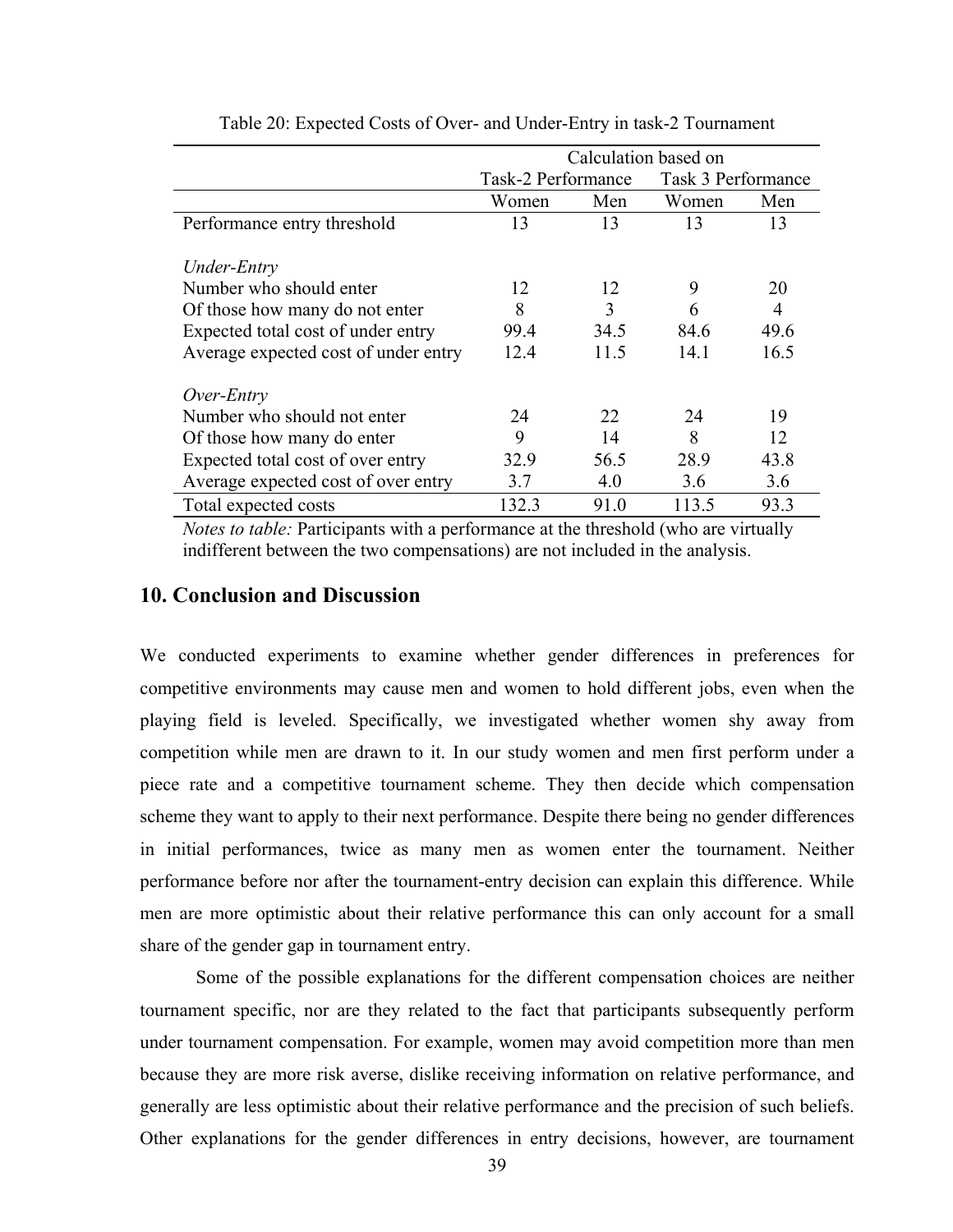specific and rely on future performance in the tournament. For example, men may like performing in a tournament, may be more optimistic and precise in their beliefs on tournament performance, or they may expect to have a high future performance.

In a last task we subject participants to a compensation choice that excludes all explanations that relate to a future tournament performance, but retains all other characteristics. Specifically, participants decide whether to submit their past piece-rate performance to a tournament or a piece-rate scheme. Excluding tournament-specific factors men are still more likely to choose a competitive scheme and this gender difference in compensation cannot be explained by the piece-rate performance. However in contrast to the tournament-entry decision we find that the substantial male overconfidence explains the gender difference in submitting to the tournament. Thus, conditioning on beliefs non-tournament-specific factors have a negligible effect on the decision to submit the piece rate performance to the tournament.

Finally, in examining the tournament-entry decision we use the participant's decision to submit the piece rate as a control for gender differences in non-tournament related factors (e.g., general feedback and risk aversion etc.). While this decision has explanatory power it does not account for the majority of the gender gap in tournament entry. That is, the finding that women shy away from competition and men compete too much is not simply caused by the tournament-payment scheme being uncertain, nor by an attempt to avoid feedback on relative performance. Tournament-specific factors cause high-performing women to enter the tournament too little, and low-performing men to enter too much. Since the costs of underentry are larger than those of over-entry, women have lower earnings than men.

The present paper is part of a research program that tries to understand why women are underrepresented in many high-profile jobs and across whole professions. Standard explanations include gender differences in preferences and ability or discrimination. We studied an additional explanation, namely that women may be less "competitive," less prone to select into competitions, but not because of differences in preferences over time invested in jobs, differences in ability or discrimination.

Gneezy, Niederle and Rustichini (2003) explored an environment in which there was no gender gap in performance in a piece-rate scheme. However a mixed tournament created large gender differences in performance. While a few women performed extremely well, a large number had a low performance and the bottom performance quintile was almost entirely comprised of women. Similar gender differences in competitive behavior have also been found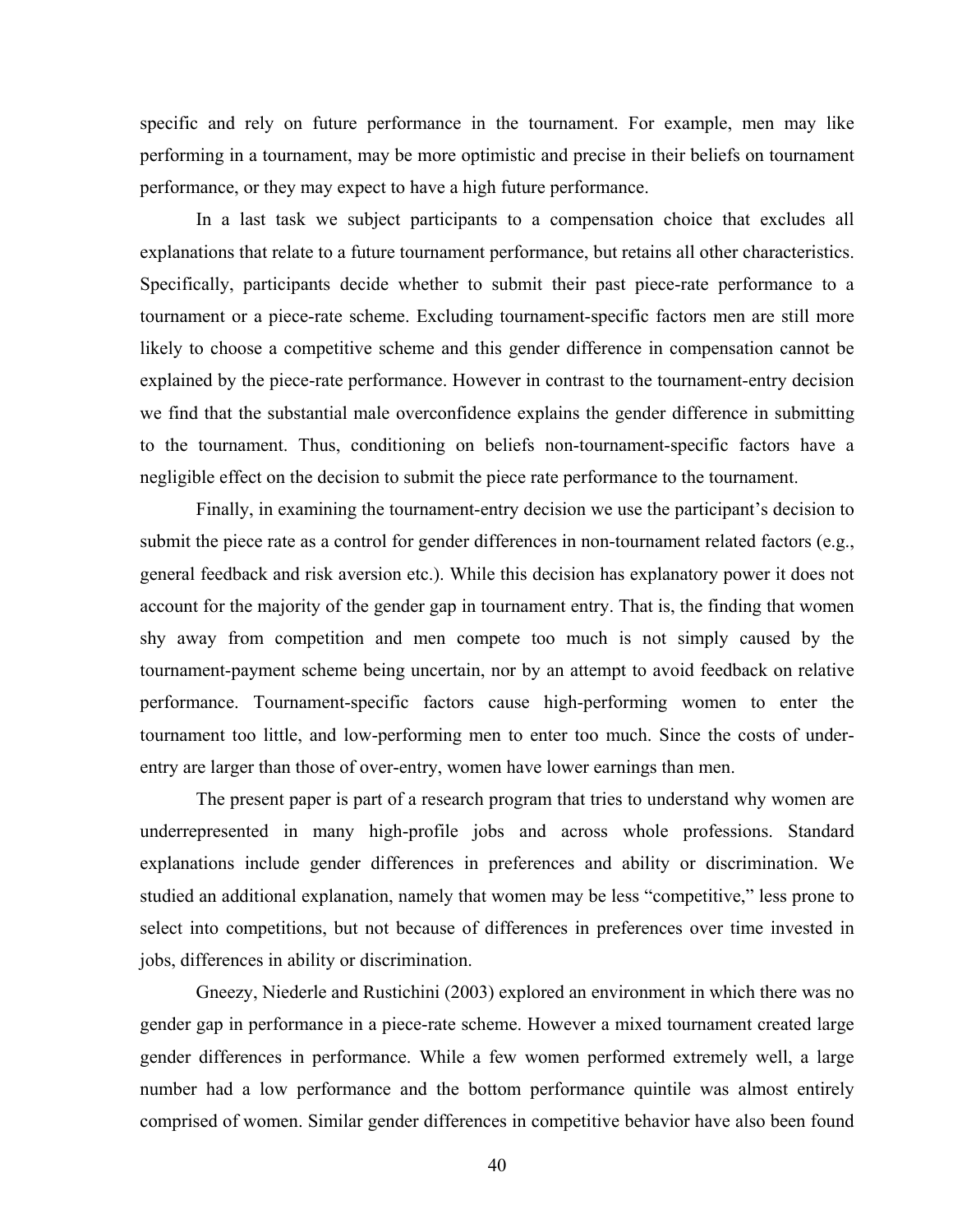by Larson (2005). While inferior performance of women may make them more reluctant to select into a competitive environment, in this paper we explore whether such differences may arise even when there are no gender differences in performance.

Since we focus on the decision to enter a tournament, we looked for a task in which, even in tournaments, men and women would perform equally well. We chose to have participants add up five two digit numbers for five minutes, instead of solving Yahoo mazes for 15 minutes (the task of Gneezy, Niederle and Rustichini, 2003). That is, we picked a short task, where we did not expect men to do better than women, a task that is in no way exciting, but rather requires participants to be very careful not to make simple mistakes. As such, women and men may feel that the task is not one where excellence boosts their ego. We show that even when women perform as well as men in a competitive environment, women opt out of tournaments, while men opt in.

The research on gender and competition so far suggests that there are two reasons why women may be disadvantaged in a competitive environment. First, there are circumstances where women, in competition against men, perform worse than their male counterparts. Second, even when women and men are equally successful in the competitive environment, if given a choice high-performing women will not enter the competition.

Babcock and Laschever (2003) explore the possibility that gender differences in labor market outcomes may arise because women are poor negotiators and generally dislike the process of negotiating. To the extent that a negotiation can be seen as a two-person competition these results appear consistent with those on competition. Once again there are two effects, of women first avoiding the competitive scheme all together, and second, failing to compete when forced to do so.

There is evidence to suggest that ability differences are not primarily the reason why women quit sciences and engineering. For example, a report entitled "Women's Experiences in College Engineering" writes that "Many young women leave […] for reasons other than academic ability. These reasons can include their negatively interpreting grades that may actually be quite good, diminished selfconfidence, or reluctance to spend all of their waking hours 'doing engineering.'" (Goodman, Cunningham and Lachapelle 2002). The report mentions that many women who left mentioned negative aspects of their schools' climate such as competition, lack of support and discouraging faculty and peers. Similar effects have been found by Felder et al. (1994).

41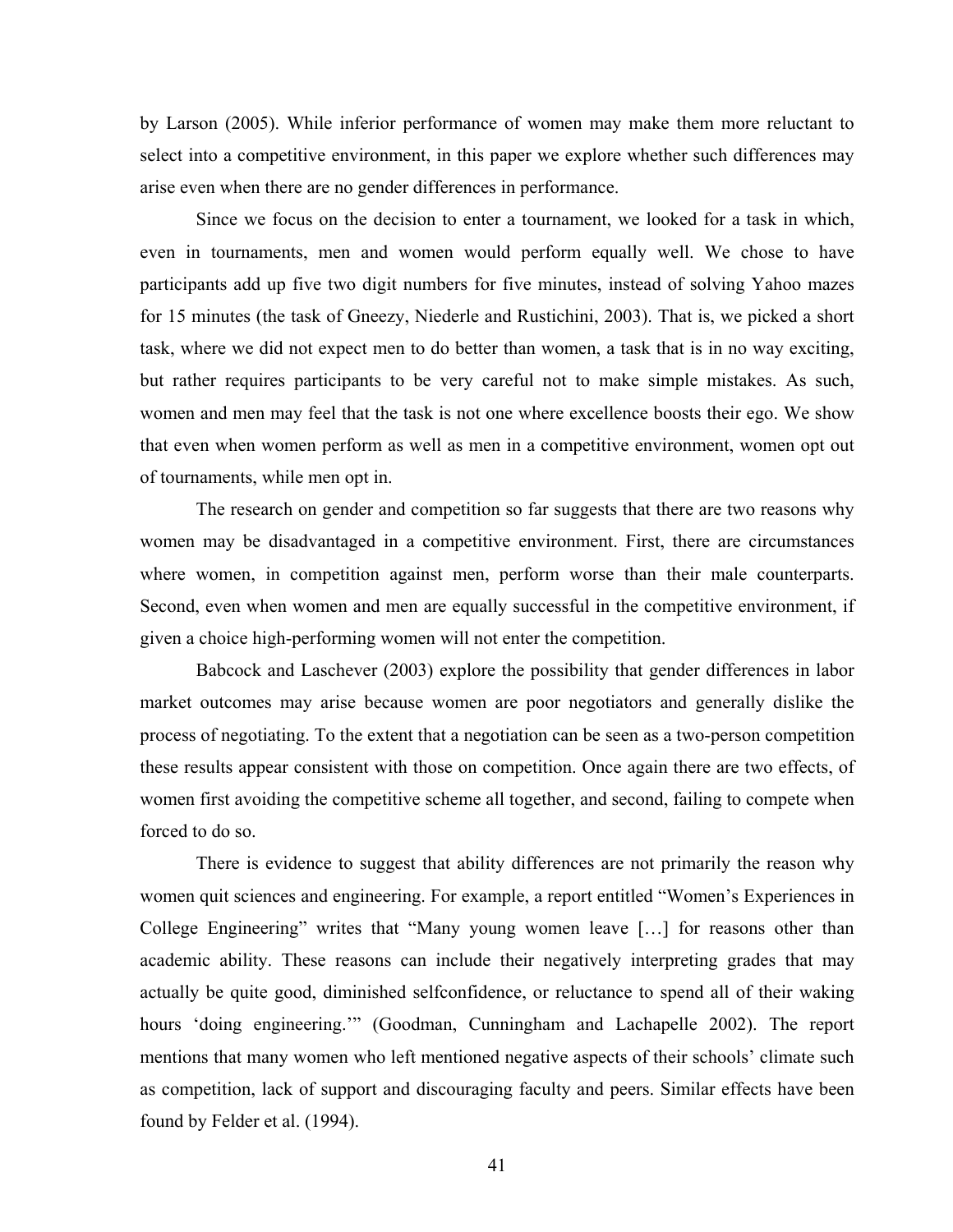It seems therefore that decisions of women to remain in male-dominated fields are not only driven by actual ability. In natural settings issues such as the amount of time devoted to the profession, and the desire of women to raise children may provide some explanations for the choices of women. However, in this paper we examined an environment where women and men perform equally well, and where issues of discrimination, or time spent on the job do not have any explanatory power. Nonetheless we find large gender differences in the propensity to choose competitive environments. We feel that the effects we discover in the lab are sufficiently strong to call for a greater attention of standard economics to explanations of gender differences that so far have mostly been left in the hands of psychologists and sociologists.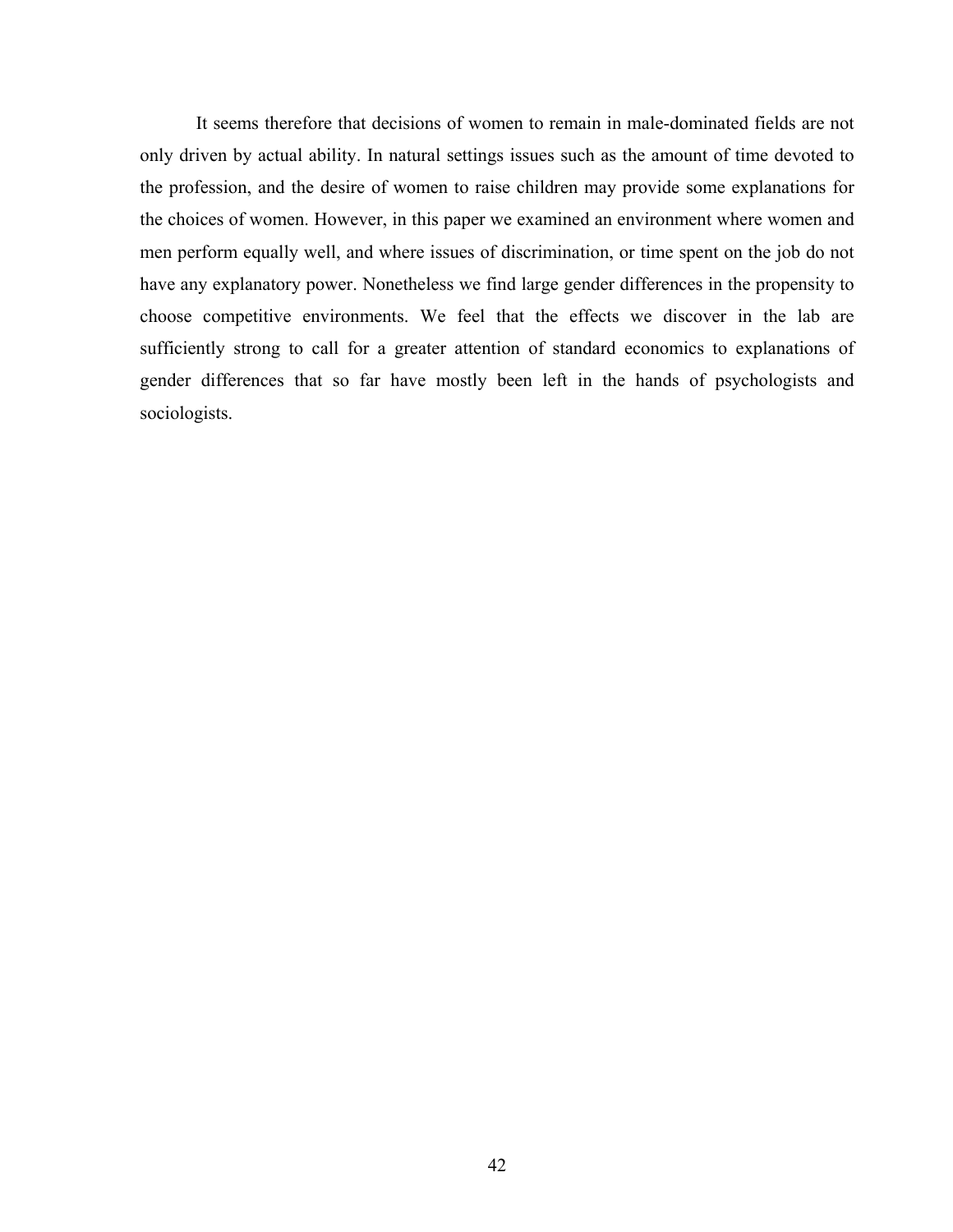References:

- Altonji, Joseph G., and Rebecca Blank "Race and Gender in the Labor Market" in O. Ashenfelter and D. Card, (eds), *Handbook of Labor Economics Volume 3c* Elsevier Science B.V. (1999): 3144-3259.
- Andreoni, James, and Lise Vesterlund, "Which is the Fair Sex: Gender Differences in Altruism," *Quarterly Journal of Economics*, CXVI, (2001), 293 – 312.
- Babcock, Linda and Sara Laschever, *Women Don't Ask: Negotiation and the Gender Divide* by (Princeton University Press, 240 pp., September 2003)
- Blau, Francine D., and Lawrence M. Kahn, 2004, "The US Gender Pay Gap in the 1990s: Slowing Convergence," NBER working paper 10853.
- Bertrand, Marianne and Kevin F. Hallock, "The gender gap in top corporate jobs," *Industrial and Labor Relations Review*, LV (2001), 3-21.
- Beyer, Sylvia, "Gender Differences in the Accuracy of Self-Evaluations of Performance," *Journal of Personality and Social Psychology*, LIX (1990), 960 – 970.
- Beyer, Sylvia, and Edward M. Bowden, "Gender Differences in Self-Perceptions: Convergent Evidence From Three Measures of Accuracy and Bias," *Personality and Social Psychology Bulletin*, XXIII (1997), 157 - 172.
- Byrnes, James P., David C. Miller, and William D. Schafer, "Gender Differences in Risk Taking: A Meta-Analysis," *Psychological Bulletin*, LXXV (1999), 367-383.
- Costa-Gomes, Miguel, and Georg Weizsäcker, "Stated Beliefs and Play in Normal Form Games," working paper London School of Economics.
- DellaVigna, Stefano, Ulrike Malmendier, and Lise Vesterlund, "How robust is overconfidence: The effect of noisy and non-noisy signals," in preparation.
- Eckel, Catherine C. and and Philip J. Grossman, 2002, "Sex differences and statistical stereotyping in attitudes towards financial risk," *Evolution and Human Behavior* 23:281-295.
- Eckel, Catherine C. and Philip J. Grossman, 2005, "Sex and Risk: Experimental Evidence", forthcoming, Handbook of Experimental Economics Results, Amsterdam, Elsevier Science, North-Holland.
- Eckel, Catherine, and Philip J. Grossman, "Differences in the Economic Decisions of Men and Women: Experimental Evidence." Forthcoming in *Handbook of Experimental Results*, edited by C. Plott and V. Smith. New York, Elsevier.
- Felder, Richard M., Gary N. Felder, Meredith Mauney, Charles E. Hamrin and E. Jacquelin Dietz, (1994), "A Longitudinal Study of Engineering Student Performance and Retention," Report NCSU-94A.
- Fischbacher, U. (1999), z-Tree Zurich Toolbox for Readymade Economic Experiments Experimenter's Manual, mimeo
- Ginther, Donna "Women in Economics: Moving Up or Falling Off the Academic Career Ladder?" *Journal of Economic Perspectives* (Summer 2004) 18:3, 193-214.
- Gneezy, Uri, Muriel Niederle, and Aldo Rustichini, "Performance in Competitive Environments: Gender Differences," Quarterly Journal of Economics, August 2003, p. 1049-1074.
- Hewitt, N. M, and E. Seymour, "Factors Contribution to High Attrition Rates Among Science and Engineering Undergraduate Majors" *Report to the Alfred P. Sloan Foundation* (1991).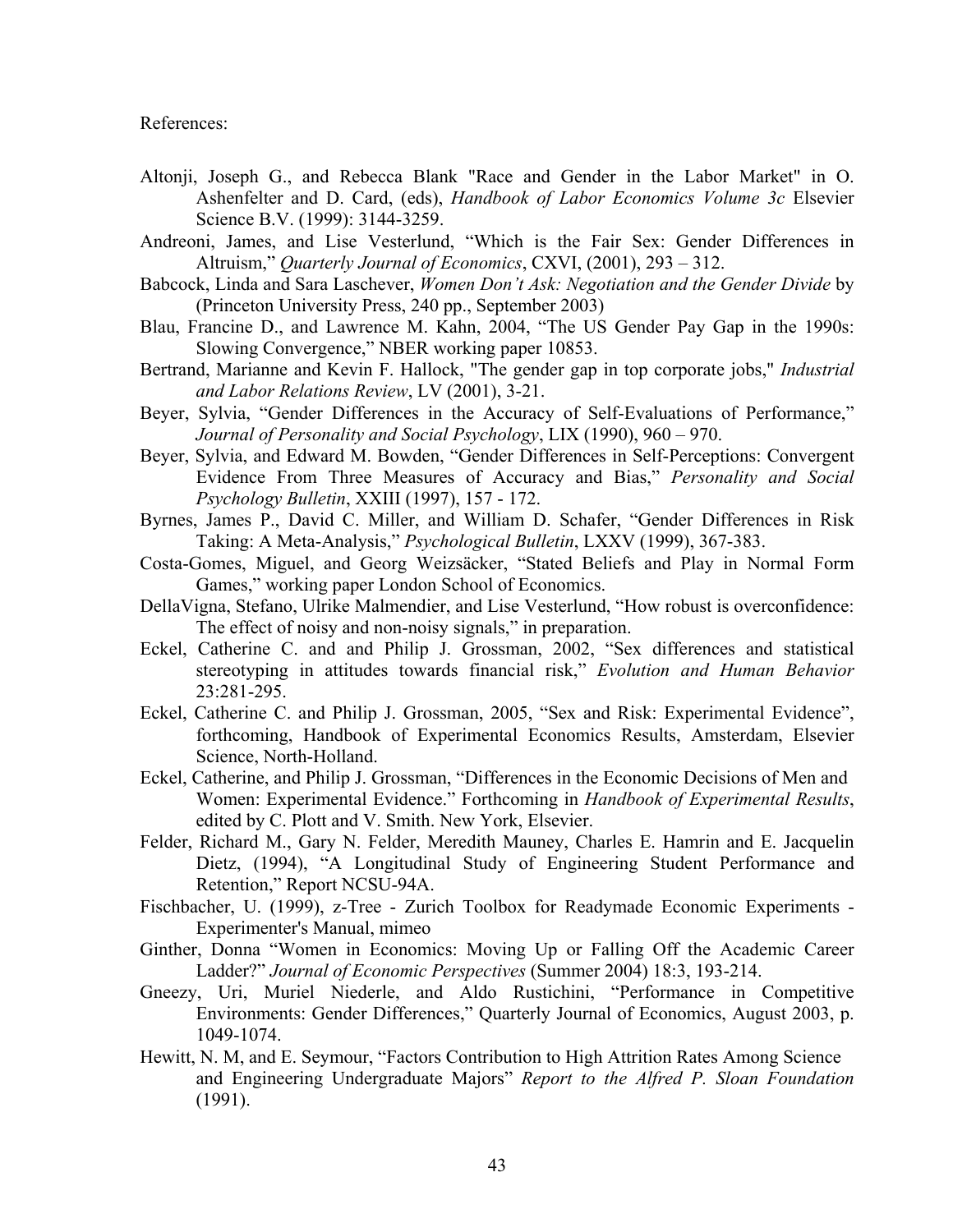- Hyde, Janet Shibley, Elizabeth Fennema, and Susan J. Lamon, "Gender Differences in Mathematics Performance: A Meta-Analysis," *Psychological Bulletin* (1990), 107:2, 139-155.
- Jan, Tracy; "A new gender divide: Coed school experiments with gender gap Coed Catholic school will try separating boys, girls in class," *Boston Globe*, April 9, 2005.
- Jones, E. E. and Harris, V. A. (1967). The attribution of attitudes. *Journal of Experimental Social Psychology, 3,* 1-24
- Krupka, Erin and Roberto Weber, 2004, "The Influence of Social Norms in Dictator Allocation Decisions," working paper.
- Larson, Lia Christine, 2005, "When Girls Stop Competing Against Boys: An Experimental Analysis of the Competitive Behavior of Young Children", Harvard Honors Thesis.
- Lichtenstein, Sarah, Baruch Fischhoff, and Lawrence Phillips, "Calibration and Probabilities: The State of the Art to 1980", in *Judgment Under Uncertainty: Heuristics and Biases*, Daniel Kahneman, Paul Slovic and Amos Tversky, eds., (Cambridge University Press: 1982)
- Ledyard, John O., "Public Goods: A Survey of Experimental Research", in *Handbook of Experimental Economics*, John H. Kagel and Alvin E. Roth, eds. (Princeton, NJ: Princeton University Press, 1995)
- Moore, D. A., & Small, D. A. (2004), "Error and bias in comparative social judgment: On being both better and worse than we think we are," Tepper Working Paper 2004-E1, Pittsburgh, PA.
- National Science Foundation, Division of Science Resources Statistics, *Gender Differences in the Careers of Academic Scientists and Engineers*, NSF 04-323, Project Officer, Alan I. Rapoport (Arlington, VA, 2004).
- Polachek, Solomon W., "Occupational Self-Selection: A Human Capital Approach to Sex Differences in Occupational Structure", *Review of Economics and Statistics*, LXIII (1981), 60-69.
- Rosen, S. (1986) "The theory of equalizing differences", in O. Ashenfelter and R. Layard, eds., Handbook of Labor Economics, Amsterdam, Elsevier Science, North-Holland.
- Ross, L. (1977) The intuitive psychologist and his shortcomings: Distortions in the attribution process. In L. Berkowitz (ed.), *Advances in experimental social psychology* (Volume 10, pp. 173-240), Orlando, FL: Academic Press.
- Steele, Claude M., "A Threat in the Air: How Stereotypes Shape Intellectual Identity and Performance," *American Psychologist*, LII (1997), 613 – 629.
- Vesterlund, Lise, "The Effects of Risk Aversion on Job Matching: Can Differences in Risk Aversion Explain the Wage Gap?" Wisconsin Ph.D. dissertation.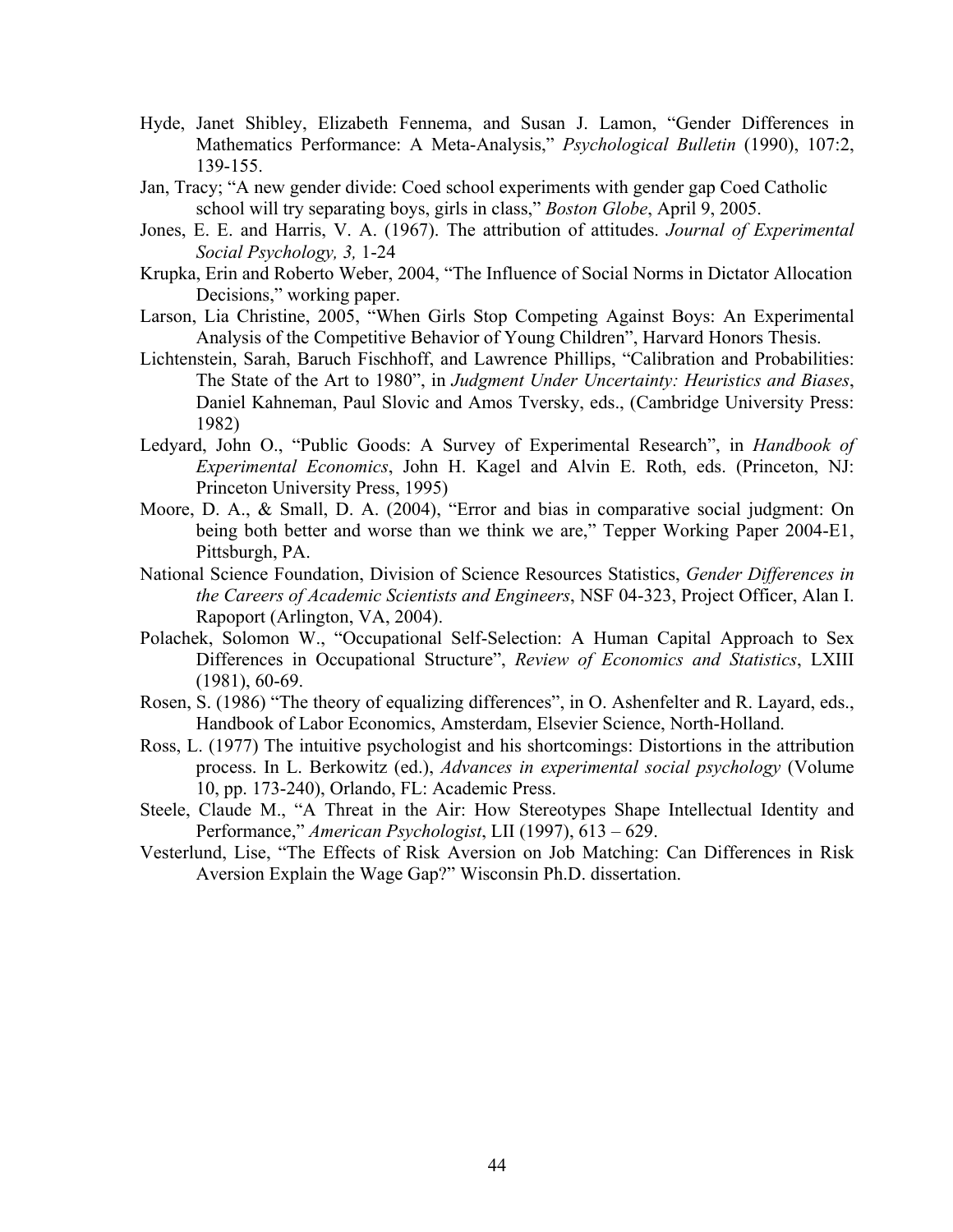### **Appendix: Instructions**

## **WELCOME**

In the experiment today you will be asked to complete four different tasks. None of these will take more than 5 minutes. At the end of the experiment you will receive \$7 for having completed the four tasks, in addition we will randomly select one of the tasks and pay you based on your performance in that task. Once you have completed the four tasks we determine which task counts for payment by drawing a number between 1 and 4. The method we use to determine your earnings varies across tasks. Before each task we will describe in detail how your payment is determined.

Your total earnings from the experiment are the sum of your payment for the randomly selected task, your \$7-payment for completing the tasks, and a \$5 show up fee. At the end of the experiment you will be asked to come to the side room where you will be paid in private.

## **Task 1 – Piece Rate**

For Task 1 you will be asked to calculate the sum of five randomly chosen two-digit numbers. You will be given 5 minutes to calculate the correct sum of a series of these problems. You cannot use a calculator to determine this sum, however you are welcome to write the numbers down and make use of the provided scratch paper. You submit an answer by clicking the submit button with your mouse. When you enter an answer the computer will immediately tell you whether your answer is correct or not. Your answers to the problems are anonymous.

If Task 1 is the one randomly selected for payment, then you get 50 cents per problem you solve correctly in the 5 minutes. Your payment does not decrease if you provide an incorrect answer to a problem. We refer to this payment as the *piece rate* payment.

Please do not talk with one another for the duration of the experiment. If you have any questions, please raise your hand.

# ARE THERE ANY QUESTIONS BEFORE WE BEGIN?

### **Task 2 - Tournament**

As in Task 1 you will be given 5 minutes to calculate the correct sum of a series of five 2-digit numbers. However for this task your payment depends on your performance relative to that of a group of other participants. Each group consists of four people, the three other members of your group are located in the same row as you. The people immediately in front of you and behind you are in your group. If Task 2 is the one randomly selected for payment, then your earnings depend on the number of problems you solve compared to the three other people in your group. The individual who correctly solves the largest number of problems will receive \$2 per correct problem, while the other participants receive no payment. We refer to this as the *tournament* payment. You will not be informed of how you did in the tournament until all four tasks have been completed. If there are ties the winner will be randomly determined.

Please do not talk with one another. If you have any questions, please raise your hand.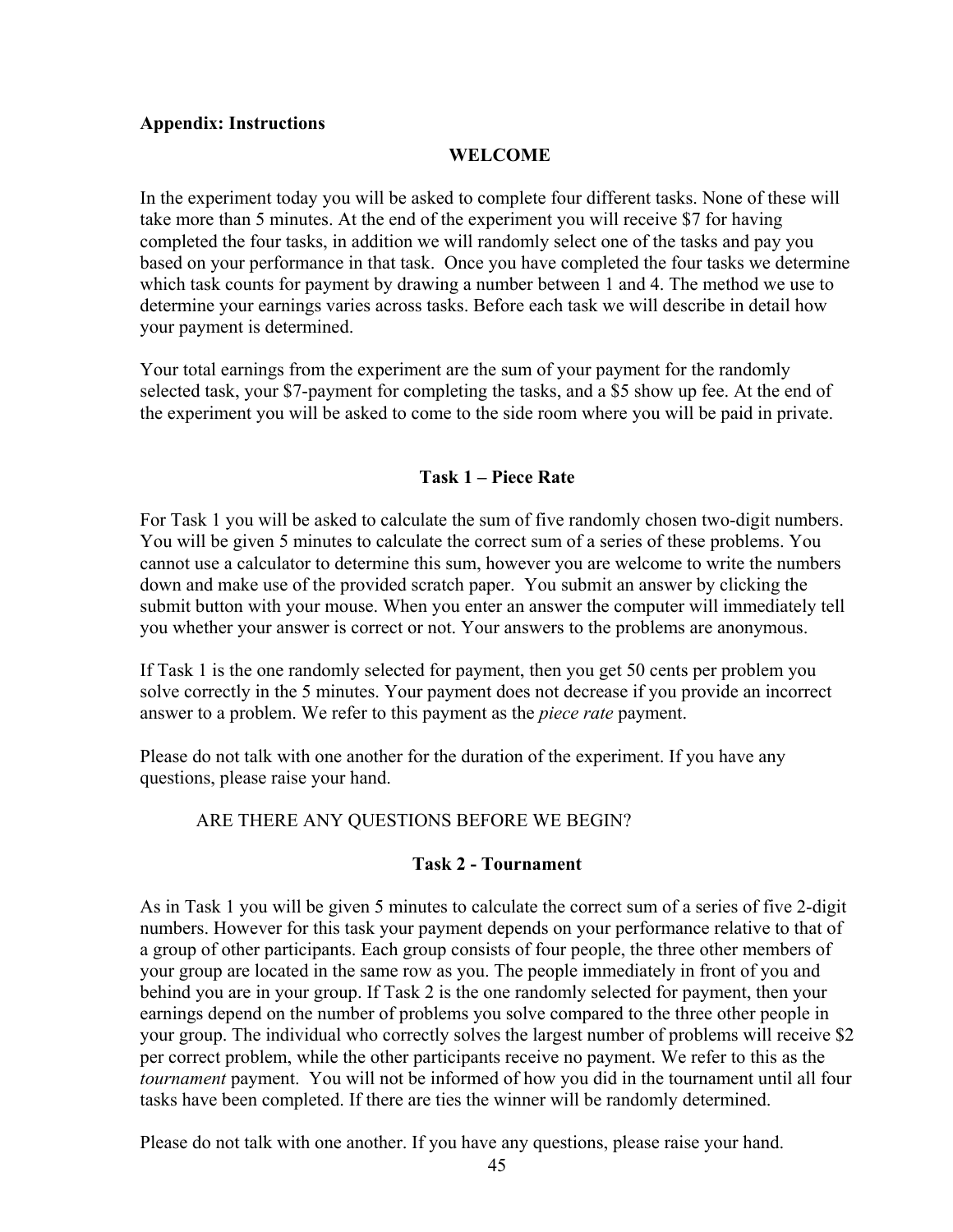# ARE THERE ANY QUESTIONS BEFORE WE BEGIN?

## **Task 3 - Choice**

As in the previous two tasks you will be given 5 minutes to calculate the correct sum of a series of five 2-digit numbers. However you will now get to choose which of the two previous payment schemes you prefer to apply to your performance on the third task.

If Task 3 is the one randomly selected for payment, then your earnings for this task are determined as follows. If you choose the *piece rate* you receive 50 cents per problem you solve correctly. If you choose the *tournament* your performance will be evaluated relative to the performance of the other three participants of your group in the Task 2 -tournament. The Task 2-tournament is the one you just completed. If you correctly solve more problems than they did in Task 2, then you receive four times the payment from the piece rate, which is \$2 per correct problem. You will receive no earnings for this task if you choose the tournament and do not solve more problems correctly now, than the others in your group did in the Task-2 tournament. You will not be informed of how you did in the tournament until all four tasks have been completed. If there are ties the winner will be randomly determined.

The next computer screen will ask you to choose whether you want the piece rate or the tournament applied to your performance. You will then be given 5 minutes to calculate the correct sum of a series of five randomly chosen two-digit numbers.

Please do not talk with one another. If you have any questions, please raise your hand.

# ARE THERE ANY QUESTIONS BEFORE WE BEGIN?

# **Task 4 – Submit Piece Rate**

You do not have to add any numbers for the fourth and final task of the experiment. Instead you may be paid one more time for the number of problems you solved in the Task 1 – Piece Rate. However, you now have to choose which payment scheme you want applied to the number of problems you solved. You can either choose to be paid according to the *piece rate*, or according to the *tournament.*

If the fourth task is the one selected for payment, then your earnings for this task are determined as follows. If you choose the *piece rate* you receive 50 cents per problem you solved in Task 1.

If you choose the *tournament* your performance will be evaluated relative to the performance of the other three participants of your group in the Task 1-piece rate. If you correctly solved more problems in Task 1 than they did then you receive four times the earnings of the piece rate, which is equivalent to \$2 per correct problem. You will receive no earnings for this task if you choose the tournament and did not solve more problems correctly in Task 1 than the other members of your group.